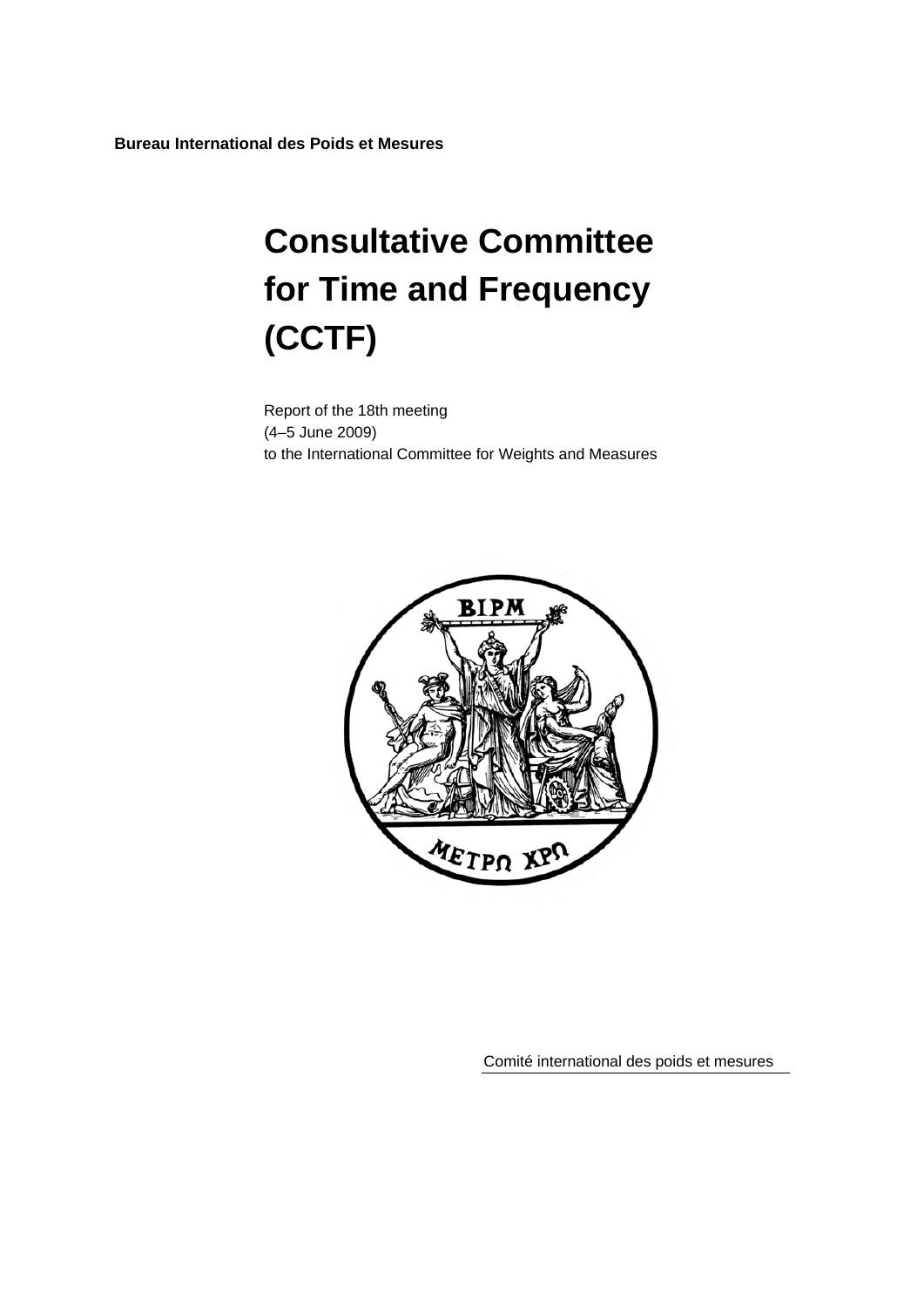Note:

Following a decision of the International Committee for Weights and Measures at its 92nd meeting (October 2003), reports of meetings of the Consultative Committees are now published only on the BIPM website and in the form presented here.

Full bilingual versions in French and English are no longer published.

Working documents for the meetings are listed at the end of the report and those which the Consultative Committee decides are for public use are also available on the website.

> A.J. Wallard, Director BIPM

Corrected version including the texts of the Recommendations, Nov. 2010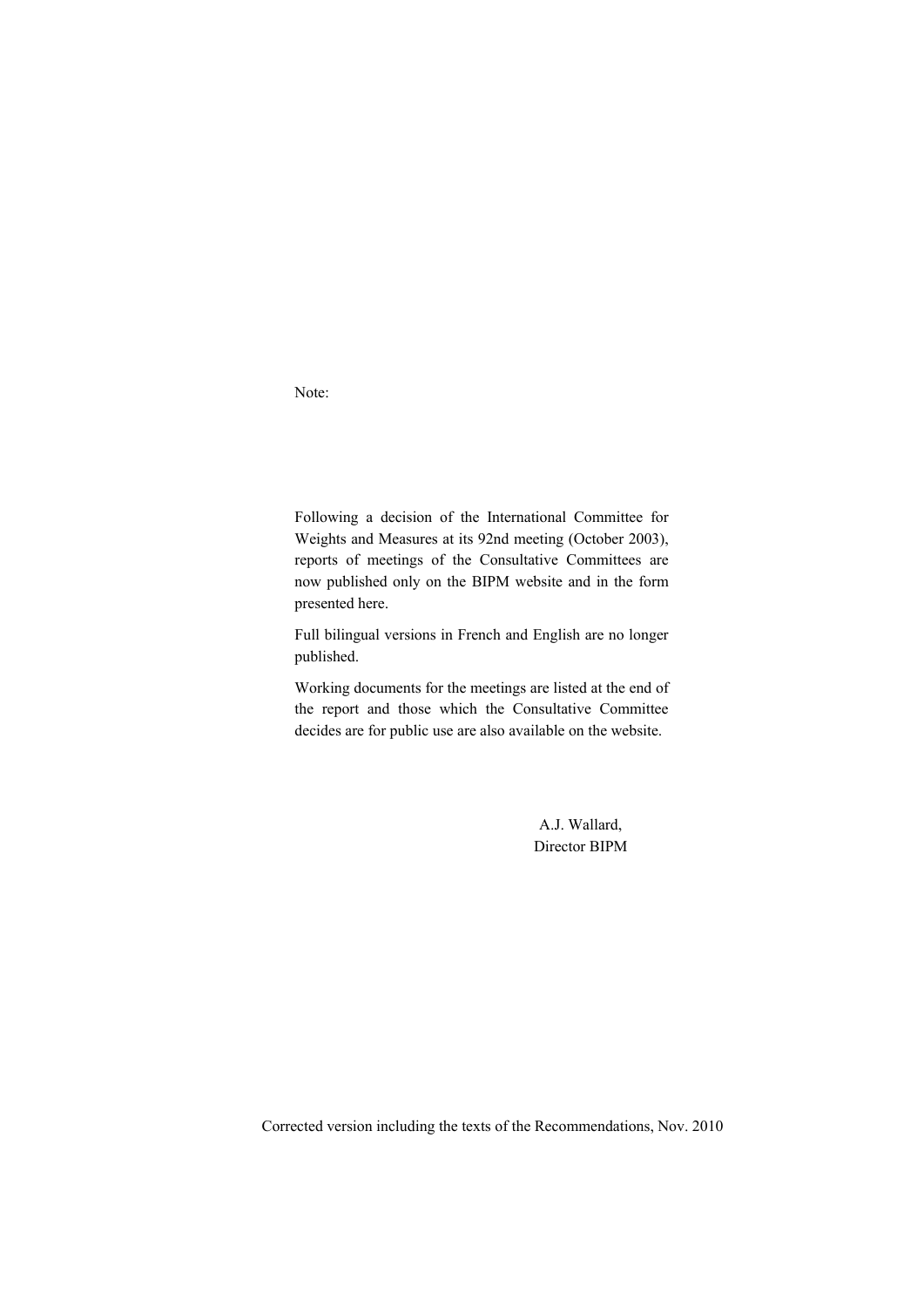# **LIST OF MEMBERS OF THE CONSULTATIVE COMMITTEE FOR TIME AND FREQUENCY**

as of 4 June 2009

### **President**

L. Érard, Member of the International Committee for Weights and Measures, Laboratoire National de Métrologie et d'Essais, Paris.

### **Executive Secretary**

E.F. Arias, International Bureau of Weights and Measures [BIPM], Sèvres.

### **Members**

Centro Nacional de Metrología [CENAM], México.

Federal Office of Metrology [METAS], Wabern.

Institute for Physical-Technical and Radiotechnical Measurements, Rostekhregulirovaniye of Russia [VNIIFTRI], Moscow.

Instituto Nazionale di Ricerca Metrologica [INRIM], Turin.

International Astronomical Union [IAU].

International GNSS Service [IGS].

International Telecommunication Union, Radiocommunication Bureau [ITU-R].

International Union of Geodesy and Geophysics [IUGG].

International Union of Radio Science [URSI].

Korea Research Institute of Standards and Science [KRISS], Daejeon.

Laboratoire National de Métrologie et d'Essais, Observatoire de Paris, Systèmes de Référence Temps-Espace [LNE-SYRTE], Paris.

National Institute of Information and Communications Technology [NICT], Tokyo.

National Institute of Metrology [NIM], Beijing.

National Institute of Standards and Technology [NIST], Boulder.

National Measurement Institute of Australia [NMIA], Lindfield.

National Metrology Institute of Japan, National Institute of Advanced Industrial Science and Technology [NMIJ/AIST], Tsukuba.

National Metrology Institute of South Africa [NMISA], Pretoria.

National Physical Laboratory [NPL], Teddington.

National Physical Laboratory of India [NPLI], New Delhi.

National Physical Laboratory of Israel [INPL], Jerusalem.

National Research Council of Canada [NRC-INMS], Ottawa.

Observatoire Cantonal [ON], Neuchâtel.

Observatoire Royal de Belgique [ORB], Brussels.

Physikalisch-Technische Bundesanstalt [PTB], Braunschweig.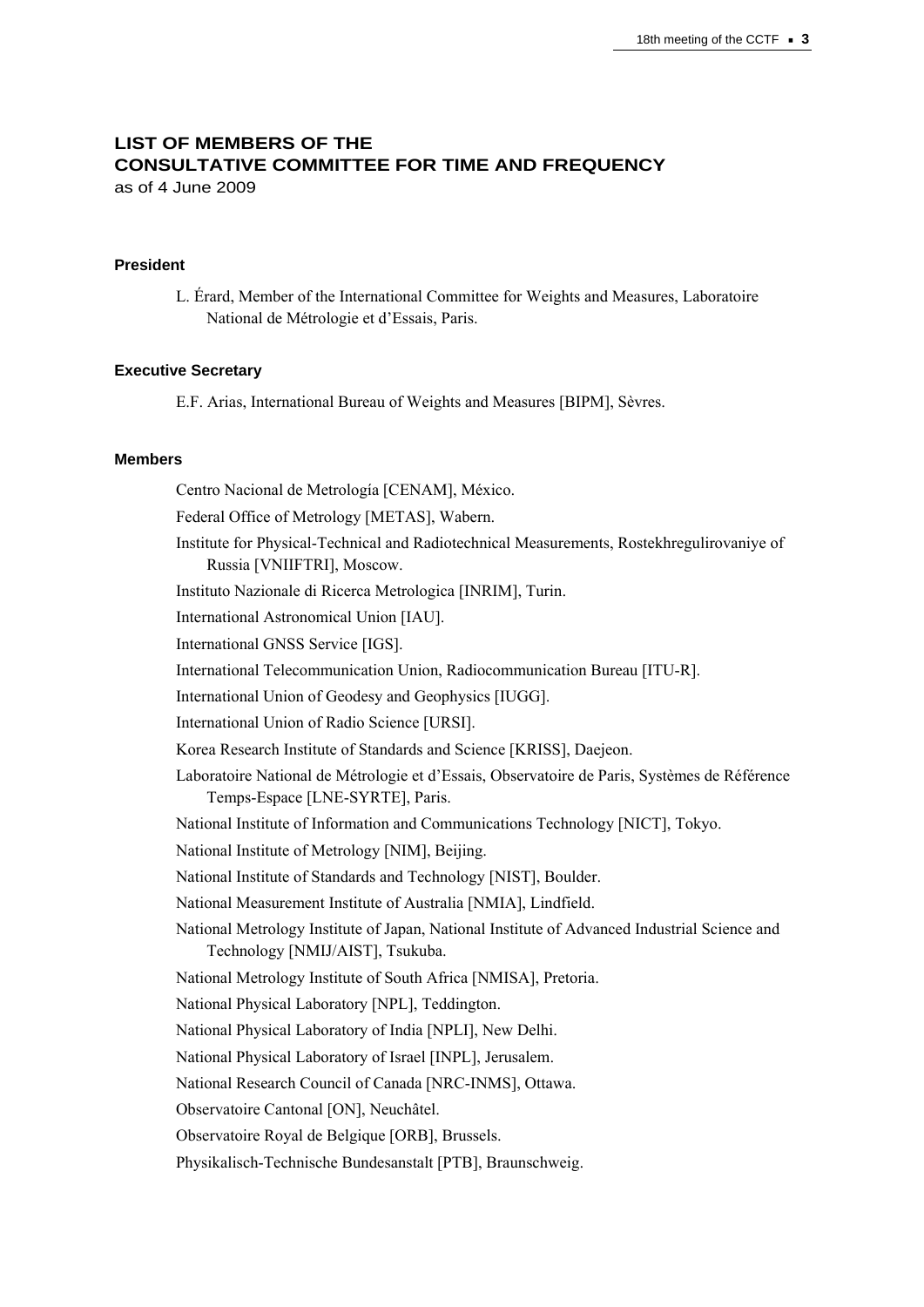Real Instituto y Observatorio de la Armada [ROA], Cadiz. Space Research Centre of Polish Academy of Sciences [SRC], Warsaw. Technical University [TUG], Graz. U.S. Naval Observatory [USNO], Washington DC. VSL [VSL], Delft. The Director of the International Bureau of Weights and Measures [BIPM], Sèvres.

### **Observers**

Agency for Science Technology and Research [A\*STAR], Singapore. Ulusal Metroloji Enstitüsü/National Metrology Institute of Turkey [UME], Gebze-Kocaeli.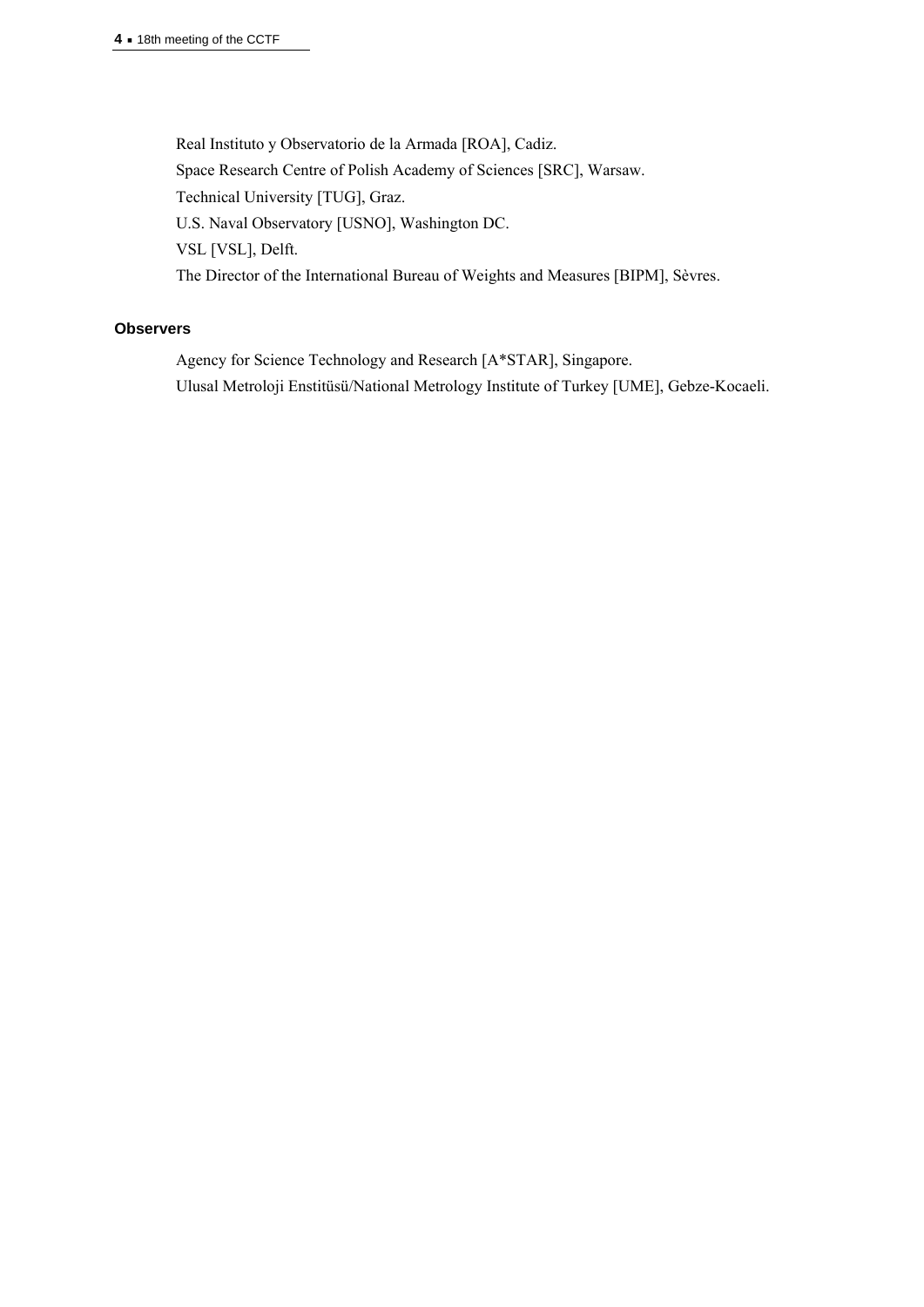# **1 OPENING OF THE MEETING; APPOINTMENT OF THE RAPPORTEUR; APPROVAL OF THE AGENDA**

The Consultative Committee for Time and Frequency (CCTF) held its 18th meeting at the International Bureau of Weights and Measures (BIPM) headquarters, at Sèvres on 4 and 5 June 2009.

The following were present:

J. Achkar (LNE-SYRTE), A. Bauch (PTB), R. Beard (ITU-R), J.C. Bergquist (NIST), C. Boucher (IUGG), F. Cordara (INRIM), J. Davis (NPL), P. Defraigne (ORB), E. Dierikx (VSL), L. Erard (LNE), F.J. Galindo Mendoza (ROA), X. Gao (NIM), P. Gill (NPL), A. Godone (INRIM), F.-L. Hong (NMIJ/AIST), M. Hosokawa (NICT), T. Ikegami (NMIJ/AIST), M. Imae (NMIJ/AIST), N. Koshelyaevsky (VNIIFTRI), Y. Koyama (NICT), T.Y. Kwon (KRISS), P. Lemonde (SYRTE), J. Levine (NIST), T. Li (NIM), J.M. López-Romero (CENAM), A. Madej (NRC-INMS), L. Marmet (NRC-INMS), D. Matsakis (IAU and USNO), C. Matthee (NMISA), J. Mc A. Steele (URSI), D. McCarthy (USNO), T. O'Brian (NIST), J. Nawrocki (SRC), V. Palchikov (VNIIFTRI), T.E. Parker (NIST), D. Piester (PTB), F. Riehle (PTB), K. Senior (IGS), A. Stefanov (METAS), P. Tavella (INRIM), P. Tuckey (LNE-SYRTE), B. Warrington (NMIA), E. Zagirova (VNIIFTRI), A.J. Wallard (Director of the BIPM).

Observers: R. Hamid (UME), S.-L. Tan (A\*STAR).

Guests: T. Bartholomew, W. Klepczynski (USNO), S.-Y. Lin (TL).

Also present: E.F. Arias (Executive Secretary of the CCTF), R. Felder, A. Harmegnies, Z. Jiang, M. Kühne (Deputy Director BIPM), W. Lewandowski, L. Mussio (JCRB Executive Secretary), G. Panfilo, G. Petit, T.J. Quinn (Director Emeritus BIPM), L. Robertsson, C. Thomas (Coordinator of the KCDB), L. Tisserand,

Sent regrets: P. Banerjee (NPLI), Y.S. Domnin (VNIIFTRI), P. Fisk (NMIA), K. Johnston (USNO), I. Kuselman (INPL), I.M. Mills (CCU President, University of Reading), R. Nelson (Satellite Engineering Research Corporation).

The President opened the meeting at 9 am and welcomed the delegates and observers. He thanked the Head of the BIPM Time, Frequency and Gravimetry section, Dr Felicitas Arias, for preparing the agenda and invited the Deputy Director of the BIPM, Prof. Michael Kühne, to add his welcome to the delegates.

The President noted that Dr Bruce Warrington had agreed to serve as rapporteur.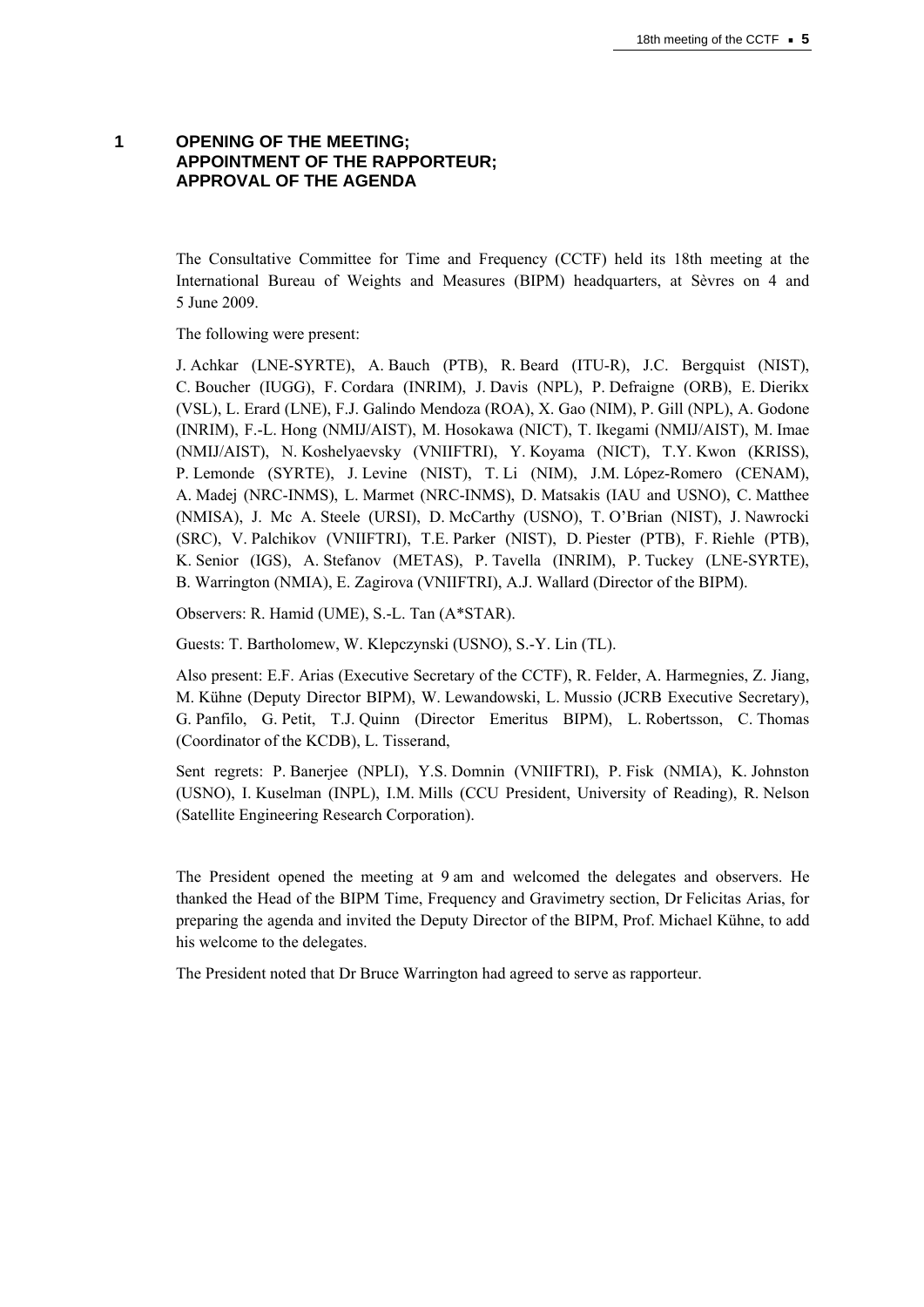# **2 PROGRESS IN FREQUENCY STANDARDS**

# **2.1 Currently operating primary frequency standards and new primary standards under development**

The President invited each laboratory representative to present a brief report on developments related to primary frequency standards.

# *Report from PTB, Germany, presented by Dr Bauch (CCTF/09-02)*

The caesium fountain CSF1 has continued to submit data for the measurement of the scale unit of TAI, with a number of recent improvements including newly developed microwave frequency synthesis. The first evaluation of the second fountain CSF2 has been performed, with publication expected soon in *Metrologia*. The comparison between CSF1 and CSF2 has demonstrated agreement within the uncertainties of the standards, at a level below  $1 \times 10^{-15}$ .

The thermal beam standards CS1 and CS2 have continued operation. After an interruption for maintenance in 2008, CS1 now has a higher signal level and the value for  $u<sub>A</sub>$  in *Circular T* is an even more conservative estimate. CS2 has continued operation with one beam only since one oven became depleted in 2008, with a long break for refurbishment expected when the second oven is depleted.

The  $171\text{Yb}^+$  single-ion optical frequency standard at 688 THz based on the <sup>2</sup>S<sub>1/2</sub> (F = 0) – <sup>2</sup>D<sub>3/2</sub> (F = 2) electric quadrupole transition was remeasured against CSF1 in late 2008, with a statistical uncertainty  $u_A \leq 8 \times 10^{-16}$  and a systematic uncertainty  $u_B$  estimated at  $5 \times 10^{-16}$ . Statistical uncertainties are essentially dominated by the instability of CSF1 and the averaging time (up to 90 h). The measured transition frequency agrees with previous values within the uncertainty, with a final combined uncertainty of 0.8 Hz.

Other activities under development include high-resolution spectroscopy of the 642 THz electric octupole transition of  $171Yb^+$  and an optical frequency standard based on neutral Sr in a horizontal optical lattice.

# *Report from CENAM, Mexico, presented by Dr López-Romero (CCTF/09-03)*

The optically pumped Cs thermal beam standard CsOP-1, under development since 1998, is undergoing continued improvement including a longer Ramsey cavity and better magnetic shielding. The standard has been renamed CsOP-2. An uncertainty  $\leq 3 \times 10^{-14}$  is expected, and it is planned to submit data from this standard to the BIPM for inclusion in TAI.

Development of the Cs fountain CsF-1 is continuing, using a low-phase noise local oscillator based on whispering gallery sapphire resonators developed at CENAM. First Ramsey fringes are expected in late 2009.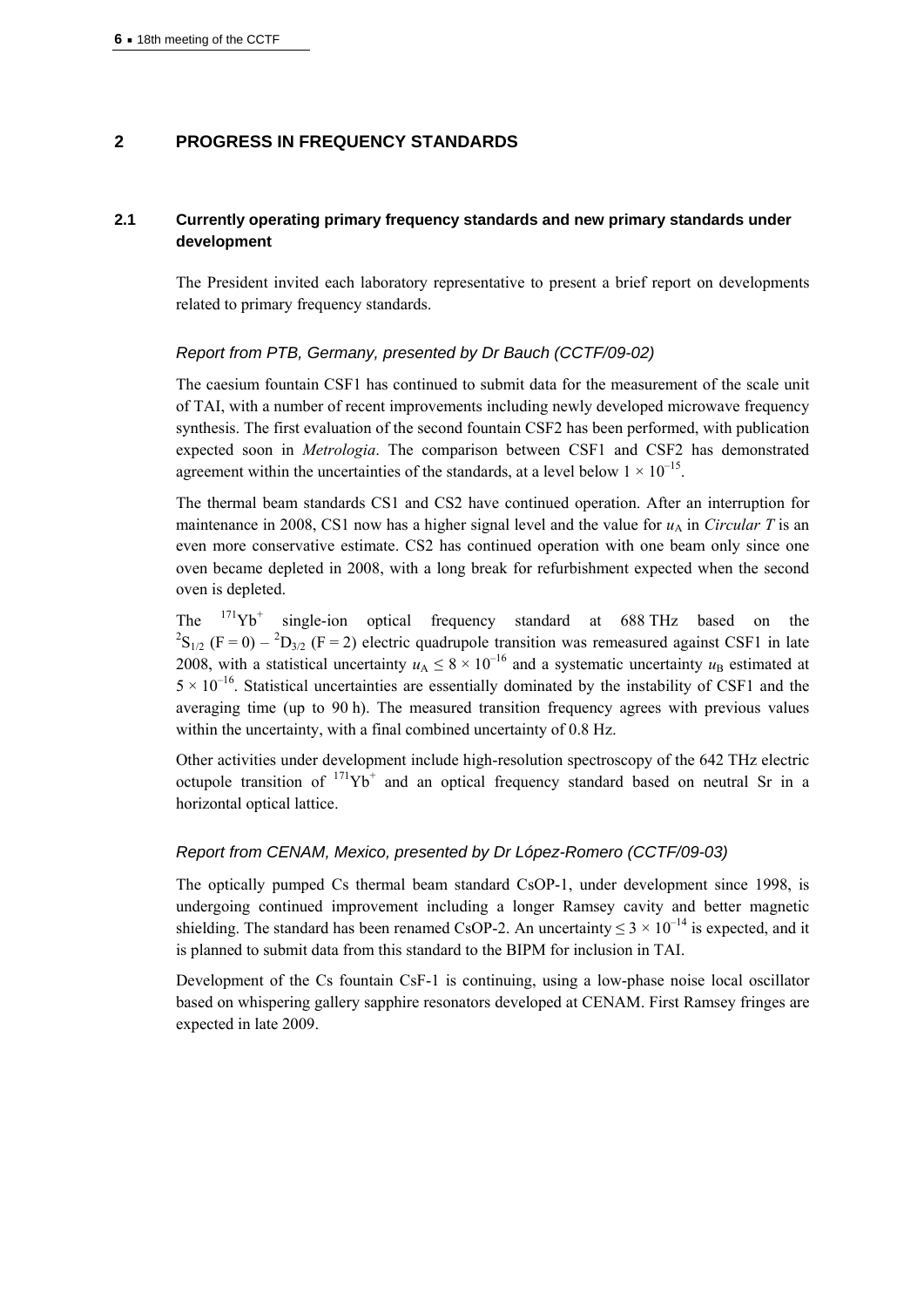# *Report from USNO, United States, presented by Dr Matsakis (CCTF/09-04)*

An ambitious upgrade plan is in progress to prepare for GPS III. A new clock building was formally opened in November 2008, delivering temperature stability to 0.1 °C and humidity stability to 3 % throughout the building even during planned maintenance.

In order to improve time-scale operations, USNO is continuing the development of rubidium fountains. Two prototype Rb fountains agree within an instability of  $2 \times 10^{-13}$  at 1 s and  $2 \times 10^{-16}$  at ten days.

USNO has been participating in discussions involving the interoperability of GPS, Galileo, QZSS (Quasi-Zenith Satellite System), and GLONASS. A Galileo monitoring station was installed in December 2006, and detailed plans have been made to monitor the GPS to Galileo Time Offset (GGTO) in parallel and in concert with the Galileo Precise Timing Facility (GPTF).

# *Report from VSL, the Netherlands, presented by Mr Dierikx (CCTF/09-05)*<sup>∗</sup>

Mr Dierikx reported staffing changes at VSL since the previous meeting of the CCTF. A programme to improve maintenance of UTC(VSL) is continuing, including upgrades to TWSTFT and GPS time-transfer equipment.

# *Report from NICT, Japan, presented by Dr Hosokawa (CCTF/09-06)*

The Cs fountain NICT-CsF1 is currently operational with a frequency uncertainty of  $1.9 \times 10^{-15}$ and accuracy evaluations have been submitted to the BIPM for the determination of TAI since 2006. A 9.2 GHz synthesis chain has been introduced based on a cryogenic sapphire oscillator (CSO) developed at the University of Western Australia, with instability  $\leq 2 \times 10^{-15}$  at 1 s. A second Cs fountain is under development, with completion expected in approximately one year.

Development of an optical frequency standard based on an electric quadrupole transition in a single  ${}^{40}Ca<sup>+</sup>$  ion is continuing. A measurement of the transition frequency in 2008 achieved an uncertainty of  $1.7 \times 10^{-14}$ , and is in good agreement with a result obtained at Innsbruck.

A neutral Sr optical frequency standard is also under development, with two-stage magnetooptical trapping of both bosonic and fermionic isotopes demonstrated as well as 1D confinement of <sup>88</sup>Sr in an optical lattice. A frequency measurement is expected in the near future.

Dr Riehle asked if the most recent  ${}^{40}Ca^+$  frequency measurement had been published. Dr Hosokawa confirmed that a value was published last year, and that the lower uncertainty of  $1.7 \times 10^{-14}$  had so far been reported in presentations and proceedings for the Asia-Pacific Time and Frequency Workshop (ATF) and the Precise Time and Time Interval (PTTI) Systems and Applications Meeting.

# *Report from NRC, Canada, presented by Dr Marmet (CCTF/09-07)*

 $\overline{a}$ 

The Cs fountain NRC-FCs1 has produced Ramsey fringes for the first time, with launch and state preparation currently being optimized prior to the first evaluation. The target uncertainty is  $1 \times 10^{-15}$ .

<sup>∗</sup> No primary standards are under development at the laboratory. However, the President allocated a short time for a report on activities.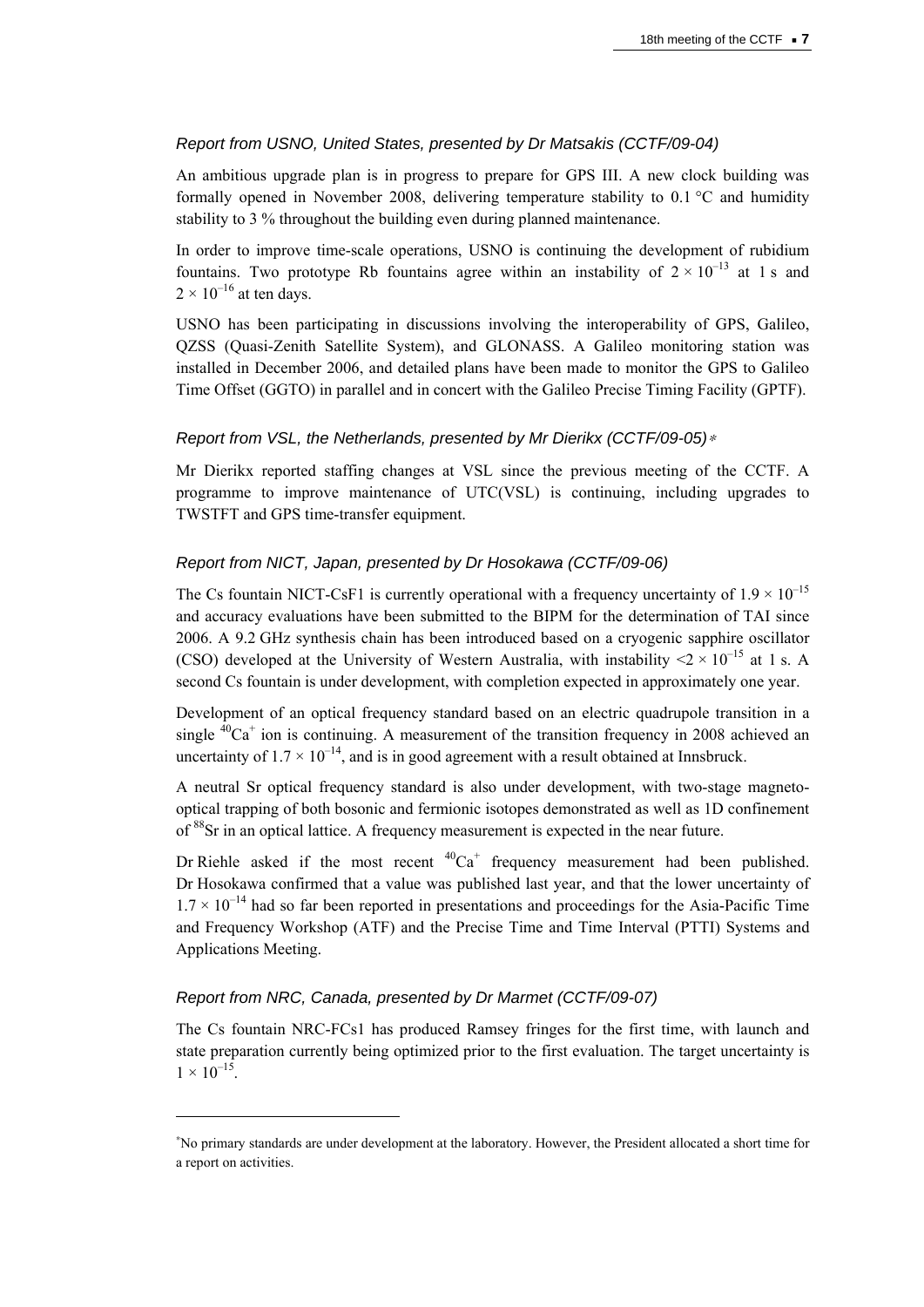Development of an optical frequency standard at 445 THz based on an electric quadrupole transition in a single  $Sr^+$  ion is continuing, with a number of subsystems including a new endcap trap and new laser systems built to improve trapping times and interrogation efficiency. Design and construction of laser systems for a neutral Sr lattice clock have also begun. Fibre-based frequency combs developed in partnership with the University of British Columbia have been used for a number of optical frequency measurements, including that of the  $Sr<sup>+</sup>$  transition frequency, showing agreement with previous values to  $(0.4 \pm 4.5)$  Hz.

GPS common-view time and frequency transfer has been improved with a new Ashtech Z12T receiver, including participation in TAIPP and SIM comparisons. The CHU shortwave radio broadcast service has also been refurbished, including a change to one of the broadcast frequencies.

The President asked when submission of fountain evaluation data to the BIPM was planned. Dr Marmet estimated that the first evaluation would require at least one year.

### *Report from NMISA, South Africa, presented by Mr Matthee (CCTF/09-08)*

An ensemble of 5071A commercial Cs standards has been extended and the monitoring and comparison system upgraded in preparation for development of a local time scale.

Work on optical frequency standards is in its infancy but is progressing. The intention is to develop a robust portable standard based on the two-photon transition in Rb, for a range of metrological applications including support of developing Economies in the region.

### *Report from KRISS, Republic of Korea, presented by Dr Kwon (CCTF/09-09)*

The optically-pumped Cs beam standard KRISS-1 submitted data to the BIPM in December 2008 for contribution to TAI, with an evaluated uncertainty of  $1 \times 10^{-14}$ . Operation restarted this month after an interruption for maintenance and regular reporting is planned in future.

Because effort has been concentrated on KRISS-1, the KRISS Cs fountain has made limited progress since the previous CCTF meeting, but new laser systems and a new optical RF generation system are currently under development.

Work is continuing on a neutral Yb lattice optical frequency standard, with second-stage magneto-optical trapping demonstrated and optimization in progress in preparation for loading the optical lattice. Narrow lasers for the 578 nm clock transition are also under development.

The President asked if future development at KRISS would concentrate on optical frequency standards in preference to the Cs fountain. Dr Kwon replied that the current intention is to continue development of both microwave and optical standards.

### *Report from NMIJ/AIST, Japan, presented by Mr Imae (CCTF/09-10)*

The Cs fountain NMIJ-F1 is in regular operation with eight evaluations reported to the BIPM over the last year. The current uncertainty is  $4 \times 10^{-15}$  with further improvements planned. Construction of a second Cs fountain NMIJ-F2 has begun, to realize a projected uncertainty below  $4 \times 10^{-15}$ .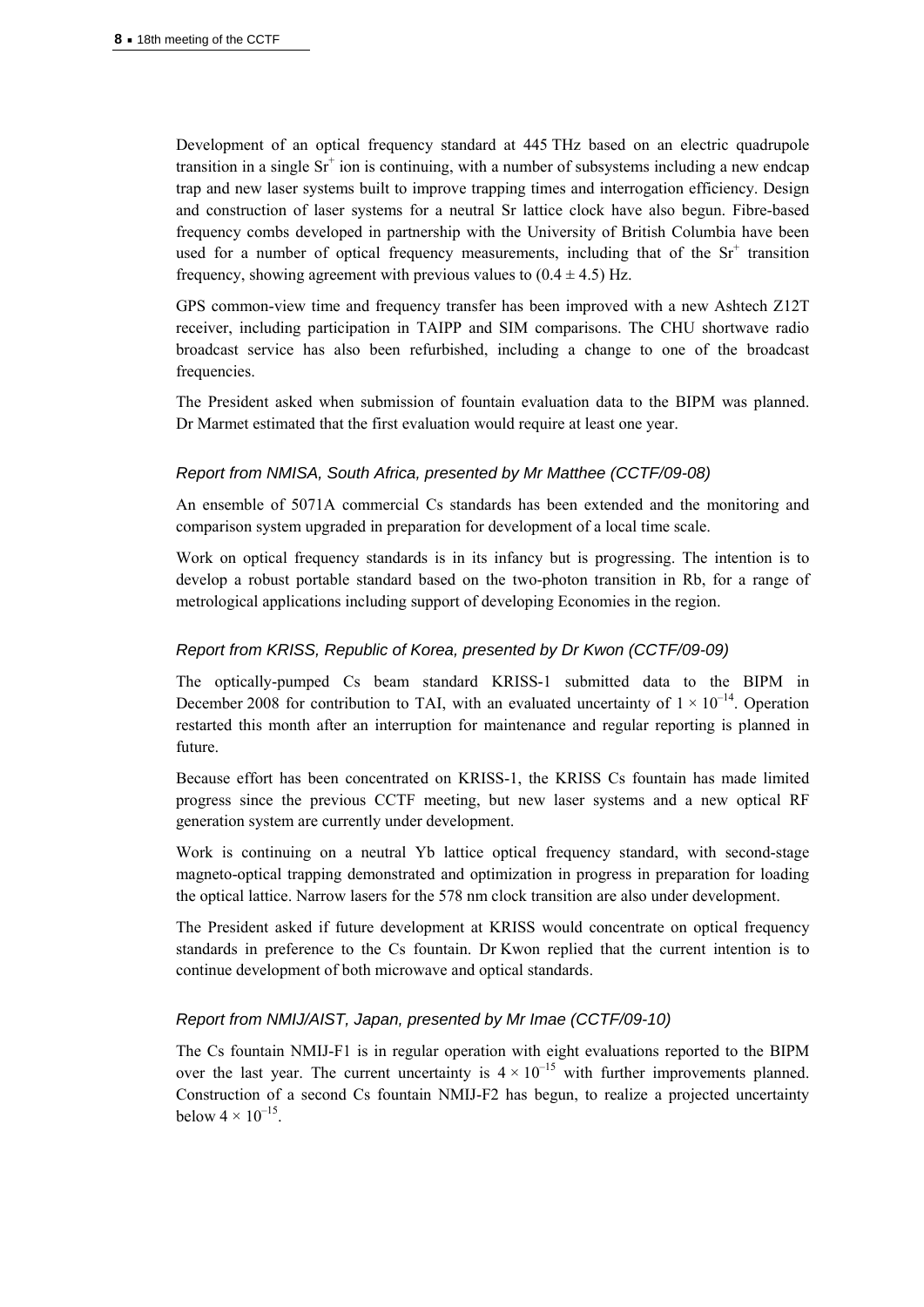Work has continued on the development of neutral atom optical lattice clocks with both Sr and Yb. The frequency of the  ${}^{1}S_{0} - {}^{3}P_{0}$  clock transition in an  ${}^{87}Sr$  3D lattice clock was measured in a collaboration between NMIJ, the University of Electro-communication and the University of Tokyo, using a phase-stabilized 120 km optical fibre link between Tokyo and Tsukuba. The result shows very good agreement with values from JILA and SYRTE, with a standard deviation of 0.27 Hz ( $6 \times 10^{-16}$ ). The first frequency evaluation for the <sup>171</sup>Yb 1D lattice clock was also obtained recently, with an uncertainty of approximately  $1 \times 10^{-14}$ . A number of improvements are planned.

The President noted the strong collaboration with the University of Tokyo.

### *Report from ROA, Spain, presented by Dr Galindo (CCTF/09-11)*<sup>∗</sup>

An ensemble of 5071A commercial Cs standards has been extended by the addition of a hydrogen maser since April 2006. A new algorithm has been developed to realize UTC(ROA), using the maser and an Auxiliary Output Generator and replacing use of a single Cs clock since 26 February 2009.

### *Report from NIM, China, presented by Dr Li (CCTF/09-12)*

The first NIM Cs fountain has continued operation at an uncertainty of  $5 \times 10^{-15}$ , with the second fountain NIM5 demonstrating uncertainty of  $2 \times 10^{-15}$  in preliminary evaluations. A comparison shows agreement between the two standards at a level of  $5 \times 10^{-15}$ , dominated by the first fountain. NIM anticipates reporting evaluations to the BIPM within a few months.

Preparations are under way to relocate most NIM facilities to a new campus 45 km from the current site. An optical fibre link is under development to connect the two sites, with laboratory evaluations complete and the link under construction.

Development of a neutral Sr optical lattice clock began in 2007. First-stage magneto-optical trapping has been demonstrated, with second-stage cooling and trapping in preparation. This standard will also be moved to the new campus in approximately one year.

The President thanked NIM for their planned contribution to TAI and asked for the length of the fibre link. Dr Li reported that the physical distance is 45 km, but the actual fibre length may be longer.

### *Report from INRIM, Italy, presented by Dr Godone (CCTF/09-13)*

 $\overline{a}$ 

The Cs fountain IT-CsF1 has contributed evaluations to the determination of TAI over the last three years, with frequency accuracy evaluated at  $5-8 \times 10^{-16}$  and a combined uncertainty including the link to TAI in the range  $1-1.8\times10^{-15}$ . Improvements include improved evaluation of the frequency shift due to microwave leakage and the density shift. A second fountain IT-CsF2 is being developed in cooperation with NIST, operating at cryogenic temperatures to reduce the blackbody shift. A preliminary evaluation of IT-CsF2 shows an uncertainty of  $1 \times 10^{-15}$ , with a full evaluation to be completed later in 2009. The aim is to submit evaluation

<sup>∗</sup> No primary standards are under development at the laboratory. However, the President allocated a short time for a report on activities.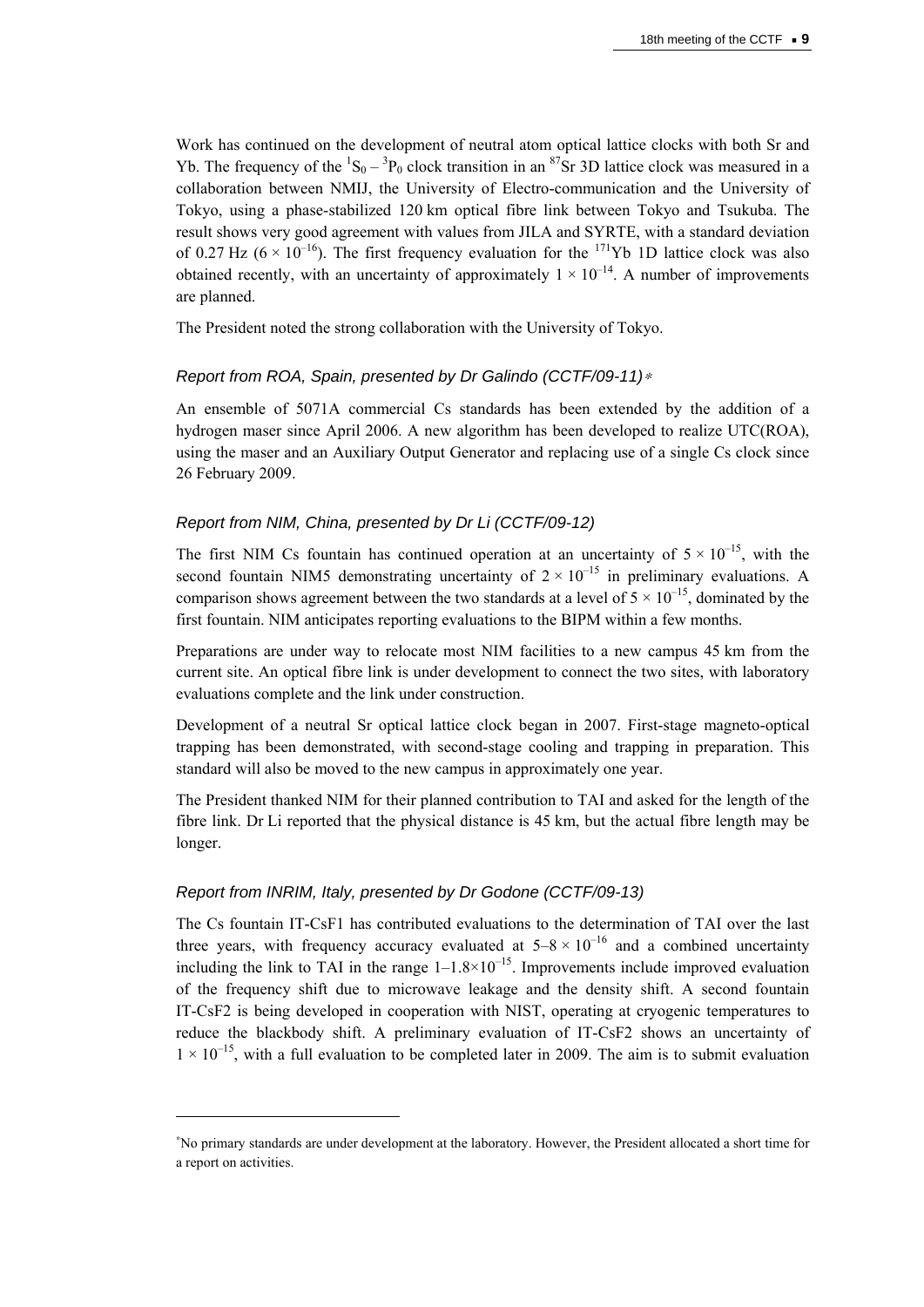data to the BIPM in 2010, and to continue improvements to reach the low  $10^{-16}$  level in the longer term.

A neutral Yb optical lattice clock is also under development. First-stage magneto-optical trapping has been demonstrated, with second-stage cooling and trapping in preparation. A reference cavity has also been completed for the narrow laser for the clock transition.

#### *Report from NPL, United Kingdom, presented by Dr Davis and Dr Gill (CCTF/09-14)*

The national time scale UTC(NPL) is realized using an ensemble of masers and commercial Cs standards, and was relocated to the new NPL building in October 2006. A Dicom GTR50 is now the primary receiver used for GPS time transfer. NPL is actively involved in reference timing systems for Galileo, as a major contributor to development of the Galileo Time Service Provider and by developing time-scale algorithms for one of the two Galileo Precise Time Facility.

The MSF 60 kHz radio broadcast service was relocated from Rugby to Anthorn in 2007 and is still in operation.

NPL currently operates three fountains, two Cs and one Rb. NPL-CsF1 was first evaluated in 2004, and contributed to the determination of TAI a number of times before its relocation to the new building in November 2007. The fountain is currently being upgraded before being returned to service. NPL-CsF2 has been back in operation since late 2008, following redesign to operate in a configuration where frequency shifts due to variations in state populations are greatly reduced; an accuracy evaluation is currently in progress. The Rb fountain was developed as a secondary representation of the second, and to assist in evaluation of other standards. It has been in operation since 2008 and is currently under evaluation.

NPL has continued development of optical frequency standards based on single trapped ions and on a neutral Sr optical lattice, although relocation of these standards to the new building has been a significant disruption. The 445 THz electric quadrupole transition in  ${}^{88}Sr^{+}$  has been remeasured using an optical frequency comb referenced via a hydrogen maser to TAI, obtaining an uncertainty of 4.6 Hz. The transition frequency obtained is in good agreement with previous values obtained at NPL (at larger uncertainty, as the earlier measurement was referenced to a Cs fountain) and also at NRC. The probe laser linewidth has been reduced, and a second  $Sr<sup>+</sup>$  trap has been constructed to assist with evaluation of systematic shifts.

The 642 THz electric octupole transition in  $171\text{Yb}^+$  has been studied at NPL for some time. A recent measurement of the transition frequency made in the same way as for  $Sr<sup>+</sup>$  obtained an uncertainty of 12 Hz (1.9  $\times$  10<sup>-14</sup>), limited by maser instability and AC Stark shift. A preliminary measurement of the 688 THz electric quadrupole transition in the same ion has been made again in the same way with an uncertainty of  $9 \text{ Hz}$  ( $1.3 \times 10^{-14}$ ), in good agreement with values obtained at PTB within this uncertainty.

A neutral Sr optical lattice clock is currently under construction, aiming for a small footprint and incorporating a novel Zeeman slower.

Three optical frequency combs are in operation. Experiments in frequency transfer over optical fibre have begun, obtaining stability in the  $10^{-16}$  range at an averaging time of approximately 30 s.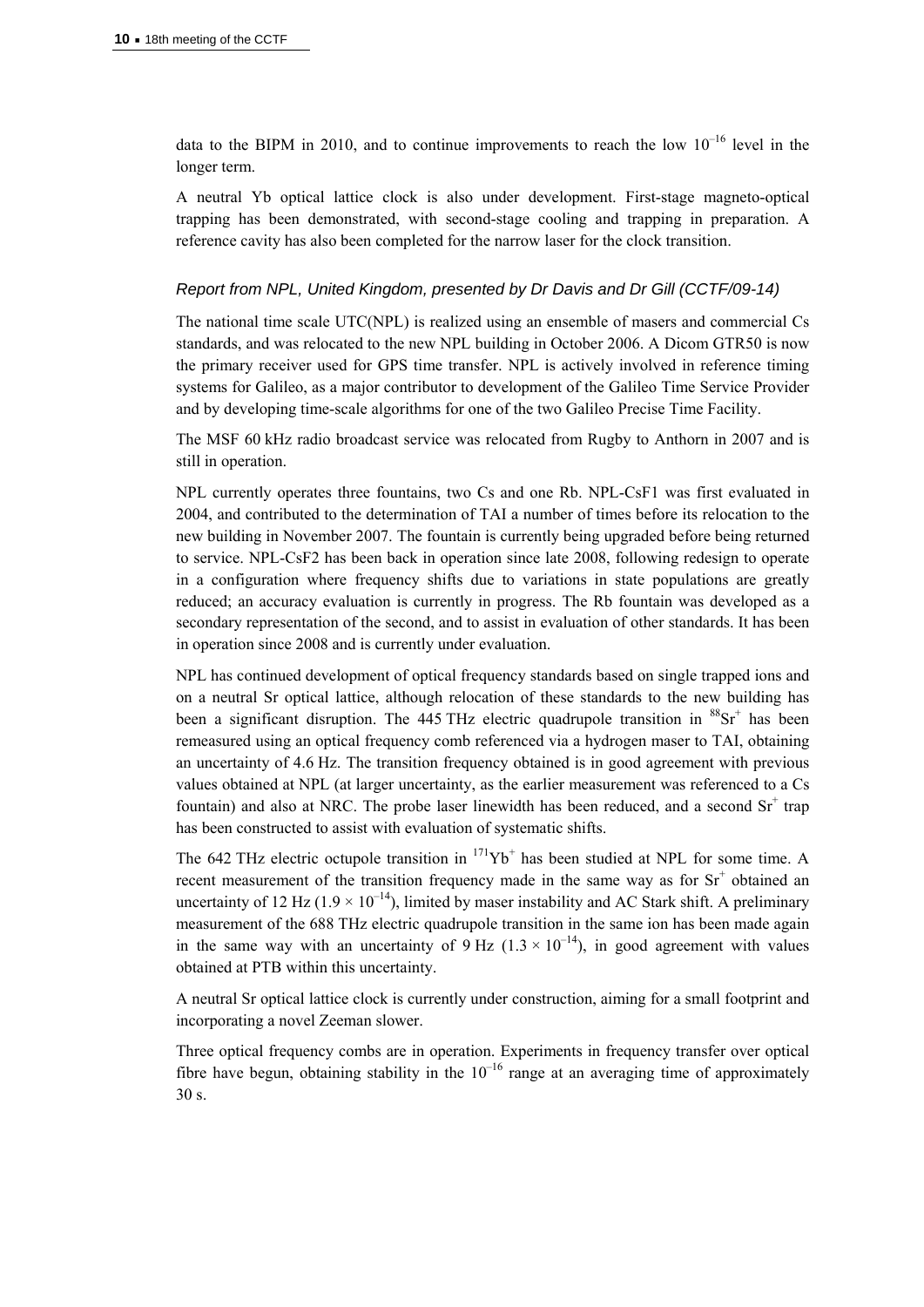# *Report from METAS, Switzerland, presented by Dr Stefanov (CCTF/09-15)*

FOCS-1, a primary Cs standard based on a continuous beam of laser-cooled atoms, has been under development in collaboration with the University of Neuchatel. The uncertainty of this standard is currently under evaluation, with results expected in approximately one year. A second continuous fountain standard FOCS-2, an improved version of FOCS-1, is also under construction with observation of Ramsey fringes expected soon.

The time scales UTC(CH) and TA(CH) are maintained using a small ensemble of commercial Cs standards and a hydrogen maser, with a new real-time master-clock definition adopted for UTC(CH) in November 2007. These time scales are linked to TAI and UTC via a TWSTFT link to PTB.

The President looked forward to the first evaluation of the continuous fountain standards for contribution to TAI.

### *Report from LNE-SYRTE, France, presented by Dr Tuckey (CCTF/09-22)*

Three fountains are in regular operation with improved reliability, contributing about half of TAI fountain evaluations. Internal comparisons within the fountain ensemble with statistical uncertainty in the low  $10^{-16}$  range support systematic uncertainty evaluations.

The Cs fountain FO1 has an accuracy of  $4.4 \times 10^{-16}$  and an instability of  $3 \times 10^{-14}$  at 1 s. The dual-species fountain FO2 is functioning, achieving similar performance with both Rb and Cs. A new measurement of the Rb hyperfine interval obtained a value consistent with previous measurements, with an improved uncertainty of  $6.4 \times 10^{-16}$ . The mobile Cs fountain FOM was transported to the University of Innsbruck to participate in a measurement of the 4s  ${}^{2}S_{1/2}$  – 3d  ${}^{2}D_{5/2}$  electric quadrupole transition in  ${}^{40}Ca^{+}$ , with an uncertainty of 2.4  $\times$  10<sup>-15</sup>. The FOM is now in operation at CNES, Toulouse, for testing of the PHARAO cold-atom space clock. Funding has been confirmed for the PHARAO/ACES mission with launch scheduled for 2013, and construction of the PHARAO flight model has begun.

Development of neutral atom lattice clocks has continued, with an Sr standard currently demonstrating an accuracy of approximately 1 Hz  $(2.6 \times 10^{-15})$  and achieving 1 Hz statistical uncertainty within 15 min. A neutral Hg lattice clock is also under development, with laser cooling demonstrated using the  ${}^{1}S_{0} - {}^{3}P_{1}$  transition at 254 nm. The  ${}^{1}S_{0} - {}^{3}P_{0}$  clock transition at 265.6 nm has been observed for the first time with cold atoms of both  $^{201}$ Hg and  $^{199}$ Hg isotopes, and a preliminary measurement of the transition frequency has been performed with an uncertainty of approximately  $4 \times 10^{-12}$ .

The French ensemble atomic time scale TA(F) has been steered from time to time to cancel long-term frequency drift. By using correction data from the laboratory primary frequency standards, TA(F) has remained within approximately  $2 \times 10^{-15}$  of the SI second over the past two years.

The link between EGNOS and UTC passes through LNE, with broadcast data for ENT – UTC obtained through UTC(OP). These data have been declared compliant to specification by CNES.

The laboratory now has two operational TWSTFT stations: OP01 on the Europe-Europe and Europe-USA networks, and OP02 on the Europe-Asia network. Colocation experiments obtain a common-clock deviation below 200 ps over more than one day. Improvements to frequency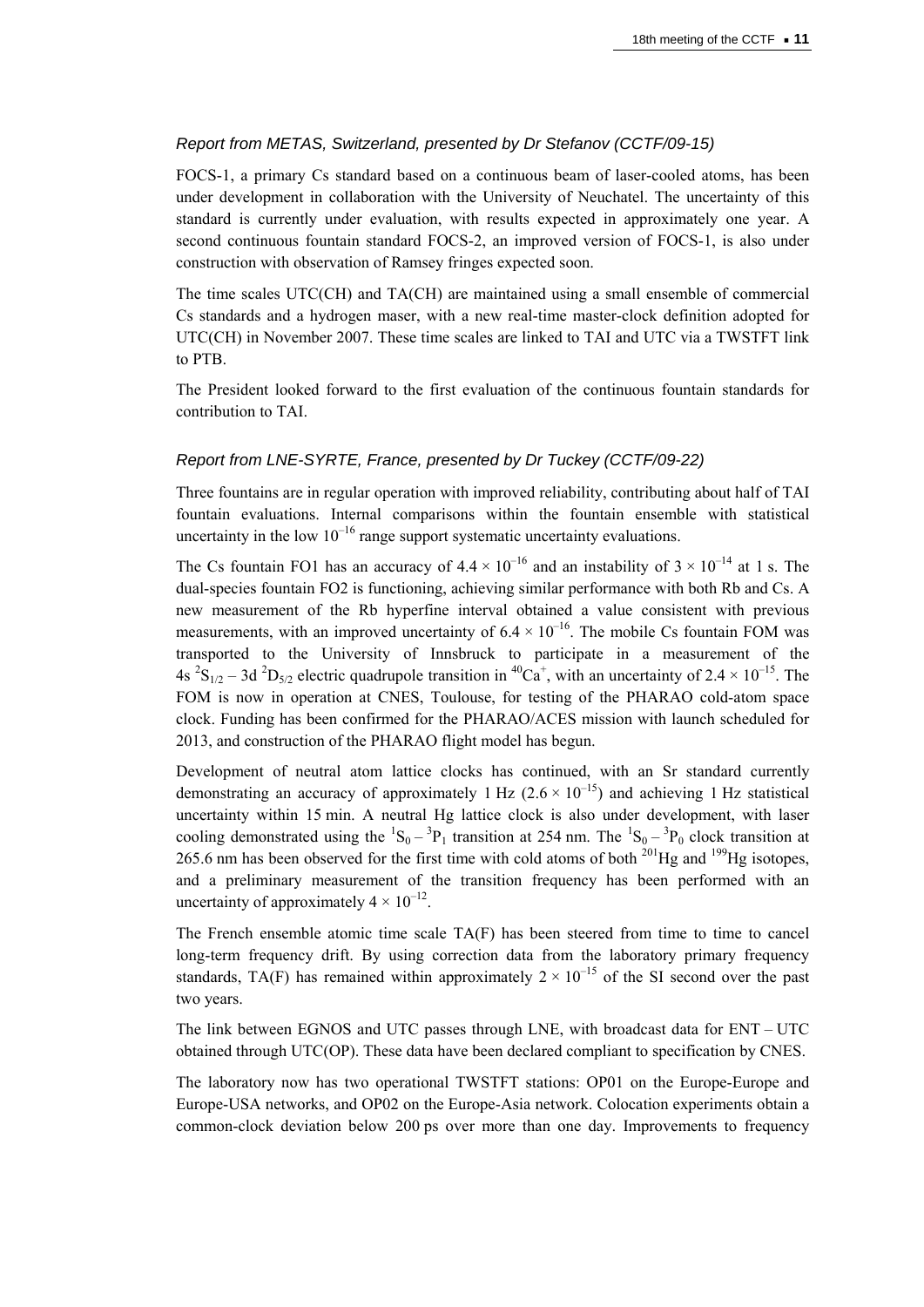$\overline{a}$ 

references and distribution have enhanced the performance of the NIST-OP link, with a frequency instability now just below  $1 \times 10^{-15}$  at one day.

Optical fibre links are under development in collaboration with the Laboratoire de Physique des Lasers, achieving a frequency instability over 86 km of  $2 \times 10^{-16}$  at 1 s and reaching the  $10^{-19}$ level after a few hours. Recently, it has been demonstrated that this transfer link can be shared with internet traffic over an operational fibre network.

The Time Transfer by Laser Link (T2L2) experiment, developed by CNES in partnership with the Observatoire de la Côte d'Azur (OCA), was launched on Jason-2 in June 2008. The design goal is a stability of  $1 \times 10^{-16}$  at one day in common view.

### *Report from ORB, Belgium, presented by Dr Defraigne (CCTF-09/21)*<sup>∗</sup>

The time laboratory of the Royal Observatory of Belgium currently operates an ensemble of three HP5071A Cs standards and two active hydrogen masers. A new version of the R2CGGTTS software has been made available on the BIPM FTP server. In addition, new software for time and frequency transfer called Atomium has been developed based on combined code and carrier analysis, including processing of GLONASS data and the ability to form a least-squares combination of GPS and TWSTFT observations.

### *Report from A\*STAR, Singapore, presented by Ms Tan (CCTF-09/25)*<sup>∗</sup>

The laboratory operates an ensemble of four HP5071A Cs standards, and added a hydrogen maser in 2007. Time transfer for contribution to TAI uses a TTR-3 dual-frequency GPS/GLONASS receiver, to be replaced by two Septentrio geodetic GPS receivers. The laboratory also participated in TWSTFT networks until March 2009.

# *Report from VNIIFTRI, Russian Federation, presented by Dr Koshelyaevsky (CCTF-09/45)*

Development of Cs fountain primary frequency standards is continuing. The current goal is to achieve an uncertainty below  $3 \times 10^{-15}$  by the end of 2009, with full evaluation and submission to TAI expected subsequently. The design goal for the next prototype fountain standard is an uncertainty below  $1 \times 10^{-16}$ , planned for the end of 2011.

### *Report from NIST, United States, presented by Dr O'Brian (CCTF-09/34)*

The Cs fountain primary frequency standard NIST-F1 has contributed approximately 35 evaluation reports to the determination of TAI since 1999. Recently, some shorter but more frequent evaluations have been undertaken, slightly increasing the statistical uncertainty (to  $2-3 \times 10^{-16}$ ) but allowing more frequent steering.

Developed in collaboration with INRIM, the next-generation Cs fountain NIST-F2 incorporates both a drift tube at cryogenic temperatures to reduce the blackbody shift and a multiple-launch

<sup>∗</sup> No primary standards are under development at the laboratory. However, the President allocated a short time for a report on activities.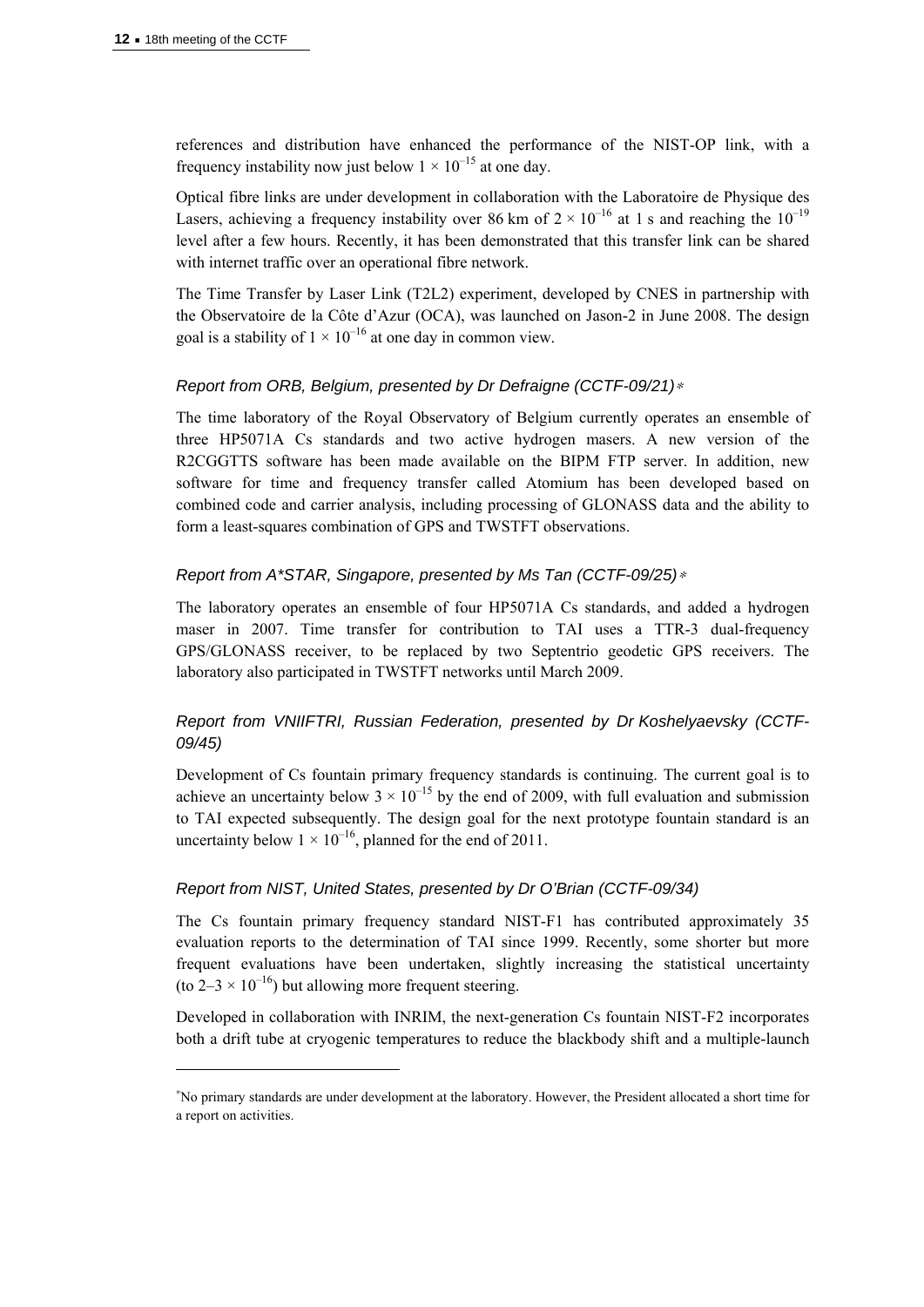system to reduce collisional shifts. Initial operation of NIST-F2 at 77 K has been demonstrated, with a full evaluation in progress until early 2010.

An optical frequency standard based on the 1.06 THz (282 nm) electric quadrupole transition in <sup>199</sup>Hg<sup>+</sup> has achieved an uncertainty of  $1.7 \times 10^{-17}$ . A 'logic clock' optical frequency standard also continues to improve, based on the  ${}^{1}S_{0} - {}^{3}P_{0}$  transition at 267 nm in a single  ${}^{27}Al^{+}$  ion coupled to  $a<sup>9</sup>Be<sup>+</sup>$  in a linear Paul trap for sympathetic cooling and readout. This standard has demonstrated an uncertainty of approximately  $2 \times 10^{-17}$  with an instability of  $7 \times 10^{-15} \tau^{-1/2}$ .

Development of neutral Yb and Sr optical lattice clocks has also continued in collaboration with JILA, achieving uncertainties at the low  $10^{-16}$  level.

### *Report from UME, Turkey, presented by Dr Hamid (no written report)*<sup>∗</sup>

UME maintains an ensemble of three Cs atomic clocks, with time distribution and time stamping systems disseminating accurate time to end users. The laboratory also maintains a number of wavelength standards, including  $HeNe/I_2$ , Nd:YAG/I<sub>2</sub> and  $HeNe/CH_4$  stabilized lasers as well as diode laser systems locked to D2 transitions in Rb and Cs. Research activities include the use of Ti:Sa and Er fibre optical frequency combs for frequency stabilization and frequency measurement.

The President gave a short summary of these presentations, as follows: contributions to TAI from two to three new fountain standards are expected; fountain standards are still developing, with cryogenic operation expected to yield further improvement; there is significant development of optical clocks, with Yb and Sr lattices and  $Yb^+$  and  $Sr^+$  single ions the most used, and  $Hg^+$  and  $Al^+/Be^+$  currently the most accurate; and optical fibre links are under development, with operation demonstrated over several tens of kilometres and active work in progress.

# **2.2 TT(BIPM) and primary frequency standards**

 $\overline{a}$ 

The President invited Dr Petit to present a report entitled 'TT(BIPM) and primary frequency standards'.

Dr Petit reported that TT(BIPMxx) is an annual realization of the 'ideal' Terrestrial Time TT using post-processing of all available data from primary frequency standards (PFS). The latest such realization, TT(BIPM08), was released in January 2009, with details available through the BIPM FTP server.

The uncertainty in  $f(TT(BIPM))$  has decreased from more than  $2 \times 10^{-15}$  before 2000 to about  $5 \times 10^{-16}$  since 2007, due to the increased number of PFS evaluations. Over the last five years, 125 evaluations have contributed to  $f(TT)$ , with  $\chi^2 \approx 1.3$  for  $f(PFS) - f(TT)$ .

TT(BIPM) provides a reference to assist in estimation of the accuracy and stability of TAI. Currently,  $f(TAI) - f(TT(BIPM))$  is approximately  $4 \times 10^{-15}$ , and  $TAI - TT(BIPM07)$  shows long-term instability of approximately  $2 \times 10^{-15}$  at an averaging time of two years. This implies

<sup>∗</sup> No primary standards are under development at the laboratory. However, the President allocated a short time for a report on activities.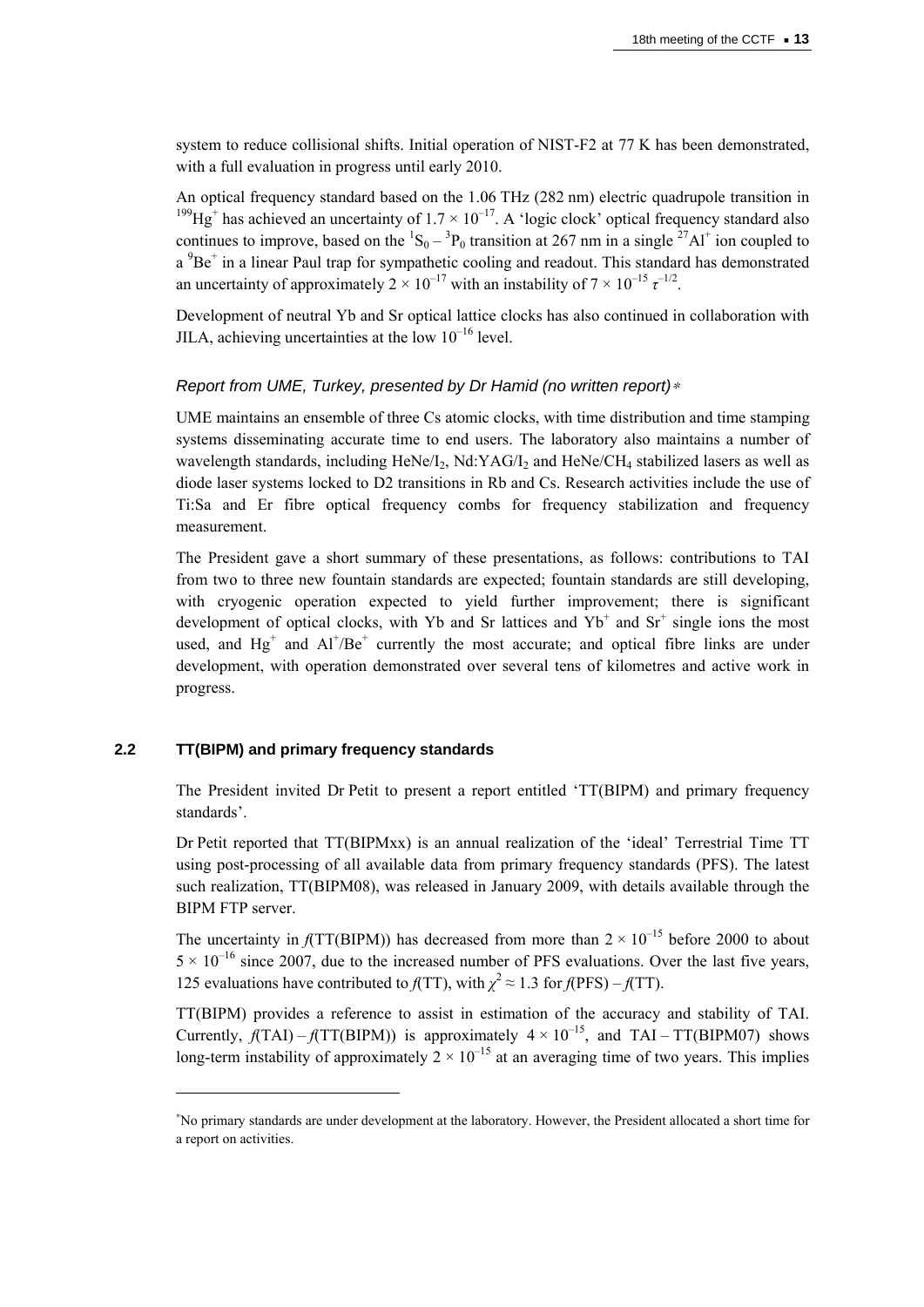that TT(BIPM) is better than TAI as a reference for long-term analysis, for example of millisecond pulsars.

The full accuracy of primary frequency standards is currently not transferred to TT(BIPM), owing to frequency transfer noise and some slightly inconsistent PFS evaluations. It would be possible to use (or at least analyse) reports from secondary representations of the second, if these were provided by laboratories, and a protocol could be developed in future.

The President thanked Dr Petit for the report, and asked what would be the effect on TT(BIPM) of additional PFS evaluations given the current level of frequency transfer noise. Dr Petit replied that further evaluations improve accuracy in two ways: first, by reducing the effect of transfer noise, and second by reducing the contribution due to instability in EAL, which is used as a 'flywheel' between evaluations.

# **2.3 Report of the CCTF Working Group on Primary Frequency Standards**

The President invited Dr Parker to present this report (CCTF/09-01).

Dr Parker began by explaining that the Working Group, established in 2005, serves as a group of experts on primary frequency standards (PFS) for consultation by the BIPM or national laboratories. The Working Group has held three meetings since 2005, and a one-day workshop in Geneva in May 2007. Eight presentations were made at the workshop, from six laboratories operating primary frequency standards and from the BIPM, with the main theme of 'lessons learned' intended to assist laboratories developing new standards.

A new formula for estimating frequency transfer uncertainty recommended by the Working Group was implemented by the BIPM for contribution to TAI in September 2006.

According to CCTF Recommendation CCTF/06-08, the first report of a new primary frequency standard, as well as reports from standards whose uncertainties have changed appreciably, is circulated to the Working Group for comments before the report is accepted by the BIPM. The Working Group was consulted twice regarding the Cs fountain NICT-CsF1 (in July 2007, on first operation, and in October 2008, for a significant decrease in uncertainty) and once regarding the thermal beam standard KRISS-1 (in January 2009). All reports were approved with minor changes.

Discussions were held by email on two topics. First, the group did not assign a specific threshold for reduction in uncertainty at which consultation of the Working Group would be required, instead leaving this decision to the discretion of the BIPM. Second, noting that Type B uncertainties in *Circular T* sometimes differ significantly from referenced peer-reviewed journal articles, the Working Group encourages all PFS laboratories to update uncertainties published in peer-reviewed journals when appropriate, but again did not support a specific threshold. The group also recommended that a clarification be added to Section 4 of *Circular T* to make this difference explicit.

Currently, nine fountains and four thermal beam standards from eight laboratories report evaluations to the BIPM. At least one fountain report has been included in each publication of *Circular T* for the last two years, with an average of 3.6 per month. There have been 181 fountain reports in *Circular T* since November 1999.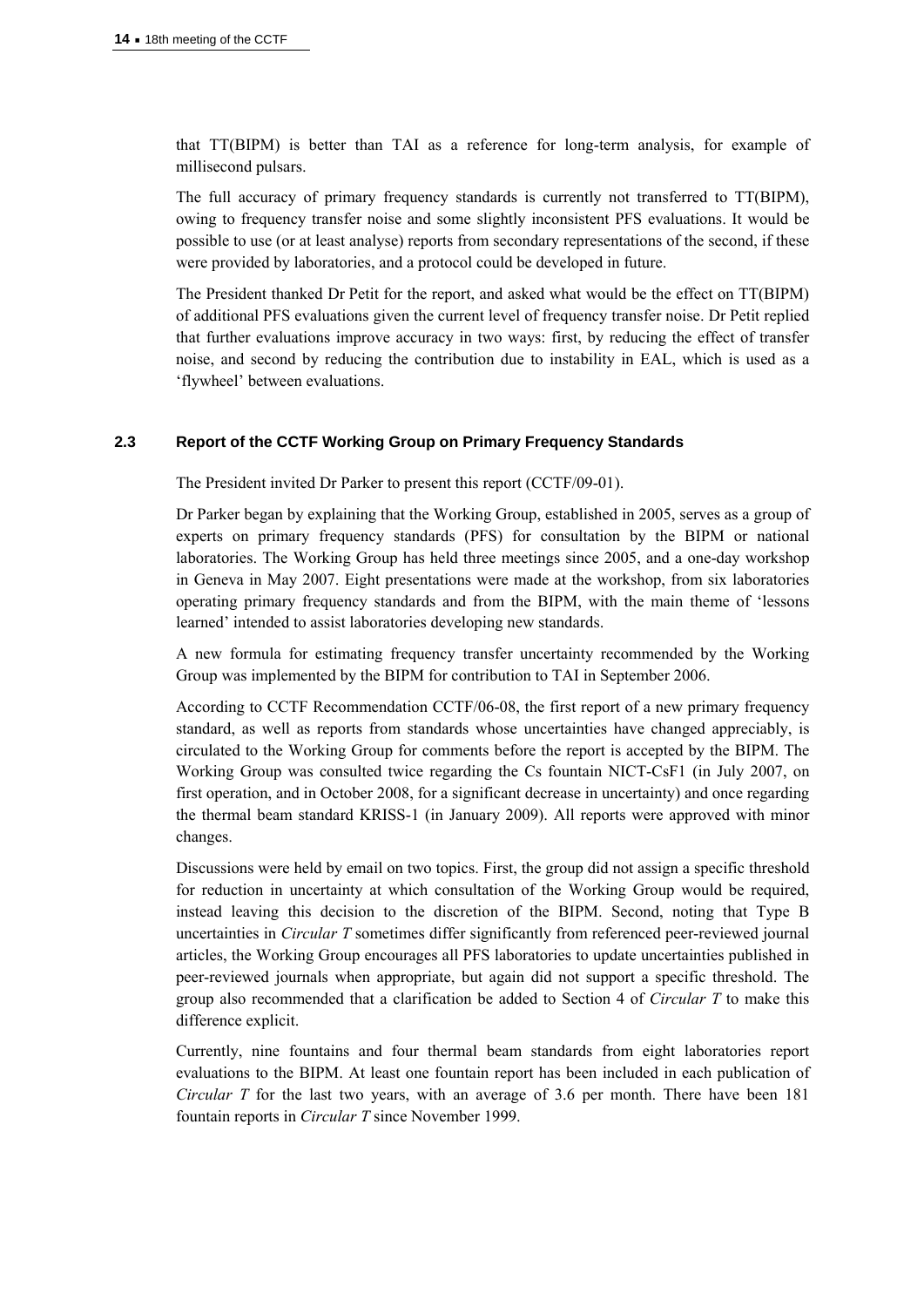Dr Parker presented graphs comparing Cs fountains to TAI, and individual fountains to a weighted mean. The latter includes nine operating fountains, with only one outside the weighted mean by greater than the reported uncertainty – despite the intention that this uncertainty be the combined standard uncertainty, corresponding approximately to a 68 % confidence interval. The comparison nevertheless supports the conclusion that these fountains are consistent within evaluated uncertainties, with additional details presented by Dr Parker.

Dr Matsakis asked how many fountains are in continuous operation, and which report most often. Dr Parker replied that no fountain is in continuous operation; LNE-SYRTE undertakes the most frequency evaluations; NIST is present every month in *Circular T*, but typically with a shorter evaluation period; and NMIJ also reports consistent operation.

Dr Tuckey reported that the mobile fountain has the highest operational reliability of the LNE-SYRTE ensemble, operating continuously for a period of weeks. LNE-SYRTE is still working to improve the level of reliability, in part to meet the stringent operational requirements of the ACES mission.

Dr Ikegami reported that NMIJ-F1 is also operating almost continuously.

The President enquired whether the workshop exchanged 'tricks', 'secrets' or both. Dr Parker replied that one of the most common problems with any primary frequency standard, particularly fountains, is instrumental effects synchronous with pulsed operation; one example from experience with NIST-F1 was pulsed operation of drift tube heaters. Many laboratories reported similar issues to avoid based on their own experience, which was particularly valuable.

The President asked which fountain was next to be reviewed by the Working Group, and Dr Parker replied that this may be any of a number currently in preparation.

Dr Arias commented that, following discussion with the Working Group chair, implementation of the revised wording in Section 4 of *Circular T* should be implemented as soon as possible. Dr Parker agreed that this increases transparency, and encourages laboratories to update publications regularly.

Dr Gill noted that an incremental improvement in performance may not be sufficient for a new peer-reviewed publication. Dr Parker agreed that small changes may not be sufficient, but noted that a series of these changes can accumulate to a more significant improvement, and referred to a BIPM study which found that unpublished improvements could reduce uncertainty by up to a factor of two. Such an accumulated improvement may merit publication if the reduction is significant.

### **2.4 Report of the CCL/CCTF Frequency Standards Working Group**

The President invited Dr Riehle to present this report.

Dr Riehle began by explaining that the CCL/CCTF Frequency Standards Working Group (FSWG) was established in 2006, following a recommendation to CIPM by the CCTF. The Frequency Standards Working Group (FSWG) has the responsibility to maintain a single List of Recommended Frequencies (LoR), by making recommendations to the CCL regarding radiations to be used for the realization of the definition of the metre and to the CCTF for radiations to be used as secondary representations of the second. Dr Riehle noted that the FSWG was confirmed at the CCL meeting in 2007, with amended terms of reference including responsibility for key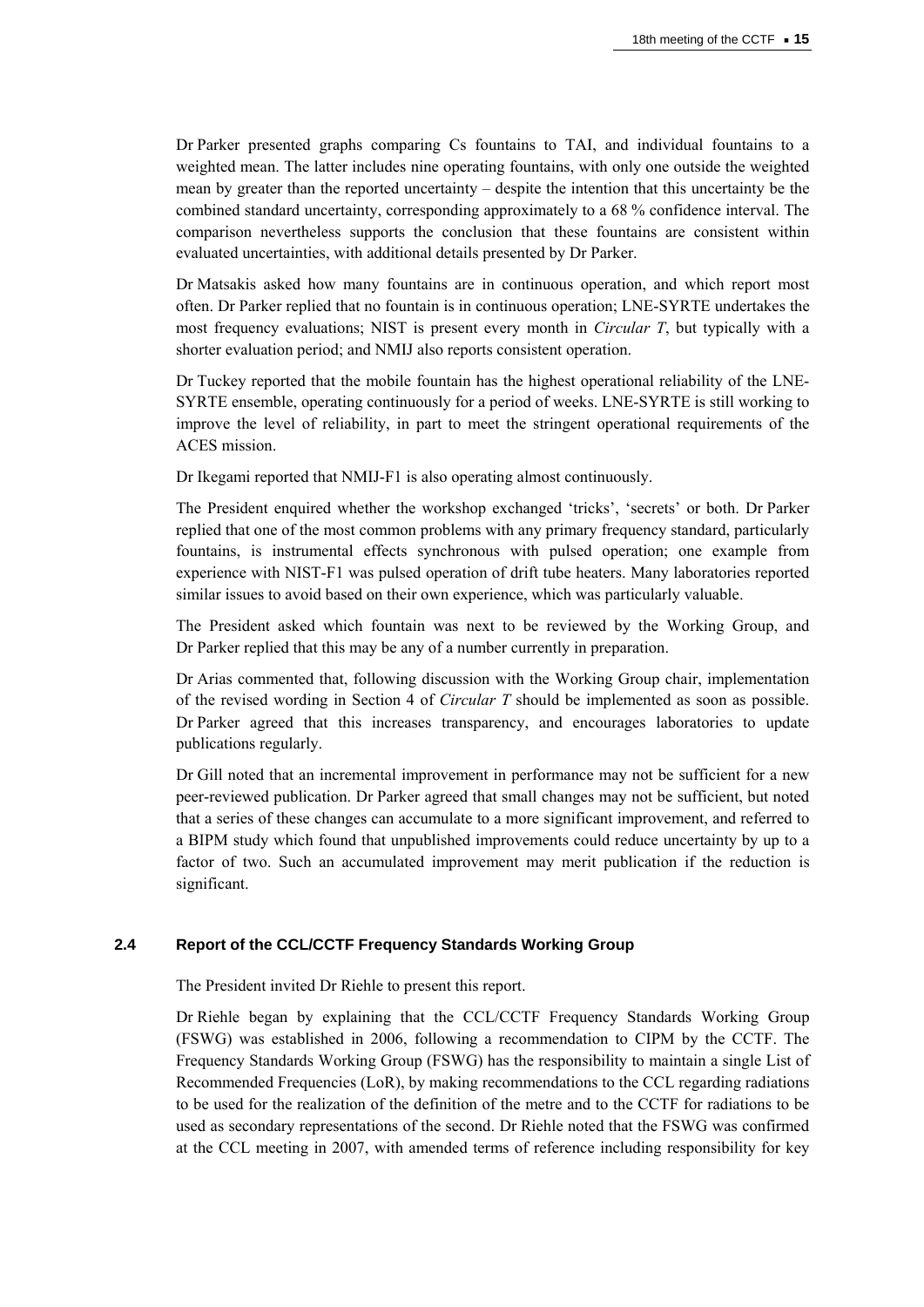comparisons of standard frequencies (such as CCL-K11) and to respond to future needs of both CCL and CCTF concerning standard frequencies relevant to the respective communities.

The FSWG was invited by the CCU to make a report 'On a new definition of the second', in preparation for a possible redefinition as early as 2015. A presentation was prepared by Dr Riehle and Dr Gill, in discussion with Dr Erard and Dr Arias. The presentation covered Cs clocks as the primary realization of the second, the concept of secondary realizations of the second, the List of Recommended Frequencies, and options and constraints for a new definition.

The presentation summarized work currently in progress in the frequency standard community, noting that optical clocks are now superior to the best primary Cs clocks in both accuracy and stability. Different optical transitions are under investigation in different institutes, with strategic cooperations including external agencies, and novel concepts of time and frequency transfer suitable for optical clocks are currently being explored. The CCTF is closely monitoring these developments.

It was noted that the existing SI definition of the second based on Cs will serve the needs of industry for some time, with secondary representations serving the needs of the scientific community. It is not yet clear whether the best approach is to adopt standards based on single trapped ions or on neutral atoms in an optical lattice, with further work required for consensus. The time will be right for a new definition when the current progress in optical standards slows, and when the current limitations of frequency transfer have been solved: 2015 may be too early, but 2019 may be possible.

In its response, the CCU strongly encourages laboratories to continue work on optical frequency standards towards a new definition of the second, potentially in 2019, and encourages the CCL/CCTF FSWG to evaluate optical frequency ratios, as these may offer higher stability and reproducibility than comparisons involving the Cs microwave frequency. The response also notes that a potential redefinition of the SI base units the kilogram, ampere, mole and kelvin in 2011 will also lead to a new phrasing of the definition of the metre and the second: for example, 'The metre as the base unit of length is defined such that the speed of light is 299 792 458 m/s', and 'The second as the base unit of time is defined such that the (ground-state) hyperfine transition of 133Cs has the frequency 9 192 631 770 Hz'.

Dr Riehle summarized recommendations to be brought to the CCTF from the meeting of the Frequency Standards Working Group held on 2 June 2009 at the BIPM:

- In response to a request from the CIPM that the procedure for appointment of the chair of each Working Group should be defined in the terms of reference, the FSWG recommended that the chair be appointed jointly by the CCL and CCTF chairs with the possibility of a second term.
- After extensive discussion, the JWG recommended a series of amendments to the List of Radiations:
	- o the unperturbed optical transition  $5s^2$   ${}^1S_0 5s5p$   ${}^3P_0$  of the  ${}^{87}Sr$  atom, a secondary realization of the second with an uncertainty of  $1.5 \times 10^{-14}$ , be updated to reflect recent measurements made at JILA, SYRTE and the University of Tokyo/NMIJ;
	- o the unperturbed optical transition  $5s^2$   ${}^1S_0 5s5p$   ${}^3P_0$  of the  ${}^{88}Sr$  atom be added, combining measurements made at SYRTE and at the University of Tokyo;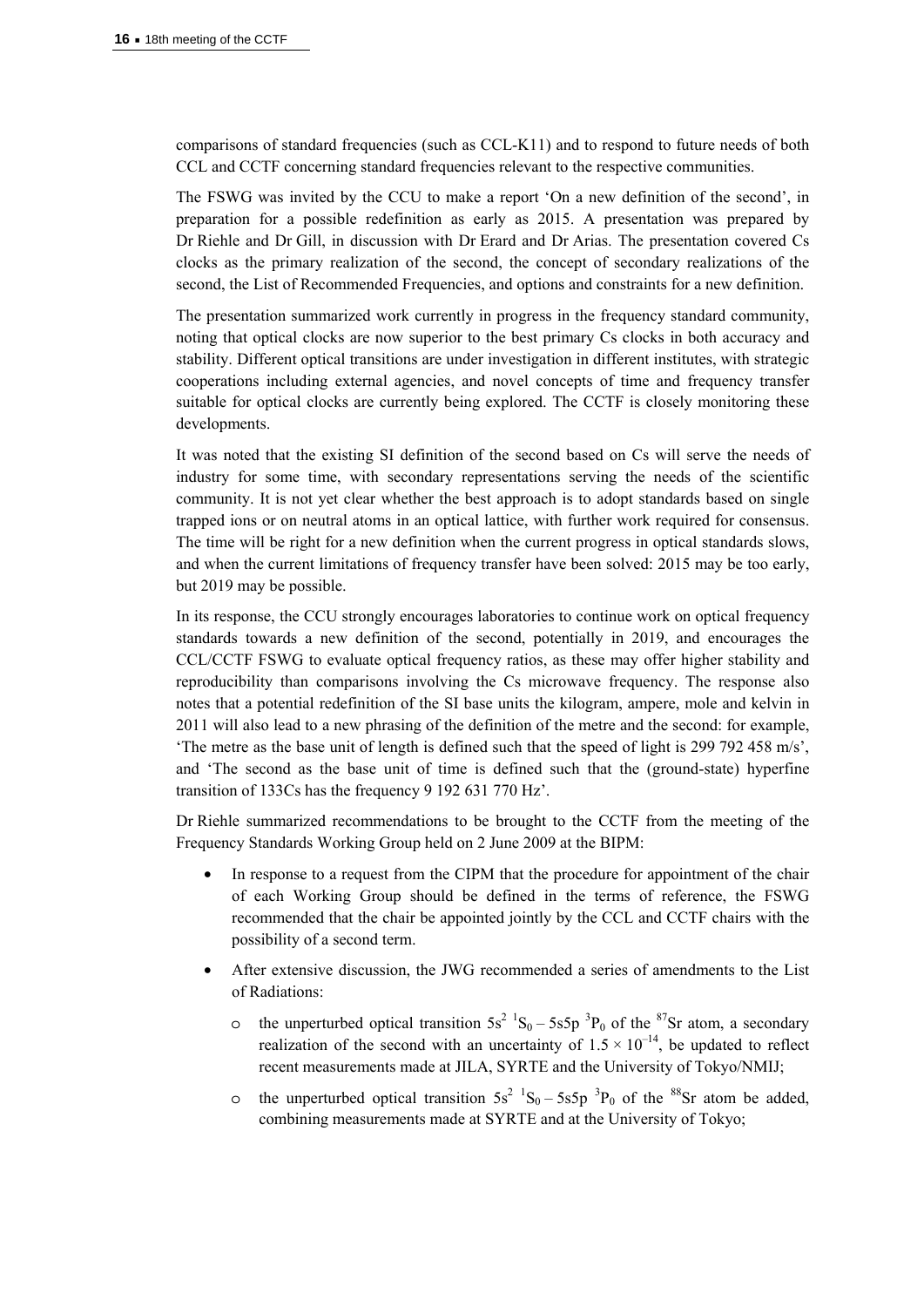- o the unperturbed optical transition 4s  ${}^{2}S_{1/2} 3d \ {}^{2}D_{5/2}$  of the  ${}^{40}Ca^{+}$  ion be added, combining measurements made at the University of Innsbruck and at NICT;
- o the unperturbed optical transition  ${}^{2}S_{1/2}$  (F = 0)  ${}^{2}F_{7/2}$  (F = 3, mF = 0) of the  ${}^{171}Yb^{+}$ ion be updated, to reflect the recent measurement made at NPL;
- o the frequency of the unperturbed  ${}^{1}S_{0} {}^{3}P_{0}$  transition of the  ${}^{171}Yb$  atom be added, to reflect the recent measurement made at NMIJ.
- The JWG did not recommend any additions to the list of secondary representations of the second or of realizations of the metre.

Dr Riehle also reported that a series of subgroups will be established to address other actions arising from the FSWG meeting:

- one subgroup will draft guidelines for the evaluation of new frequency measurements for inclusion in the LoR, with representation from BIPM, NMIA, NPL and PTB;
- a second subgroup will develop a draft protocol for establishing traceability to the metre directly from a Cs standard using an optical frequency comb, with representation from BEV, BIPM, INRIM, NMIA, NMIJ, NPL and NRC;
- a third subgroup will evaluate the implications of determining optical frequency ratios, for example for inclusion in the LoR, with representation from NIST, NRC, LNE-SYRTE, NMIJ, PTB and NPL;
- a fourth subgroup will draft a questionnaire regarding possible new BIPM activity to support validation of optical frequency comb measurements, with representation from BEV, NPL and BIPM.

Dr Tuckey asked about the implications of the potential rewording of definitions of the metre and second. Dr Riehle replied that this was not clear, and cited the example of the candela where no obvious problem was identified initially but objections were raised subsequently. At present there is no obvious problem for the metre and second, but these should be investigated in detail.

The President noted that the President of the CCU was invited to report to the CCTF but was not able to attend, so Dr Riehle had kindly reported on behalf of the CCU. The CCU objective is to have a consistent wording for the definitions of all base units, but this proposal is still under discussion.

Dr Thomas, executive secretary of the CCU, commented that only rewording is proposed at this stage. There are several proposals for how these definitions might be worded, occasioned by the possible redefinition of the ampere, mole, kelvin and kilogram. Overall, it was considered that it may be preferable to have a consistent wording in the definitions of the seven SI base units, and for these to be explicitly in terms of the fixed value of a fundamental constant. A Working Group has been set up to meet at the beginning of August 2009, including Dr Thomas as executive secretary, to draft the relevant section of the SI brochure including additional background on related physics.

The President noted that a CCTF Working Group on Strategy and Planning will be established, and recommended that this issue be referred to that group through its terms of reference. There is still time for further discussion, and for review of draft documentation when it has been prepared by the CCU Working Group.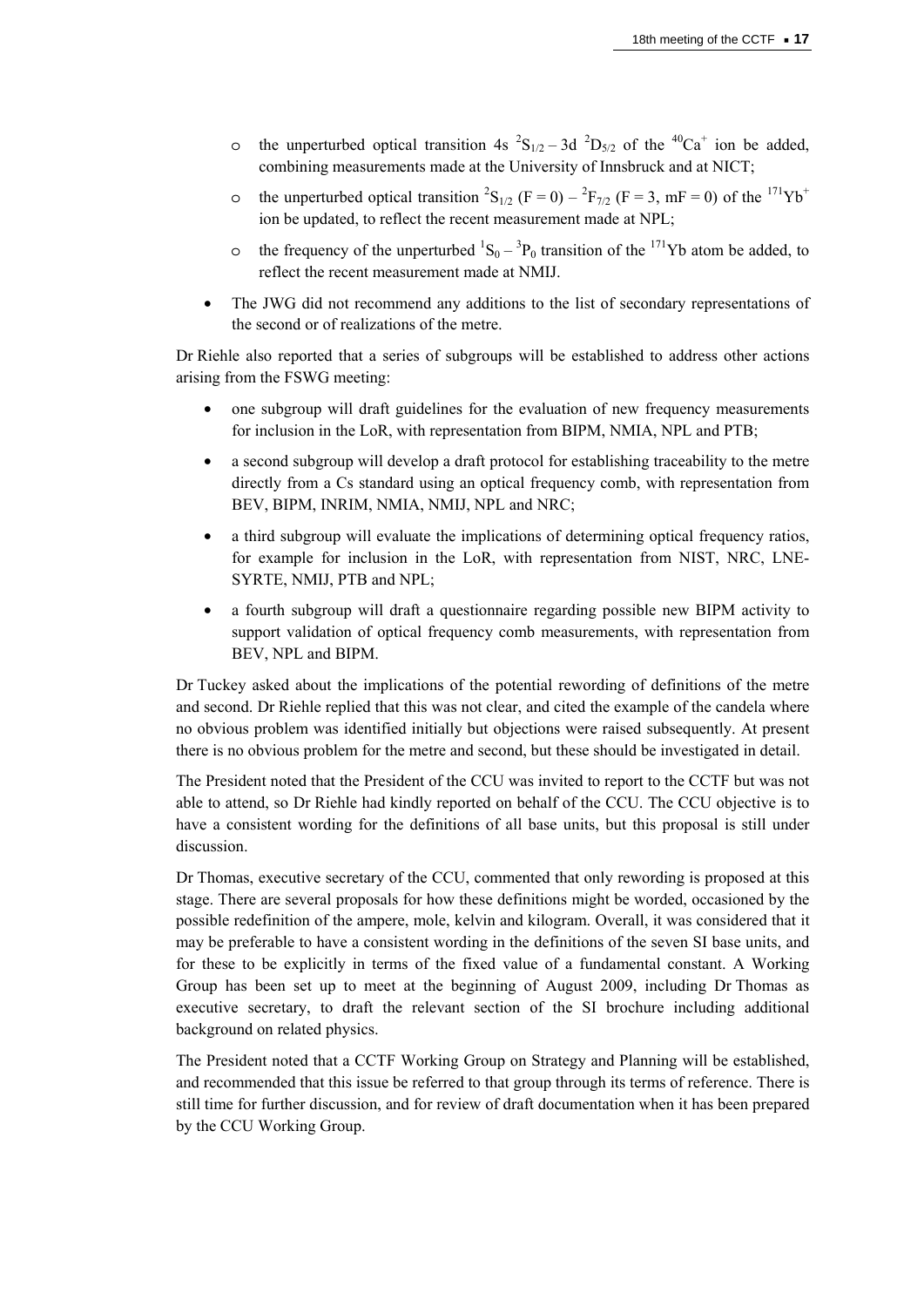Dr Madej enquired whether the FSWG had reached consensus on the values appearing in the list of reference radiations, and whether further discussion had taken place since the FSWG meeting. Dr Riehle replied that some questions had arisen in preparation of the report to the CCTF which the co-chairs would like to discuss again with the Working Group members, and explained that this discussion related only to uncertainties rather than to frequency values. For example, uncertainty in the realization of the second through a Cs primary standard remains a significant contribution to each of the three measurements for  ${}^{87}Sr$ , which in principle requires a more careful combination to avoid inconsistencies from a simplistic statistical treatment. The President proposed that FSWG members meet to resolve this issue and finalize recommendations for the CCTF.

# **3 PRESENT STATUS OF TAI**

### **3.1 Report of the BIPM Time, Frequency and Gravimetry Section**

The President invited Dr Arias to present this report (CCTF/09-26).

Dr Arias began by outlining the present organization of the Time, Frequency and Gravimetry section, currently comprising twelve staff following the consolidation of laser, optical comb and gravimetry activities. A facility for the production of iodine cells was closed at the end of 2008, but cells will be filled and delivered to satisfy the needs of laboratories until the end of July 2009.

Achievements of the section since the 17th CCTF in 2006 include the continued timely production of TAI, UTC and TT, with an improvement of approximately one order of magnitude in frequency accuracy in the decade since 1998; continued improvement of the uncertainty of clock comparison through adoption of new methods, and characterization of delays for both GNSS and TWSTFT equipment; studies on improved frequency prediction for hydrogen masers in the ALGOS algorithm; increased accuracy of TAI through new evaluations of primary frequency standards, and coordination through the Working Group on Primary Frequency Standards; and a significant contribution to the CIPM MRA through regular updates of the key comparison CCTF-K001.UTC in the KCDB.

As of 2009, 68 laboratories in 51 nations (42 Member States and nine Associate States and Economies) are participating in TAI. About 350 clocks currently contribute, with 87 % either 5071A Cs standards or hydrogen masers, and on average about 15 % at maximum weight.

Continuing upgrades to time-transfer equipment at participating laboratories means that currently only 6 % of GPS links use a single-channel receiver, 54 % are GPS multi-channel (statistical uncertainty  $u_A \approx 2.5$  ns in common view and 2 ns in all-in-view), 22 % are GPS P3  $(u_A \approx 0.7 \text{ ns})$  and 15 % use TWSTFT  $(u_A \approx 0.5 \text{ ns})$ . The systematic uncertainty  $u_B$  is 5 ns for most GNSS equipment, with 1 ns achieved for some TWSTFT.

As decided at the 17th CCTF in 2006, time links are now calculated using the GPS all-in-view method (instead of common view) and taking advantage of IGS products, leading to a reduction of time transfer noise by up to 30 % over long baselines. International time-transfer links all terminate at PTB, replacing the earlier network of pivot laboratories in continents. TWSTFT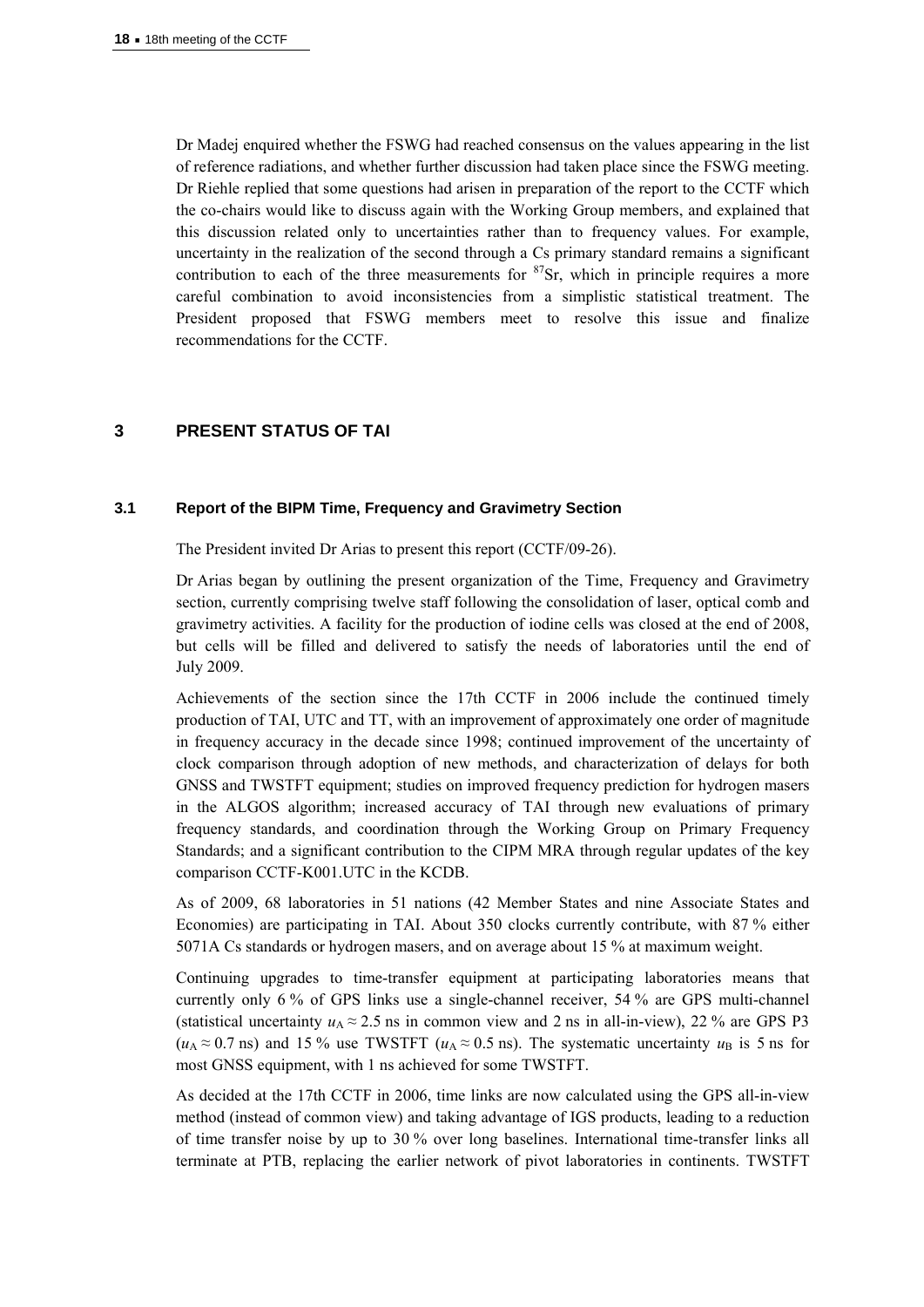links are supported through the specification of data treatment protocols and support for characterization of equipment delays.

Studies of the GPS precise point positioning (PPP) technique have been undertaken, and following a recommendation of the 17th CCTF the TAIPPP pilot experiment has been established with over 20 laboratories participating. The performance of PPP, GPS P3 and TWSTFT techniques has been compared, with the possibility of combining link results across multiple techniques under investigation.

Relative characterization of GNSS receiver delays for both single and dual-frequency receivers has been completed for 65 % of laboratories contributing to TAI. This work is to be expanded in future, with new receivers dedicated for this purpose and through support for comparison campaigns undertaken within the regional metrology organizations. P3 comparison campaigns have been in progress since 2001, mostly using an Ashtech Z12T which will now be replaced by a GTR50 travelling receiver, and a global analysis of results has been started as part of a PhD thesis on GNSS calibration. Work on absolute characterization of delays has been started in collaboration with CNES and OP. A new GPS/GLONASS calibration campaign between OP and VNIIFTRI is ongoing, which will support a GLONASS Time Transfer Pilot Project currently in preparation.

Significant amounts of detailed information are now made available online through the FTP server and Web interface. This information includes data used for the computation of TAI, link comparison results, and results from comparison campaigns to characterize GNSS receiver delays.

In collaboration with the WGPFS, the uncertainty of frequency transfer to primary frequency standards has been refined. Over the period since the 17th CCTF in 2006, the quantity *d* reported in *Circular T* (the fractional frequency deviation between the scale unit of TAI and the SI second on the geoid) has evolved from  $+1.0 \times 10^{-15}$  to  $+5.7 \times 10^{-15}$ . The steering policy for TAI has been maintained since CCTF 2004. Monthly steering corrections of up to  $0.6 \times 10^{-15}$  are applied, with a total correction since CCTF 2006 of  $1 \times 10^{-14}$ .

TT(BIPM) is computed in post-processing and updated every year, as reported by Dr Petit. It is used as a reference to evaluate  $f(EAL)$ ,  $f(TAI)$  and the performance of primary frequency standards. EAL shows a frequency drift of approximately  $-4 \times 10^{-16}$  per month against TT(BIPM). To try to reduce this drift, tests were carried out to update the frequency prediction algorithm for masers in EAL to a quadratic model. Results indicate a 20 % reduction in drift, with work ongoing to improve the weighting model.

Results for the key comparison in time CCTF-K001.UTC have been published monthly in KCDB, with 46 participating laboratories. A proposal for a new key comparison in frequency, CCTF-K002.FREQ, has been prepared with the WGMRA, and submitted for adoption by CCTF (see discussion on this proposal under the report from the Working Group on the MRA).

The Time, Frequency and Gravimetry section has continued a well-established programme of international scientific coordination, both between NMIs and with international organizations such as IAG, ICG, IERS, IGS and ITU. These collaborations continue to be important to progress the activities of the section and for mutual benefit.

Dr Tuckey mentioned that a number of EURAMET laboratories had expressed a desire for improved information on GPS calibration campaigns, and thanked the BIPM for making this available online.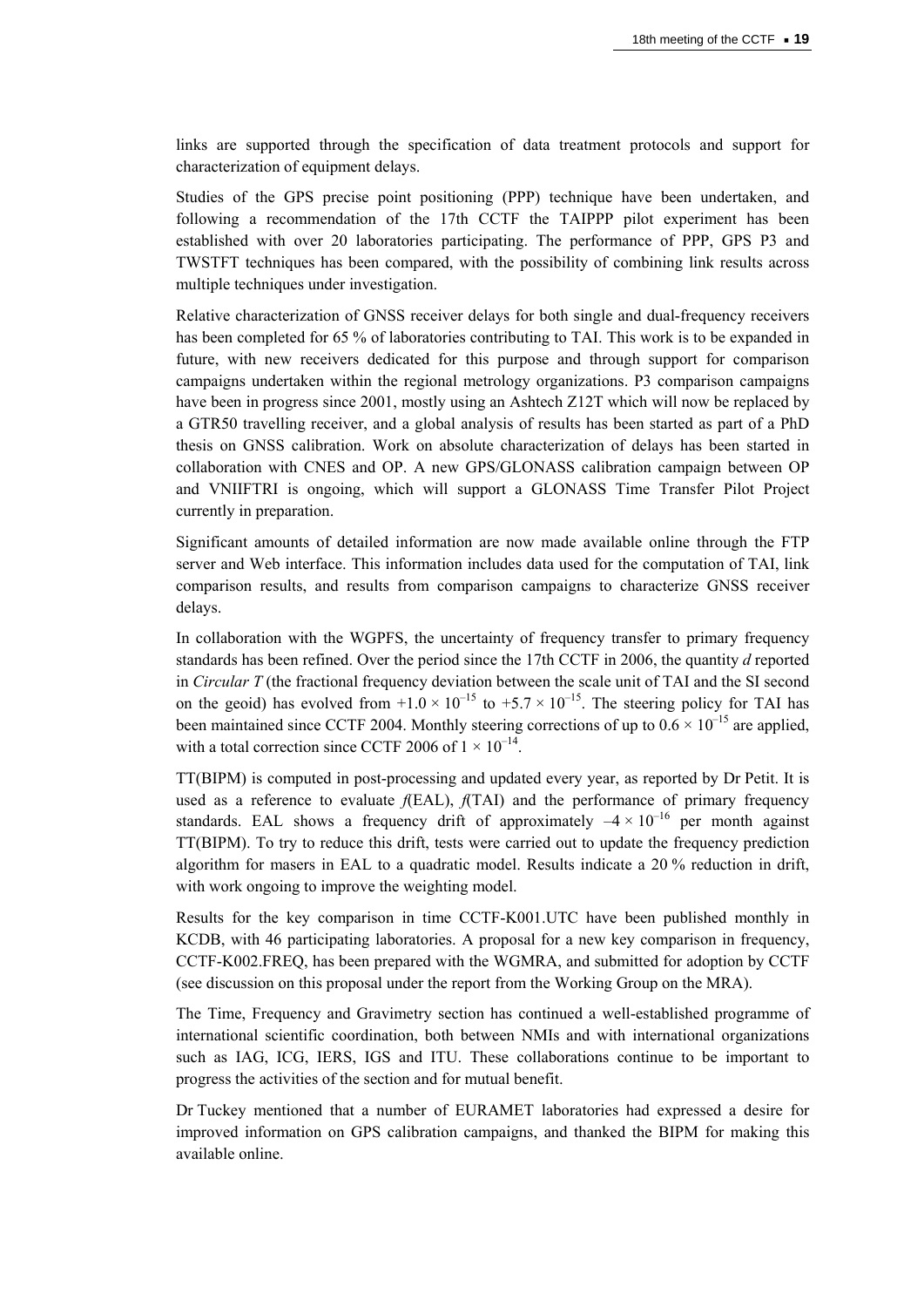Dr Arias noted that ongoing characterization of GNSS receiver delays is necessary for the preparation of TAI and the dissemination of UTC. A proposal has been prepared to involve the regional metrology organizations more actively in supporting these campaigns, for discussion by the CCTF (CCTF/09-39).

Dr Boucher conveyed the thanks of the IUGG for efficient cooperation with the BIPM. The President thanked Dr Boucher for his comments and Dr Arias for the report.

### **3.2 Report of the CCTF Working Group on TAI**

The President invited Dr Tavella to present this report.

Dr Tavella began by explaining that the terms of reference for the Working Group were changed at the 17th CCTF in 2006, to include a wider representation from participating NMIs as well as external agencies. The 8th meeting of representatives of laboratories contributing to TAI was held at the BIPM on 3 June 2009. No special issues or study groups required discussion, so the meeting was organized to present an overview across a variety of issues.

A total of 75 participants from 35 countries attended, including representatives from scientific unions, the CCTF president and BIPM staff. Approximately ten laboratories anticipate participation in TAI for the first time in the near future, including nations which are or expect to become Associate States and Economies of the CGPM.

Dr Tavella presented the agenda for the meeting, and highlighted some of the issues discussed:

- A number of participants requested further education regarding realization of time scales, laboratory practice and time scale algorithms, potentially at a future workshop (either regional or global). Further education and support could be a future responsibility of the Working Group.
- Characterization of receiver delays was identified as a key issue, with ongoing discussion regarding the limits of receiver performance and the need for future comparison campaigns.
- A common protocol for characterization of relative delay of GNSS receivers is to be developed by the BIPM together with RMO representatives. The BIPM also plans to draft guidelines covering the use of results for delay compensation.
- A view was expressed that current and future GNSS receiver manufacturers should be encouraged to ensure receivers accept external timing inputs, to facilitate time and frequency transfer.
- The ITRF coordinate frame was recommended as a standard when preparing data for time transfer from either GPS or GLONASS (and future GNSS systems).
- The BIPM presented results of a questionnaire conducted immediately after introduction of the most recent leap second, with several recommendations including that laboratories subscribe to the IERS for announcement of future leap seconds.

Dr Tavella also presented a short report on the Fifth International Symposium on Time Scale Algorithms, held at the Real Observatorio de la Armada in San Fernando (Spain) in 2008. A total of 70 participants attended, with about half from national metrology institutes and half from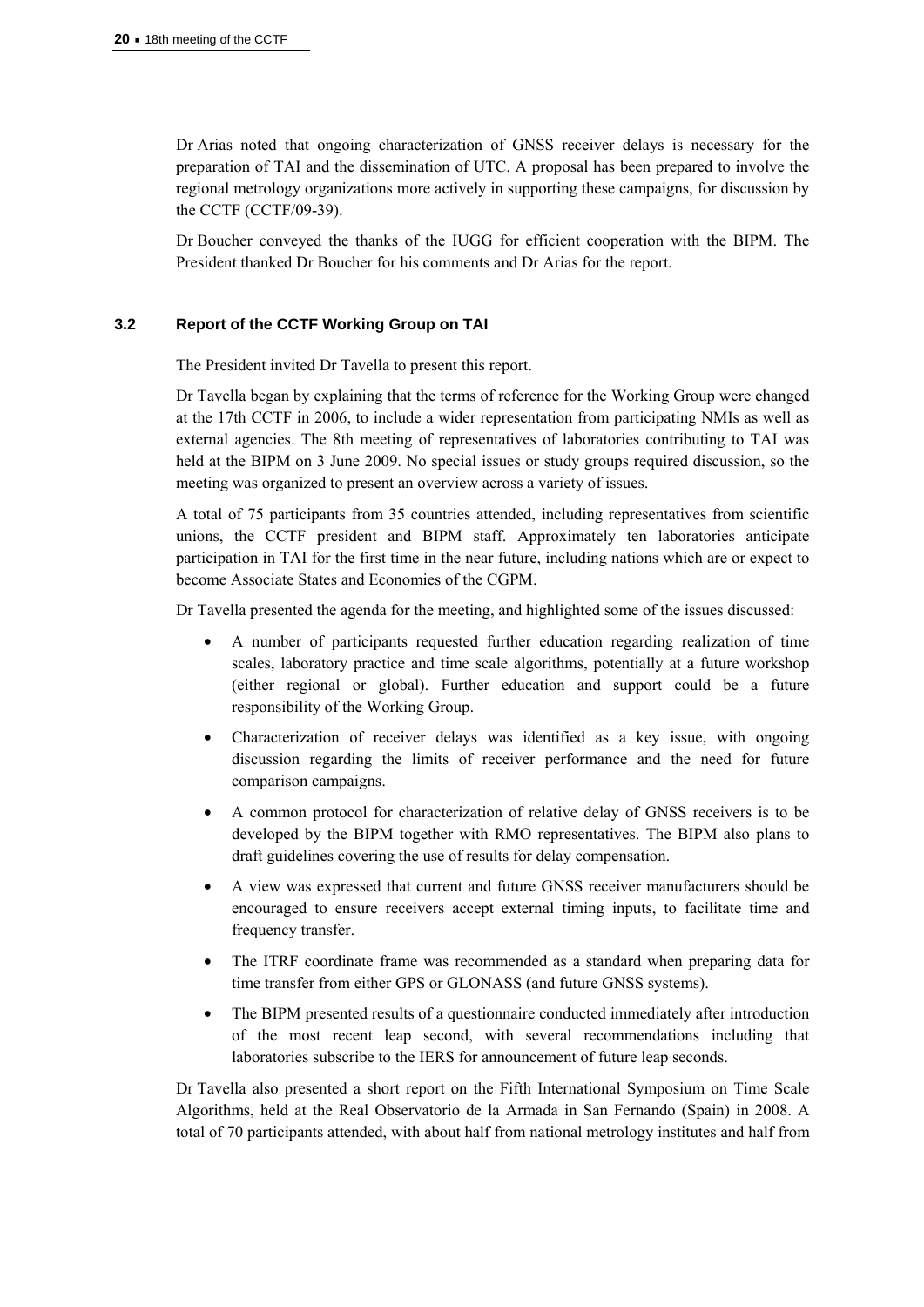industry including telecommunication and navigation. Papers presented at the symposium are published in a special issue of *Metrologia* (**45**(6), 2008).

Dr Bauch noted the number of requests for training, and commented that several training programmes are already in place, for example the tutorials held prior to the IEEE Frequency Control Symposium and the NIST Time and Frequency Seminar.

Dr Tavella invited Dr Warrington to comment on training practices within the APMP region. Dr Warrington explained that training programmes were also in place in the Asia-Pacific, and that a two-day workshop in time and frequency had been held in conjunction with the APMP meetings in Sydney in 2007 that was well received by laboratories in the region.

Dr McCarthy endorsed the recommendation to adopt the ITRF in GNSS systems, as more than simply a reference frame to express coordinates. Dr Boucher similarly endorsed this recommendation, to be discussed further by the CCTF.

The President encouraged laboratories and regional organizations to support educational activities, particularly to assist them to develop new capability, and also to continue to improve the timeliness and quality of data submitted to the BIPM.

Dr Arias conveyed the BIPM's appreciation for the participation of laboratories, and requested some attention to ongoing minor issues. An increasing number of smaller laboratories contribute to TAI, which promotes the wider dissemination of UTC but imposes a greater requirement for order and organization. The impact of minor items such as unreported discontinuities accumulates across a large number of laboratories. Additional effort by laboratories to address these issues allows the BIPM to concentrate on improving the quality and timeliness of TAI.

# **4 FUTURE DEVELOPMENTS FOR UTC AND TAI**

# **4.1 Improving clock frequency prediction in TAI**

The President invited Dr Panfilo to present this report (CCTF/09-24).

In the calculation of EAL, a clock prediction algorithm minimizes the effect on the time scale of adding or removing a clock from the ensemble or of adjusting clock weights. Using a linear prediction model assumes constant frequency of the clock during the month.

Based on real clock data over a three-year test period from 2006 to 2008, the difference between prediction and reality at 30 days has a mean near zero for 100 Cs clocks, but shows a typical systematic deviation of up to 10 ns for hydrogen masers. As expected, this indicates that the linear model does not account for maser frequency drift.

EAL shows a frequency drift with respect to TT(BIPM) of approximately  $-4 \times 10^{-16}$  per month. Over the test period, the mean drift for 40 masers against TT is about  $-4 \times 10^{-16}$  per day, and for 100 Cs clocks about  $-1 \times 10^{-17}$  per day.

A trial calculation of EAL after removing masers from the ensemble reduces frequency drift against TT by about 40 %, to  $-2.4 \times 10^{-16}$  per month.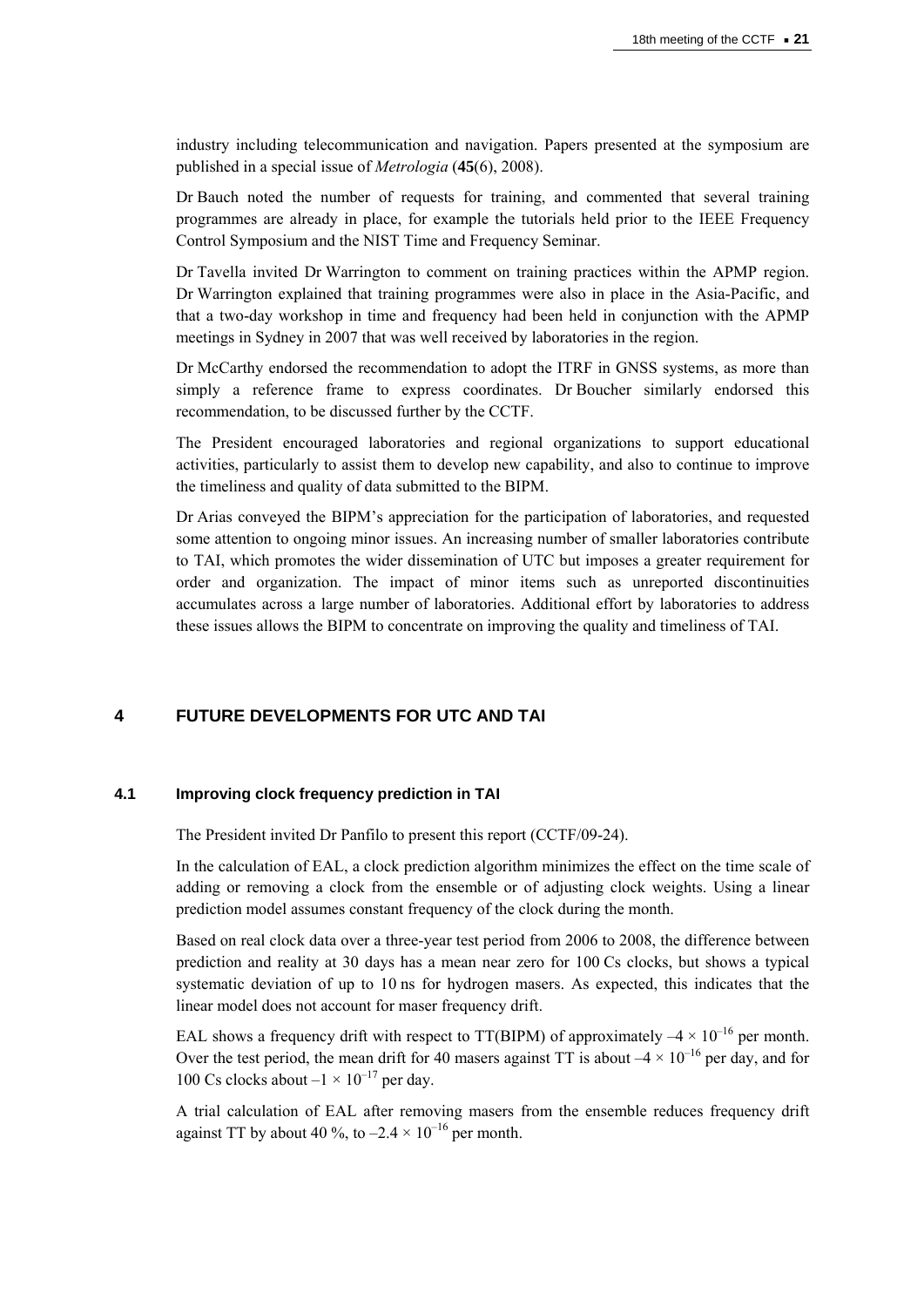A new prediction algorithm adopts a quadratic model for hydrogen masers, requiring continuity of both first and second time derivatives. Applying the new algorithm reduces the systematic deviation between prediction and reality for maser test data, and reduces the drift of EAL against TT to  $-3.2 \times 10^{-16}$  per month. About 20 % of EAL frequency drift is therefore attributed to use of the linear prediction model.

EAL still shows a drift against TT(BIPM). Further improvements may be possible by optimizing the estimation of frequency drift or the weighting algorithm.

The President encouraged Dr Panfilo to continue work to reduce EAL drift.

### **4.2 The TAIPPP pilot experiment: precise point positioning for TAI**

The President invited Dr Petit to present this report (CCTF/09-19).

Dr Petit began by explaining that the 17th CCTF recommended in 2006 that the BIPM prepare for the introduction of GNSS carrier-phase techniques into TAI. The BIPM therefore continued its investigation of precise point positioning, begun prior to the recommendation. This technique is a natural successor to P3 all-in-view, with each station processed independently using IGS products to obtain [*UTC*(*k*) – *IGS time*] with time links obtained subsequently by simple difference. The NRCan GPSPPP software was first implemented at the BIPM in 2004, with multi-technique comparisons presented at several international meetings. The TAIPPP pilot experiment was proposed in early 2008.

A call for participation was issued in January 2008; 30 laboratories have expressed interest, with 21 participating in the first computation (May 2008), and 25 in the most recent computation (May 2009). Several stations also participate in the IGS network, with five to six of them contributing to IGS clock solutions.

PPP processing at the BIPM uses GPSPPP software developed and supported by NRCan, which continues to provide support. This software uses IGS ephemerides and clocks directly, with updated models for station displacements (for example due to tides) and troposphere mapping. It allows batch processing over a continuous period of 35 or 40 days, and is therefore well adapted to the computation of TAI. Ionosphere-free L3/P3 measurements are used to solve for station clocks and the zenith tropospheric delay (both at 5 min intervals), as well as station coordinates (one set per month). Results are made available on the BIPM FTP server.

Discontinuities at month boundaries are typically 150 ps in phase and  $3 \times 10^{-16}$  in rate, comparable to discontinuities at day boundaries obtained by IGS analysis. The magnitude of these discontinuities provides information on the performance of the PPP technique as applied at individual stations, effectively through a comparison between code and phase solutions.

The difference between link results obtained from TWSTFT and PPP shows a typical RMS from 0.2–0.6 ns, generally towards the lower half of this interval and consistent with  $u_A < 0.3$  ns assuming nominal conditions. Previous three-way comparisons between PPP, Ku-band TWSTFT and X-band TWSTFT indicate that each of these techniques appears stable at the level of 100–300 ps up to an averaging time of ten days, with PPP generally more stable up to this time and Ku-band TWSTFT somewhat noisier than the other two techniques.

Site calibration information is not handled through standard RINEX data, but is relayed separately to the BIPM using a header format similar to standard CGGTTS data. BIPM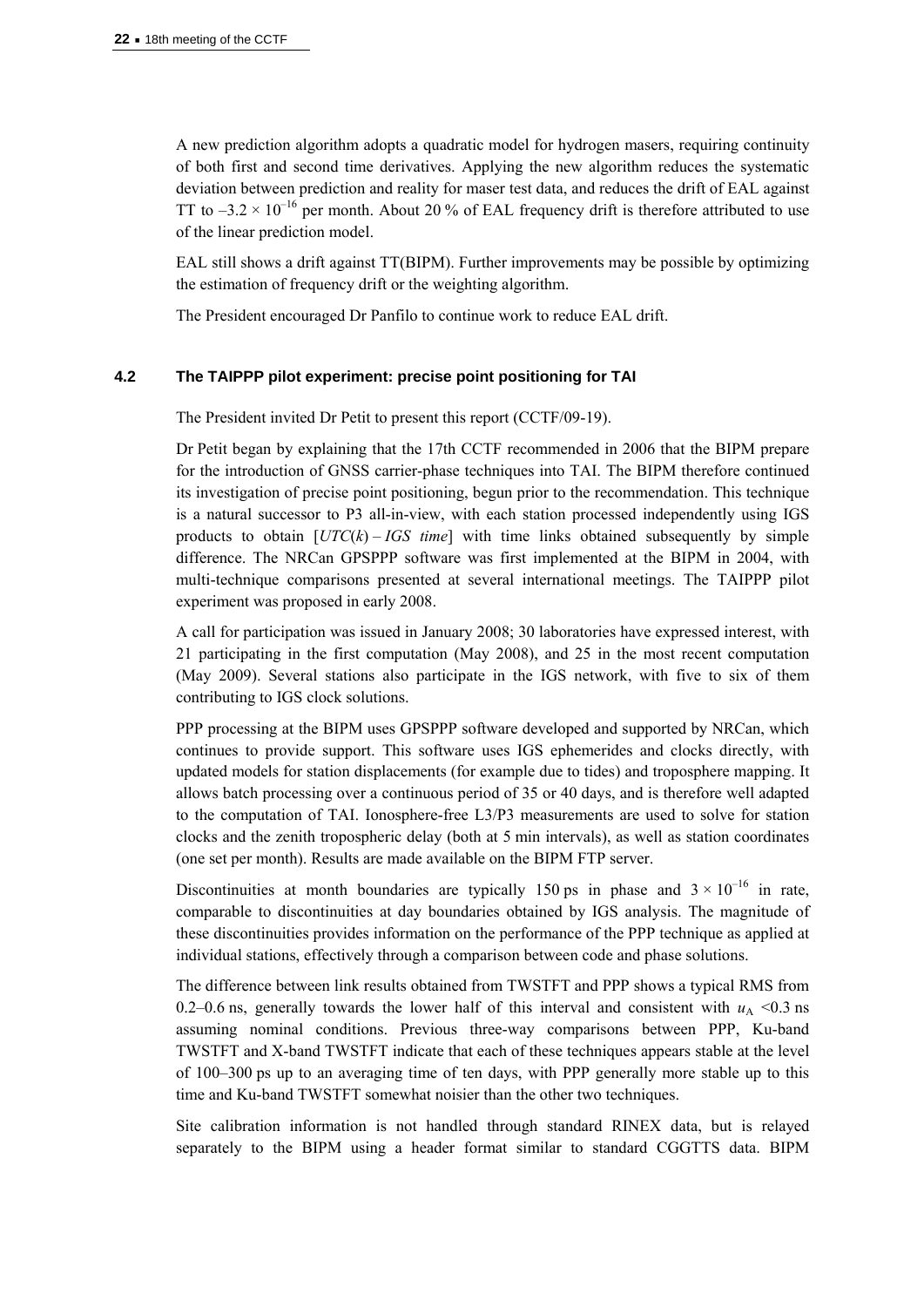calibration campaigns will continue to support the characterization of receiver delays at both L1 and L2 frequencies.

The routine use of PPP for TAI links appears satisfactory, and the BIPM intends to introduce PPP links into the calculation of TAI as soon as practicable. Suggested uncertainties are  $u_A \sim 0.3$ –0.5 ns, depending on the magnitude of monthly discontinuities, and  $u_B \sim 5$  ns as for other GNSS techniques.

The President asked when the BIPM plans to introduce PPP links into the calculation of TAI, and Dr Petit replied that it was proposed to introduce these links before the end of 2009.

The President enquired whether it was necessary to decide formally on appropriate levels of uncertainty, but Dr Petit explained that these could be obtained directly by analysis of station data.

Asked how many stations were currently participating in the pilot experiment, Dr Petit confirmed that 25 laboratories contributed data to the most recent monthly calculation, with several additional laboratories expected in the near future.

Dr Levine commented that non-statistical or Type B uncertainties will dominate the overall link uncertainty, as they do for existing techniques, and asked whether the introduction of PPP would therefore lead to a significant improvement over these techniques. Dr Petit replied that the use of PPP does offer a significant improvement for frequency transfer, where Type B uncertainties do not enter, and noted that alternative calibration techniques may also be applicable for PPP transfer which may support lower Type B uncertainties.

Dr Levine pointed out that there is little evidence to argue that Type B uncertainties are constant over time, and some evidence to the contrary, which may still limit the performance of frequency comparisons. Dr Petit noted that any long-term variation in receiver delay should still appear in discontinuities at monthly boundaries, which would therefore increase the corresponding Type A uncertainty under the proposed analysis.

Dr Tavella asked whether these monthly discontinuities, and therefore the corresponding Type A uncertainties, vary from link to link and from month to month. Dr Petit explained that while these certainly vary from link to link, they should not vary significantly from month to month, so that any observed change over time should generally prompt further investigation at the relevant participating laboratory.

# **4.3 Multi-technique combination for UTC/TAI time/frequency transfers**

The President invited Dr Jiang to present this report.

Dr Jiang began by explaining the current 'single-technique single-link' transfer strategy used for TAI and UTC: one transfer technique is designated as primary (official) and used alone, in preference to others operating in parallel as backup. TWSTFT and GNSS techniques each have their own advantages and disadvantages, comparing for example performance, complexity, cost and dependence on external service providers. Combining the two techniques may draw on combined advantages, for example to improve robustness, repair data faults such as discontinuities, or reduce diurnal variation.

Three methods have been proposed to combine two-way (TWSTFT) and GPS data: forming a weighted average of TWSTFT and GPS (Petit and Jiang, *EFTF*, 2006); using TWSTFT as a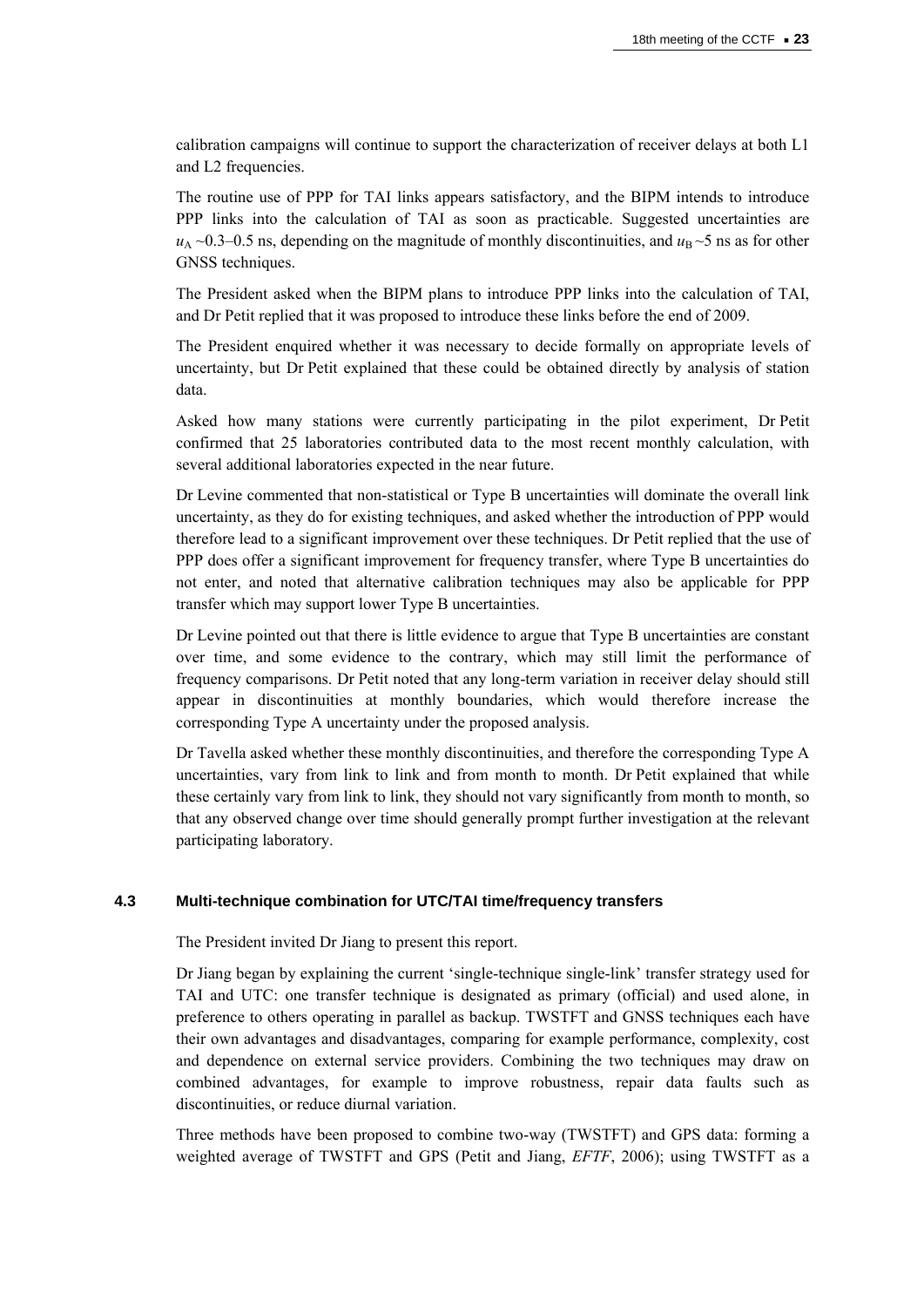constraint in a least-squares optimization of a GPS carrier-phase network in common view (Defraigne and Martinez, *EFTF/PTTI*, 2008); and using TWSTFT as the absolute scale of a time link and GNSS carrier-phase data as its derivatives (Jiang and Petit, *Metrologia*, **46**(3), 2009).

Dr Jiang presented data showing the advantages of a combination of TWSTFT+PPP over TWSTFT or PPP alone, including a reduction in TDEV at averaging times shorter than one day and an improvement in loop closure for the TL-NICT-KRISS triangle.

A total of 19 laboratories currently operate both TWSTFT and PPP equipment, contributing 88 % of total clock weight in UTC/TAI and covering 100 % of links to operational primary frequency standards. Any improvement in time and frequency transfer for these links can therefore translate to a corresponding improvement in the performance of TAI and UTC.

Dr Bauch asked how many TWSTFT data points are required to enable a combined solution, and Dr Jiang estimated a minimum of four points per day. Dr Matsakis commented that more measurements may be needed to quantify any residual diurnal variation, or fewer if this is shown to be absent.

Dr Tavella asked how exactly measurements are combined, for example PPP observations every 5 min with TWSTFT observations every hour. Dr Jiang replied that the method is not easy to explain clearly, and suggested referring to published details. Dr Arias clarified that the method is based on a filtering approach by application of a tailored smoothing algorithm.

Dr Arias went on to suggest that a detailed proposal for implementation could be prepared following evaluation of advantages and disadvantages. Dr Tavella asked whether further time was needed for this evaluation, and Dr Arias recommended that link comparison results be calculated and published for review. Dr Bauch encouraged the BIPM to continue calculating and publishing these results for all techniques, to gain additional information on link performance.

Dr Tavella noted that once further evaluation is completed, the WG on TAI could be consulted to review a proposal and consider future implementation.

### **4.4 GLONASS time transfer**

The President invited Dr Lewandowski to present this report.

Dr Lewandowski began by noting that [*UTC – GPS time*] as reported in *Circular T* is typically small (currently approximately 20 ns) as GPS time is well controlled. [*UTC – GLONASS time*] shows much larger deviations (several hundred nanoseconds) and lower stability. Also, satellite clocks cannot be computed accurately, for this reason, GLONASS time cannot be used for all-inview time transfer, but only for common view.

The planned expansion of the GLONASS constellation is progressing, with 17 satellites currently operational. About 12 laboratories are currently equipped with the newest GPS/GLONASS receivers, notably AOS, OP, PTB and VNIIFTRI.

Dr Lewandowski reported that tests of common-view time transfer using GLONASS are showing similar performance to GPS. The BIPM intends to start a GLONASS Time Transfer Pilot Project, with GLONASS code data reported in CGGTTS format and carrier-phase data in RINEX format.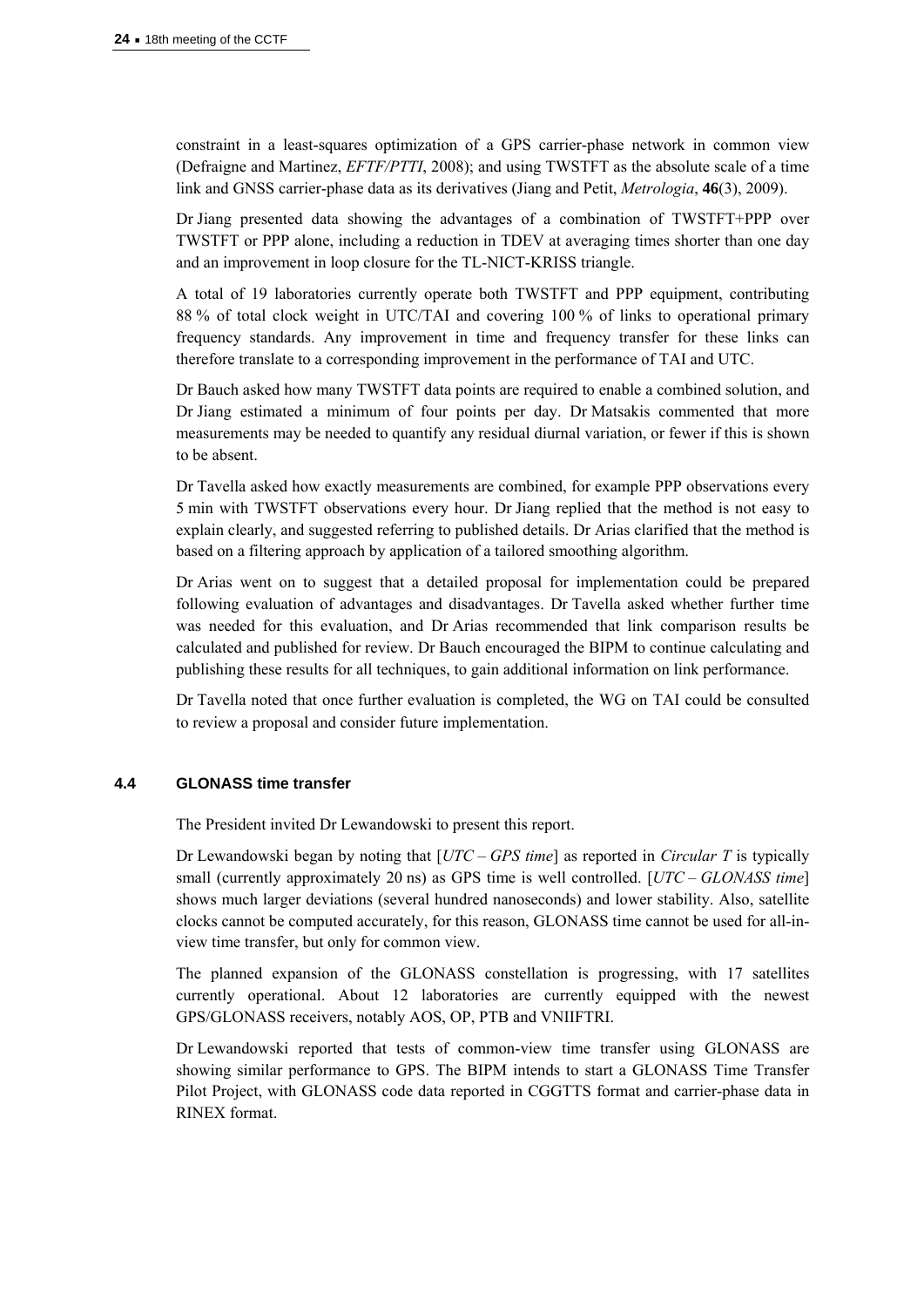Typical code-only links (for example AOS-PTB or SU-PTB) show RMS scatter of a few nanoseconds without applying IGS precise ephemerides. GPS and GLONASS P1 data for the link between AOS and BIPM show similar performance, with GLONASS RMS a little larger  $(-1.8 \text{ ns})$ .

One particular issue is the selection of a reference frame for antenna coordinates, where the current recommendation is to adopt ITRF as standard. GPS uses WGS84, which is very close, but GLONASS uses PZ90 which differs by some metres. Adopting ITRF as the reference frame avoids inconsistency and facilitates use of IGS data products.

Dr Lewandowski concluded with the observation that use of combined GPS and GLONASS data is helpful in preparation for expanding GNSS constellations, particularly GALILEO.

Dr Bauch noted that PTB is equipped with a GLONASS receiver and is ready to contribute to ongoing evaluation, and Dr Tuckey noted that OP is similarly ready to participate. Dr Lewandowski reported that a link between PTB and VNIIFTRI is planned for the near future.

Dr Bauch enquired about the origin of the offset between GPS time and UTC(USNO), which was apparent in data presented in the report. Dr Matsakis explained that although both [UTC – UTC(USNO)] and [GPS time – UTC(USNO)] are close to zero; [UTC – GPS time] is not zero. This issue is related to the calibration history of the GPS receivers involved, and is associated with the use of different equipment and protocols.

# **5 TIME AND FREQUENCY TRANSFER METHODS**

### **5.1 Report of the CCTF Working Group on TWSTFT**

The President invited Dr Klepczynski to present this report (CCTF/09-16).

Dr Klepczynski began by summarizing participating stations (a total of 22, with 2 in North America, 13 in Europe and 7 around the Pacific Rim). The Working Group has met 16 times, beginning in 1993.

The most critical current issue for the Europe/US network is the impending move of operations from IS-3R, operated by Intelsat, to TS-11N, operated by Telsat. Transfer via IS-3R began in February 2008 as a solution to equipment malfunction on IS-707, but IS-3R will in turn reach end-of-life in September 2009. A key problem is that the cost for operation on TS-11N will be twice the current cost on IS-3R for the same bandwidth. To address this problem, the contract for time on the new satellite will be arranged through an open bidding process, and alternative modulations are under investigation to reduce the bandwidth requirement.

TWSTFT operations in the Asia-Pacific moved from JCSAT-1B to IS-8 on 1 April 2009. This network links KRISS, NICT, NTSC and (in future) TL, with A\*STAR no longer covered by the new satellite. A NICT-USNO link is planned, via IS-8 to a relay station in Hawaii.

A TWSTFT network linking Asia and Europe is currently operational using IS-4. Link fees are shared between OP and PTB in Europe and KRISS, NICT, NMIJ, NTSC and TL in Asia. NIM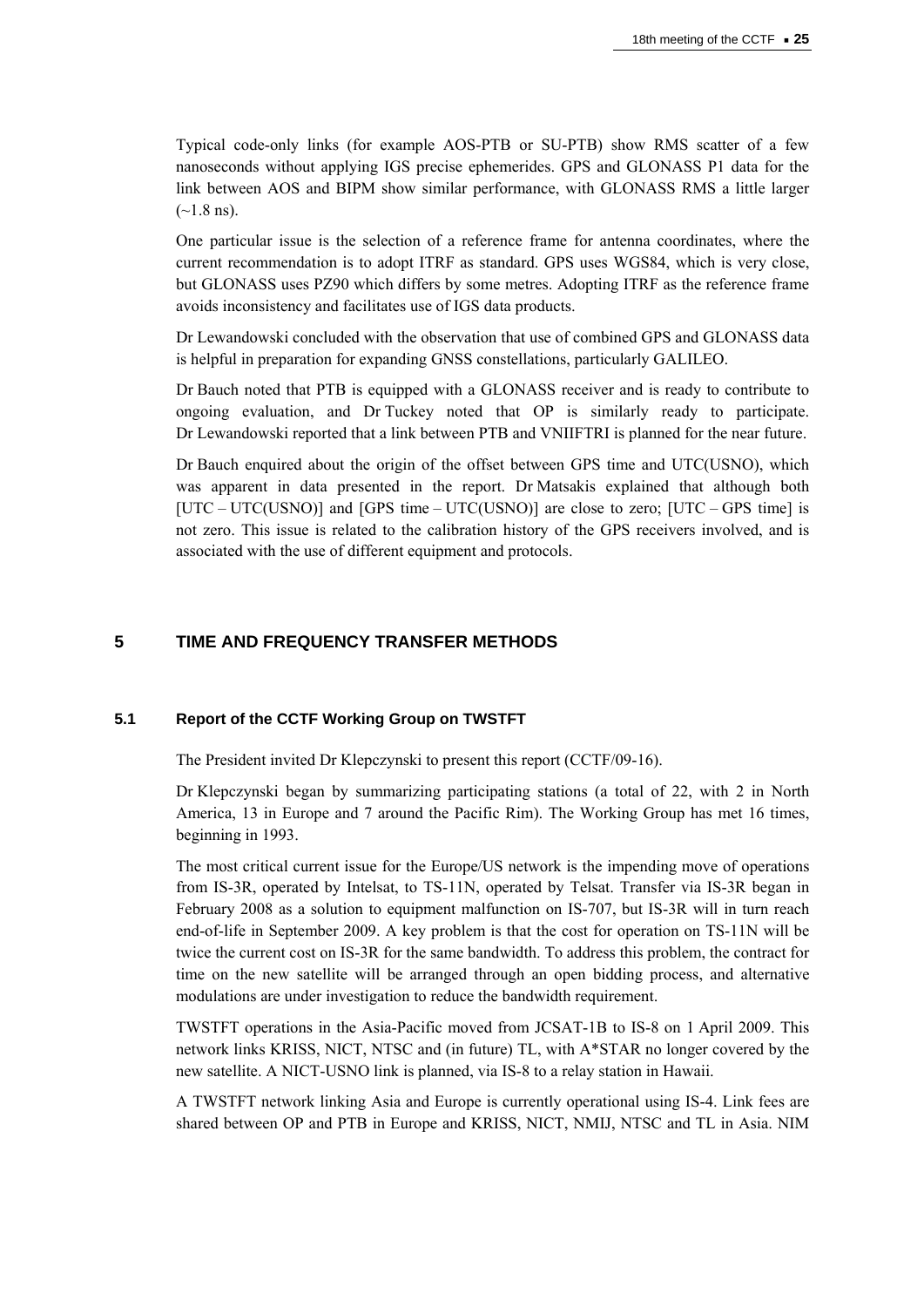and VSL will join this network in the near future. IS-4 will reach end-of-life in summer 2010, and a search for replacement satellite capacity is in progress.

To reduce required bandwidth, and significantly reduce operational costs, the use of 1 MChip/s codes has been studied as an alternative to the 2.5 MChip/s codes currently used. The results of testing in progress since February 2009 show that for most links, although the lower chip rate degrades stability for averaging times from 2 h to one day, 1 MChip/s and 2.5 MChip/s TWSTFT show the same TDEV for averaging times of one day and longer. However, results at 1 MChip/s show a strong diurnal for most links; the level varies from link to link, but can be up to 2 ns for some stations.

Calibrations of TWSTFT station delays have been carried out by both direct and indirect methods. Three direct calibration campaigns using the TUG portable Ku-band station show typical uncertainties of 1 ns, or a little lower in the best cases, and demonstrate repeatability at a level of approximately 0.5 ns. The NICT portable Ku-band station has been used to calibrate the NICT-TL and NICT-KRISS links, achieving uncertainties of 0.6 ns and 1.3 ns respectively.

The technical memorandum BIPM TM151 presents a strategy for calibration of a TWSTFT network, by propagating direct calibrations of selected links to uncalibrated links by requiring triangle closure. Uncertainties of these indirect calibrations are estimated to be either 2 ns or 6 ns, depending on whether the direct calibration was performed using a portable TWSTFT station or by reference to a GPS link.

Future areas of interest for the development of TWSTFT include the development and evaluation of carrier-phase techniques, and ongoing improvement of links between Europe, North America and the Asia-Pacific.

Dr Warrington noted that the proposed NICT-USNO link would enable a long closed loop around the world, and enquired whether this would offer any particular advantages for evaluation of TWSTFT performance. Dr Klepczynski replied that such a long circuit would provide greater information on the consistency and stability of delay information, but also allows for continued expansion of the operational network. Dr Warrington agreed that this would enable operations to be resumed from Australia, as one example.

Dr Koyama explained that this link is still in preparation by NICT. The arrangements are complicated by the requirement to transfer operations from IS-4 for Asia-Europe links at a similar time.

### **5.2 Report of the IGS Working Group on Clock Products**

The President invited Dr Senior to present this report.

Dr Senior began by summarizing the availability of high-performance clocks within the IGS network. Approximately 25 IGS stations are colocated at timing laboratories, with data from both caesium standards and hydrogen masers available in principle for use in IGS clock products.

Dr Senior also presented a summary of the current suite of IGS core products. Final products are available at a latency of up to 20 days, with accuracy of orbits approximately 2.5 cm and of clocks approximately 0.1 ns. Rapid and Ultra-Rapid products are available at lower latency and a correspondingly reduced accuracy.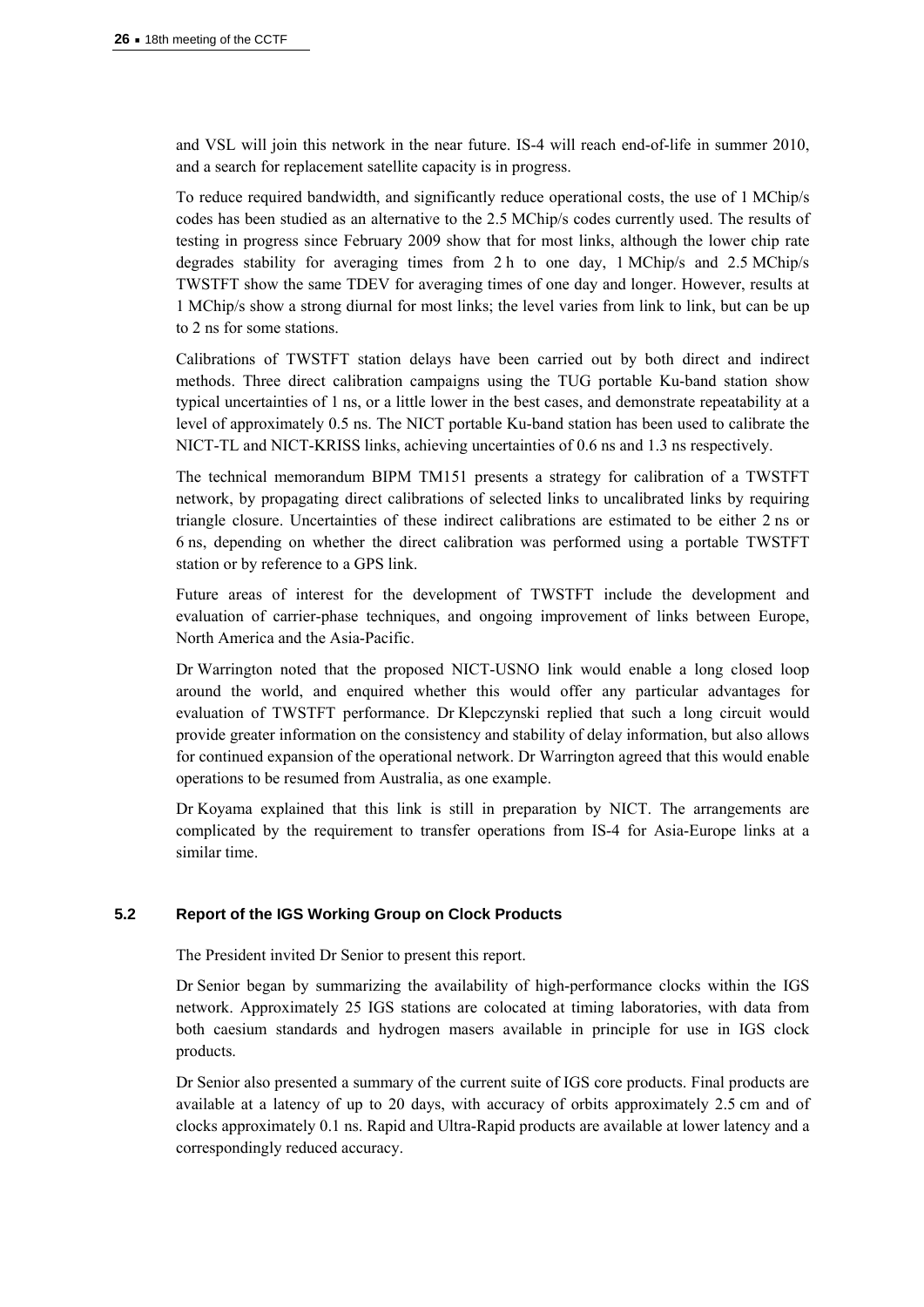The IGS Real Time (IGS RT) Pilot Project began in 2008, with the goal to produce near-real time products with very frequent updates. About 60 global tracking stations currently contribute 1 Hz data, with five real-time analysis centres participating in product generation. The update interval for clock products has not yet been determined but is expected to be a few seconds, and uncertainties of order 0.25 ns are projected. These products are not yet available but are expected soon.

Dr Senior presented a summary of the stability of GPS SV clocks, evaluated from IGS data over averaging times up to one day. These results, together with an analysis of periodic clock perturbations at harmonics of two cycles per day, are used to tailor filter characteristics. They also indicate that clock prediction errors exceed 100 ps after approximately 50 s for Block IIA Cs and Block IIR Rb clocks, which implies that the data latency for real-time clock services should be less than 50 s to maintain prediction accuracy at or below 100 ps. Testing of Block IIF Rb clocks at NRL shows further improved stability, which should allow an increased reporting interval in the future.

Dr Senior also presented a series of examples comparing IGS estimated clocks to IGST. The magnitude of day-boundary discontinuities varies strongly between sites, and provides a quantitative measure of site performance. A hypothesis proposed by Jim Ray is that near-field multipath is a likely cause of these discontinuities, with station performance consequently dependent on appropriate antenna installations but also on cables and receivers. This hypothesis appears to be supported by well-performing IGS sites with good monumentation, for example BRFT with a tripod mount and ONSA where the choke-ring rests in a matrix of microwave absorbing material.

The IGS time scale currently relies on GPS time as the sole reference to UTC. Multiple IGS stations colocated at timing laboratories can provide a higher quality and more robust link to UTC, through data published in *Circular T*. The stability of a selected set of these station clocks suggests a time constant of approximately 70 days for steering a new time scale to UTC. This new IGS time scale has completed testing, with a major reprocessing effort currently under way and the first product results expected in late FY09 or early FY10.

Dr Bauch requested a clarification regarding the interpretation of the accuracy of predicted SV clocks for ultrarapid products. Dr Senior confirmed that this means that the uncertainty of the difference between station and predicted GPS SV clocks is approximately 5 ns.

Dr Tavella commented that not all realizations UTC(*k*) are maintained within 100 ns of UTC, despite the recommendation of the CCTF, and that larger offsets may limit the achievable performance when using these data to link IGS time scales to UTC.

Dr Jiang enquired about the future availability of GLONASS clock products. Dr Senior replied that these are under development, but are not yet of sufficient quality for release.

### **5.3 Report of the CCTF Working Group on GNSS Time Transfer Standards (CGGTTS)**

The President invited Dr Levine to present this report (CCTF/09-23).

Dr Levine began by setting out his view of two 'boundary conditions' for the Working Group. First, time transfer is needed to support optical clocks with an intrinsic accuracy at the level of  $1 \times 10^{-16}$ , and new techniques are consequently needed to deliver performance significantly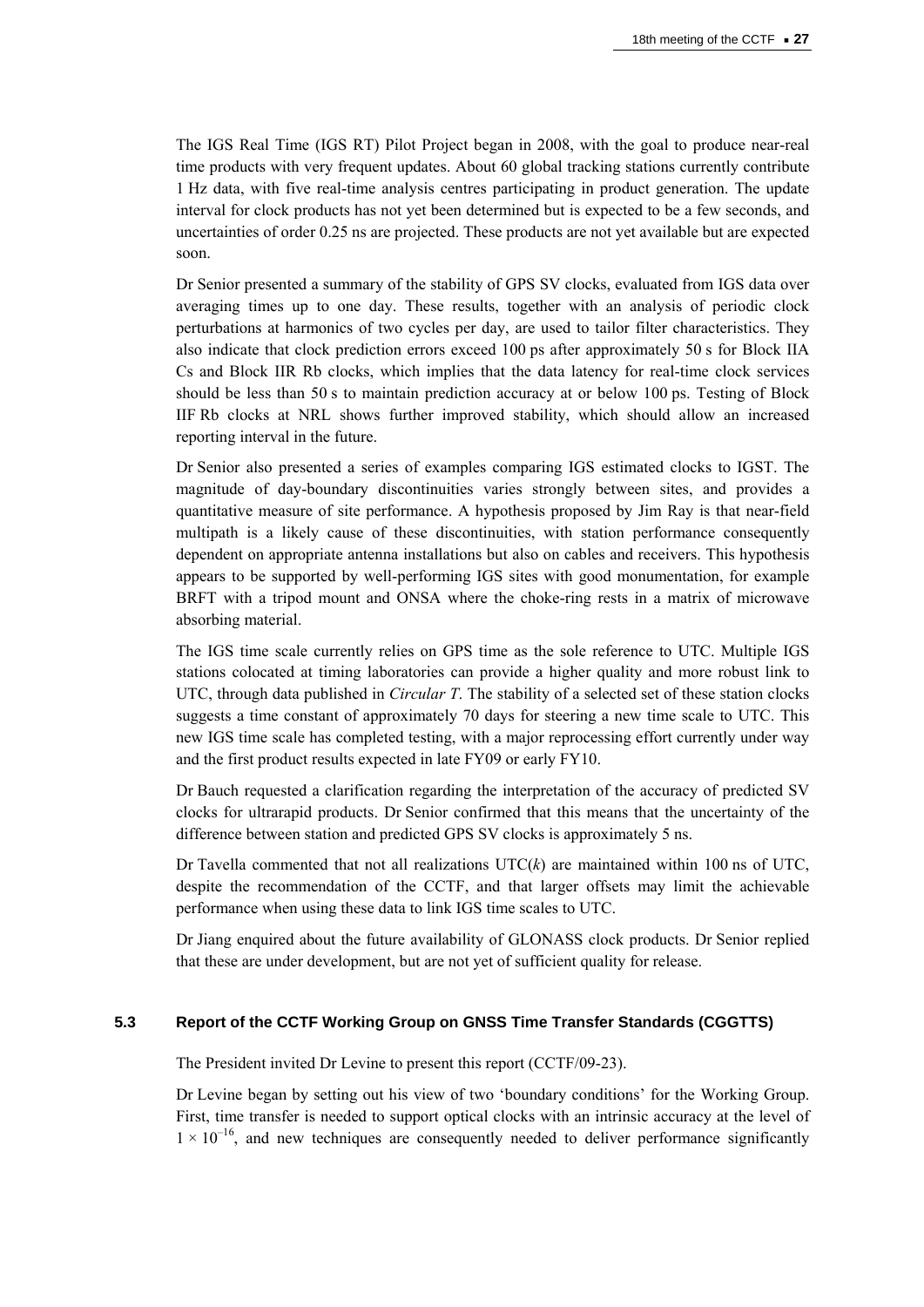below this level. Second, established laboratories have a responsibility to support emerging laboratories in developing Economies, particularly in the area of time transfer.

Dr Levine noted that older C/A code-based receivers are currently being replaced by P-code and carrier-phase techniques. Software available to convert observations from RINEX format to CGGTTS format cannot fully realize CGGTTS technical directives, for example because data is often decimated at 30 s intervals. It is conventionally argued that this difference is not significant, and that both protocols yield effectively identical results. In this case, are the technical directives still necessary? These directives may be seen as an artefact of the original single-channel receivers, and may be revised over the longer term to better reflect current practices. For example, 13 min tracks are not needed for newer receivers, and current storage capacity, processing speed and transmission bandwidth could all support full-arc measurements.

Dr Levine went on to identify two current issues in GNSS time and frequency transfer. First, carrier-phase transfer is very important for the development of primary frequency standards and next-generation optical clocks, but although many processing packages are available these disagree at the 0.1 ns level, which should consequently be interpreted as an estimate of the intrinsic uncertainty of any one analysis. Some analyses also differ in estimating frequency at the 10–15 level.

Second, timing laboratories generally submit GPS data to the BIPM monthly, but could send them every day. Daily transmission would support new timing products, for example a real-time estimate of laboratory comparisons  $[UTC(k_1) - UTC(k_2)]$  at latencies of one day. This would provide additional information to assist smaller laboratories to track local realizations UTC(*k*) over shorter time scales than currently supported by *Circular T*.

Dr Levine concluded with a set of specific recommendations:

- The CGGTTS technical directives are obsolete and should be phased out; new protocols should support shorter and more frequent tracks, with complex averaging not necessary.
- Discrepancies among geodetic analyses should be addressed and understood.
- The advantages of rapid data submission should be exploited to improve the stability of realizations of UTC at smaller laboratories.
- The functions of CCTF Working Groups should be reviewed, and the work of the CGGTTS potentially reallocated or subsumed within related groups.

The President invited comment from the BIPM regarding the proposed review of technical directives. Dr Arias agreed to a revision of the technical directives, and that analysis discrepancies should be investigated. Dr Arias also drew a clear distinction between possible new products supported by more rapid submission and previous proposals for more 'real time' dissemination of UTC.

Dr Arias also reported that smaller laboratories are asking questions (sometimes simple) of the BIPM, and noted from discussion at the meeting of the Working Group on TAI that the need for support is increasing. This need can be met in part by workshops or formal training, but also through provision of tools which all laboratories can use. Dr Levine clarified that his proposal did not necessarily require the BIPM to undertake this work, but that the key requirement is to make data available.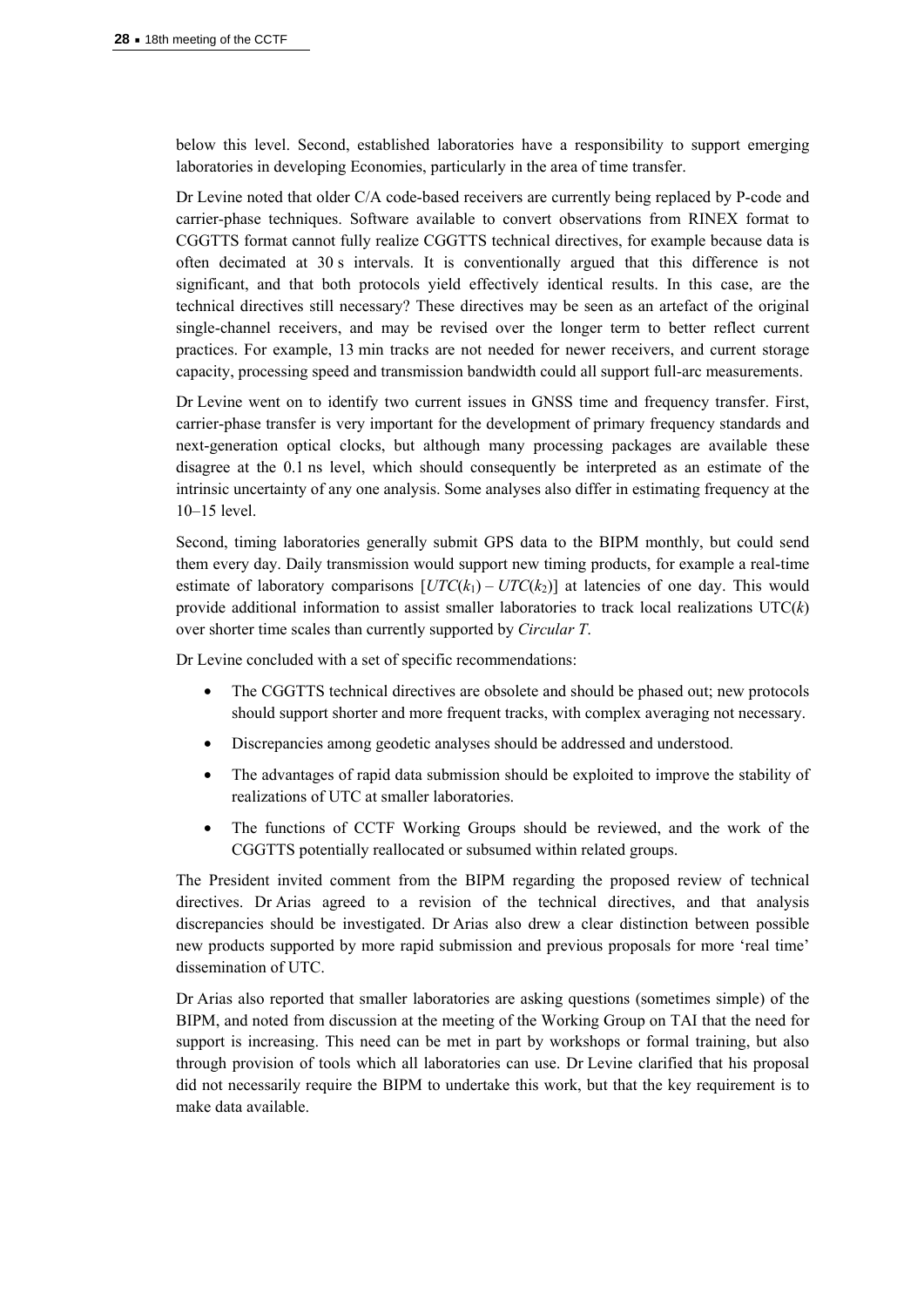Dr Arias commented that laboratories seeking to compare two realizations UTC(*k*) typically have all the information required, at least in principle. A 'black box' solution provided externally is not necessarily the best, as laboratories need to be enabled to undertake this work themselves.

Dr López-Romero suggested that experience within SIM may be helpful in this area, for example through provision of tutorials to emerging laboratories. Dr O'Brian stressed that SIM is a cooperative network where all agencies collaborate, rather than a framework for NIST alone to provide support.

Dr Petit commented that agreement in time-transfer analyses to the 0.1 ns level can also be regarded as an achievement. Dr Defraigne reported that a project is currently under way at ORB to undertake a strict comparison of techniques.

Dr Warrington expressed a view that support and education programmes can be particularly successful when undertaken cooperatively within the metrological regions. Each of these regions contains a mix of established and emerging Economies, where RMO structures provide an effective framework for cooperation. Dr Warrington also commented that support in the area of time transfer enables laboratories to support wider dissemination within their own Economies in turn.

The President concluded discussions by noting that ongoing examination of these key issues is required, and recommended that the CCTF continue to refine the mix of Working Groups and revise terms of reference as necessary.

# **5.4 Report of the CCTF Working Group on Coordination of the Development of Advanced Time and Frequency Transfer Techniques**

The President invited Dr Tuckey to present this report.

Dr Tuckey began by reporting that the Working Group was established following a CCTF recommendation in 2006 but had not yet been convened. The report therefore summarizes the current situation regarding the performance of both clocks and comparison techniques, and discusses future prospects.

Regarding microwave standards, several Cs fountains and at least one Rb fountain show accuracy better than  $10^{-15}$ , with instability reaching  $2 \times 10^{-14}$  at 1 s and local comparisons achieving statistical uncertainties of  $1 \times 10^{-16}$  at one day. For optical standards, the best singleion clocks have estimated systematic uncertainties of  $2 \times 10^{-17}$ , and an instability of  $3 \times 10^{-15}$  at 1 s reaching  $4 \times 10^{-17}$  at a few hours. Optical lattice clocks already rival primary microwave standards and continue to evolve rapidly. Systematic uncertainties in the  $10^{-18}$  range are expected; stability depends on ultra-stable laser oscillators, projected into the  $10^{-16}$  range at 1 s in coming years.

Turning to transfer techniques, the instability of TWSTFT is approximately  $2 \times 10^{-15}$  at one day with GPS carrier-phase methods comparable, and stabilities continue to improve at longer times. Dr Tuckey noted that the emphasis in the report is on frequency comparison rather than time transfer, where calibration issues also enter.

Optical fibre links carrying stable optical references are in routine use for local and 'semi-local' links up to tens of kilometres. Links up to 100 km have been demonstrated, achieving stabilities of  $2 \times 10^{-16}$  at 1 s to below  $10^{-18}$  at one day.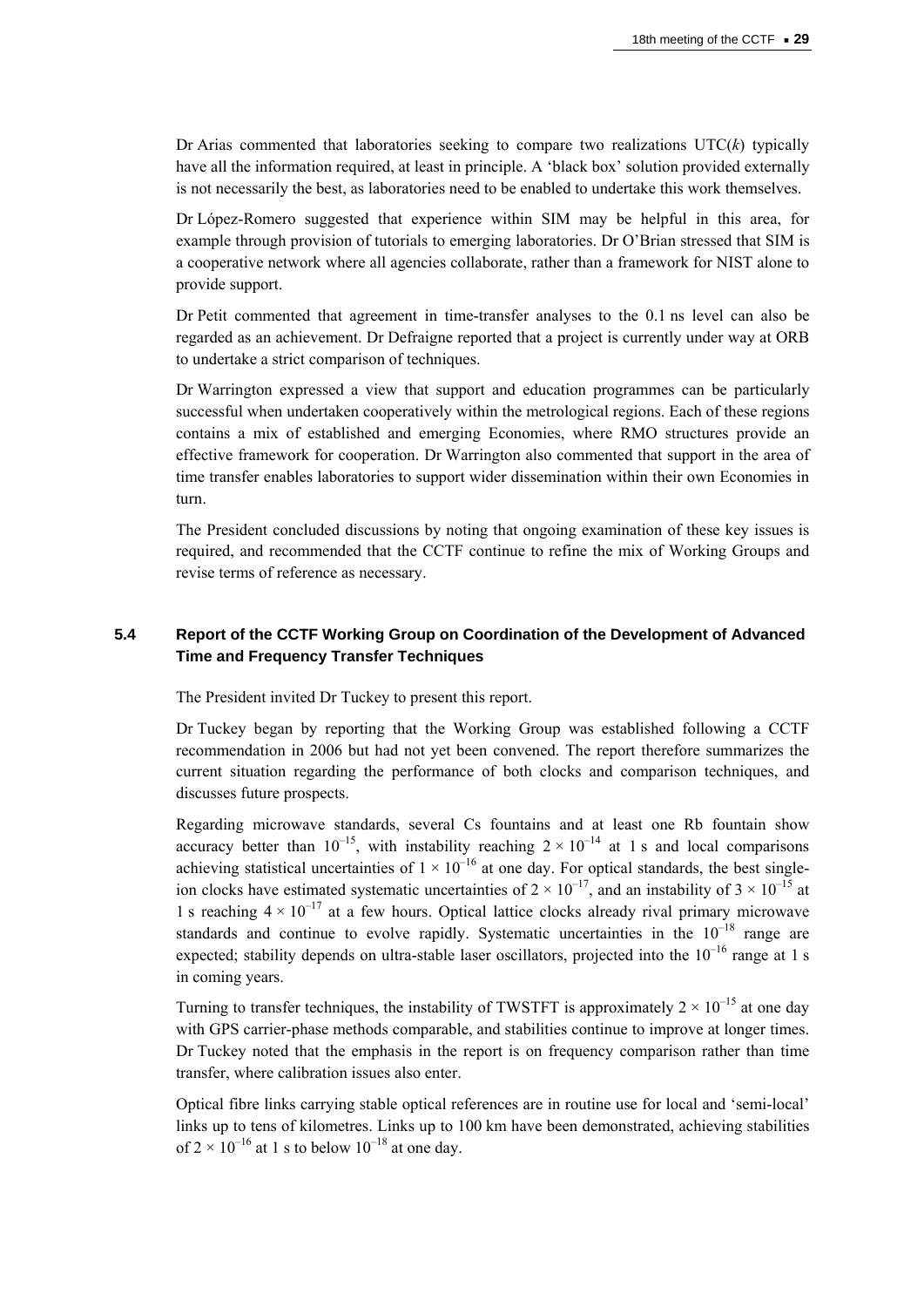Transportable references require excellent stability and repeatability rather than accuracy. The SYRTE transportable Cs fountain, conceived as a primary frequency standard rather than an explicitly transportable reference, currently has an instability of  $1 \times 10^{-13}$  at 1 s and an accuracy of  $7 \times 10^{-16}$ .

The Time Transfer by Laser Link (T2L2) experiment was launched on the Jason-2 satellite in 2008. The expected instability in common view is  $1 \times 10^{-16}$  at one day, one order of magnitude better than current TWSTFT. Stability is degraded by the on-board oscillator in non-common view, but this is a limitation of the existing satellite only.

Dr Tuckey summarized current prospects for further improvement in transfer techniques:

- TWSTFT: increase chip rate or adopt carrier-phase techniques; an instability of  $1 \times 10^{-16}$  at one day appears plausible.
- PHARAO/ACES: launch scheduled for 2013, with the onboard microwave link and clock ensemble a tool for long-distance clock comparisons. Non-common-view design instability is  $5 \times 10^{-17}$  at one day.
- Long-distance optical fibre links: these need repeater systems. Assuming stability scales with the square root of distance, a 1,000 km link has a projected instability of  $1 \times 10^{-15}$ at 1 s, reaching the  $10^{-18}$  level at one day.
- Transportable standards: European space agencies are currently supporting the development of a transportable optical frequency standard, initially an Sr lattice clock.

In discussing this situation, Dr Tuckey pointed out that the limited reliability of currently operating standards introduces dead time which limits the performance of comparisons. Long distance comparison methods need to reach clock stability rapidly, with the current situation unsatisfactory.

A consensus on optical frequency comparisons is an essential requirement to move towards a future redefinition of the second. Optical fibre links show significant promise, but much work remains and there are practical and cost implications in securing access to available fibre. Intercontinental comparisons currently require satellite-based methods, where drift in equipment delays may set a limit on achievable frequency accuracy.

Dr Tuckey concluded with two proposed recommendations:

- first, vigorous development of optical fibre link methods for comparisons between optical clocks in support of a future change in the definition of the second;
- second, vigorous development of improved methods for intercontinental comparisons between optical clocks in support of a future change in the definition of the second (for example, TWSTFT using increased chip rates and carrier-phase data, ACES MWL and T2L2).

The President thanked Dr Tuckey for the report, and suggested that the report to the next meeting of the CCTF include a quantitative comparison showing the improvement since the current meeting.

Dr Koyama pointed out that NICT is currently investigating a number of precise transfer methods, and would be interested to participate in the activities of the Working Group. NICT also suggest the possibility of exploring VLBI time transfer, where current geodetic techniques estimate clock offset between global stations at the level of 20 ps.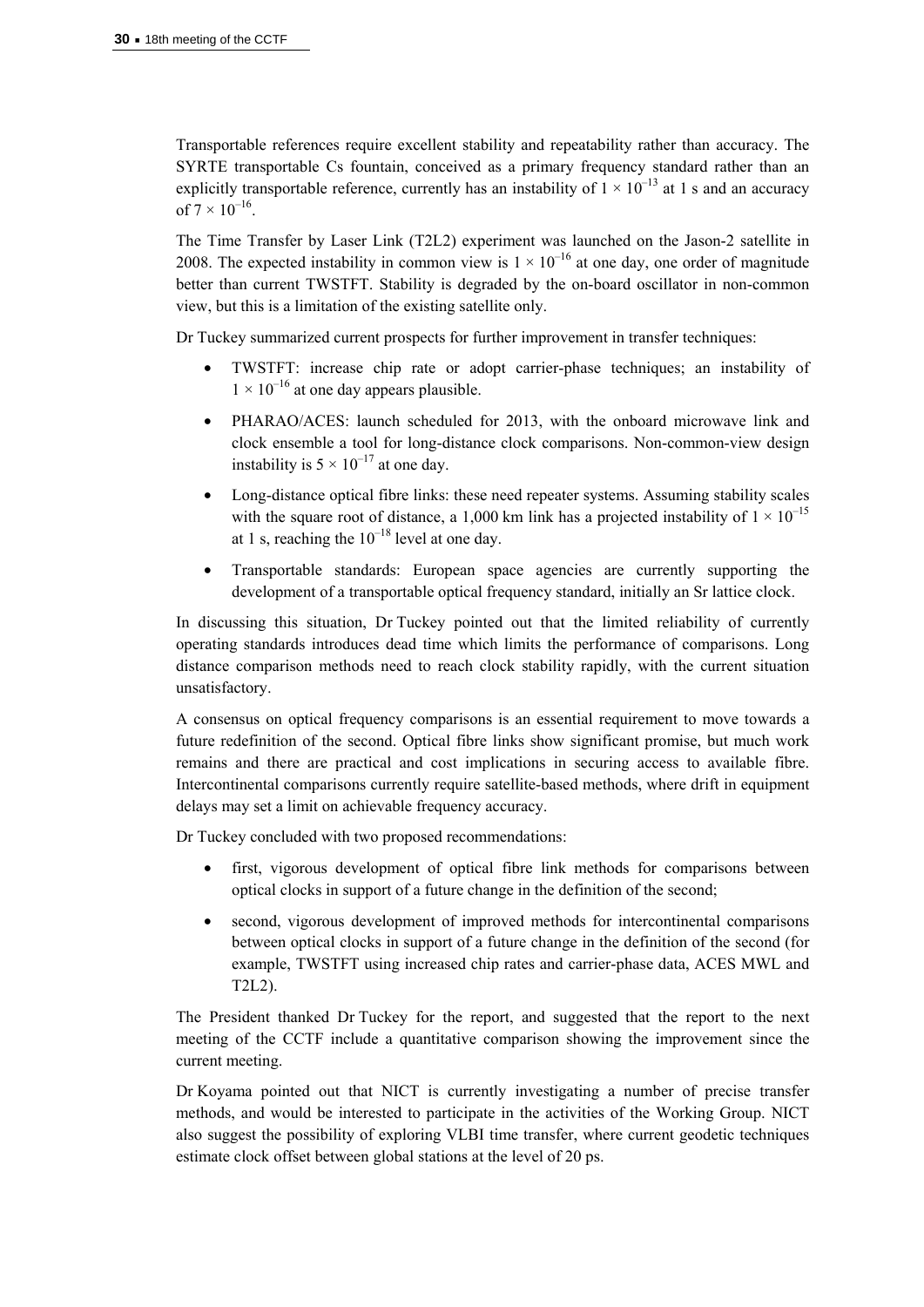Dr Boucher raised two further suggestions: redefining time scales to avoid uncertainties associated with the geoid, and extending the T2L2 technique to satellites with improved onboard clocks and higher orbits. Responding to the first, Dr Petit noted that any redefinition of time scales does not address the primary problem of a comparison between two clocks at different points on the geoid. Responding to the second, Dr Tuckey confirmed that proposals are already under consideration, including for dedicated missions.

Dr Gill noted that there was significant discussion within the European community regarding future ESA missions involving optical clocks. The technological readiness of optical clocks would need to be improved over the next decade to enable such a mission, which might have fundamental science as its primary focus but would also enable a potential 'master clock in space' for the future.

Dr Arias reminded the meeting of the CCTF recommendation in 2006 to establish the Working Group, and asked for confirmation of the need for it, as well as its composition. Dr Bauch also asked whether there was any overlap with the work of the proposed Working Group on Strategic Planning. The President expressed a view that the Working Group on Advanced Transfer Techniques should still exist, and that little overlap was expected. Dr Riehle noted that this Working Group was also recommended by the CCL-CCTF Working Group on Frequency Standards, which did not have detailed expertise in time and frequency transfer.

The President suggested that Dr Tuckey prepare a proposal on the composition of the Working Group and draft terms of reference for review by the CCTF, in accordance with the recommendation at CCTF 2006 and drawing on established research activity in this area.

# **6 KEY COMPARISONS AND THE MUTUAL RECOGNITION ARRANGEMENT IN THE TIME AND FREQUENCY DOMAIN**

### *Report of the CCTF Working Group on the MRA*

The President invited Dr Cordara to present this report (CCTF-09/20).

Dr Cordara began by reporting actions since the 17th CCTF, including a new formation of the Working Group with a new chair and new representatives from the RMOs; a change of the identification of the key comparison for time in the KCDB, to CCTF-K001.UTC (March 2007); collaboration with the BIPM to develop a proposal for a new key comparison for frequency, CCTF-K002.FREQ; and collaboration with the JCRB on CMC review matters.

Dr Cordara explained that he had worked closely with the BIPM Time, Frequency and Gravimetry section following the resignation of the previous chair. The process to form the Working Group of nominated RMO representatives (chairs of RMO technical committees) had been somewhat lengthy, with still no representative from COOMET. Dr Arias is secretary and Dr Cordara chair of the Working Group.

A series of informal meetings was held to discuss the proposed key comparison for frequency, with the BIPM and also EURAMET and SIM representatives. The first formal meeting of the Working Group was held in Besançon (France) in April 2009, to evaluate a study of the key comparison performed at the BIPM and the proposed implementation (CCTF/09-18).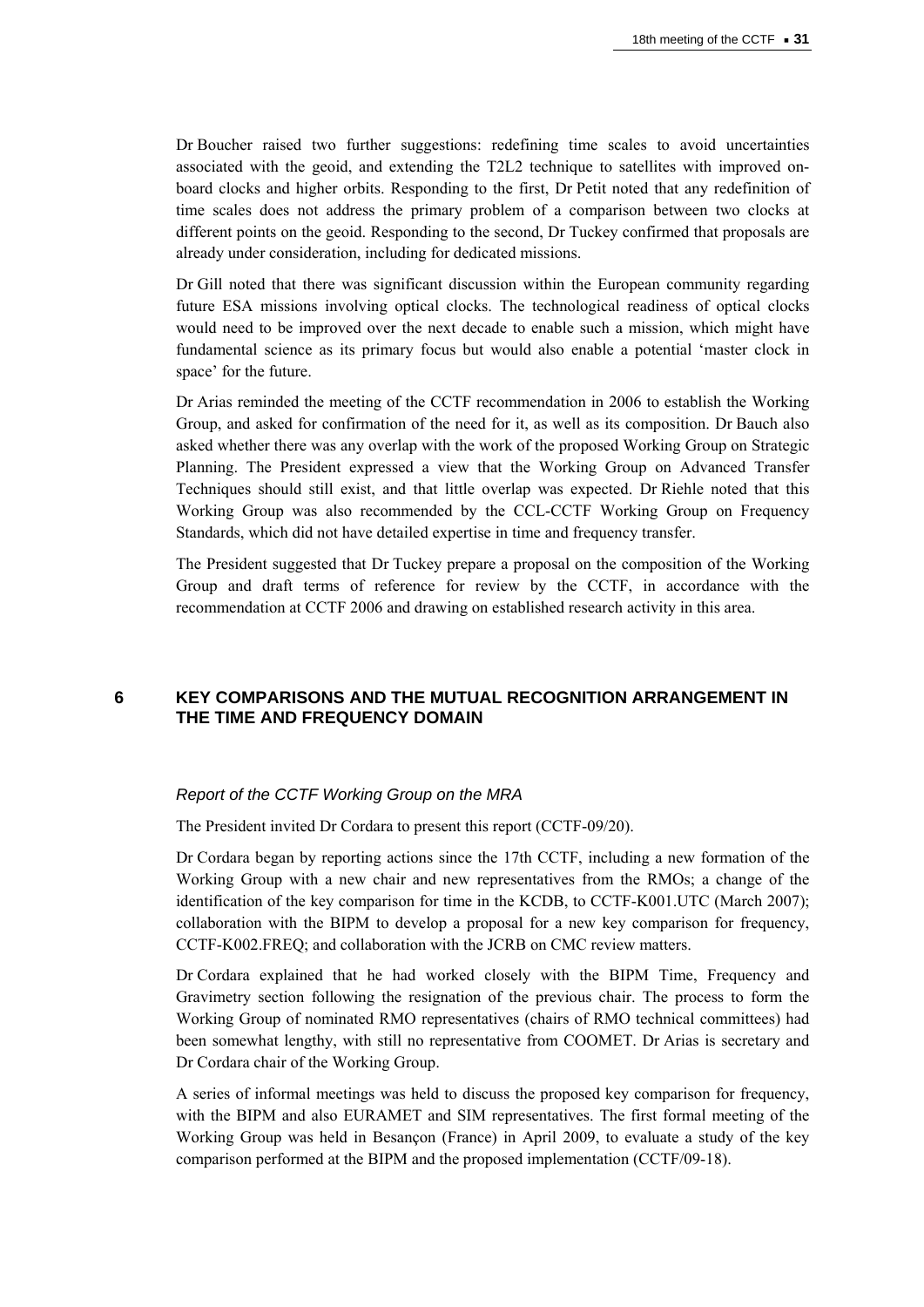The Working Group also prepared responses to questionnaires received from the JCRB secretary in April 2007 and December 2008, regarding maintenance activities of CMCs in the field of time and frequency and related issues.

Dr Cordara presented a list of tasks assigned to the CCTF within the framework of the MRA. Some of these are delegated in turn to the BIPM TFG section, in particular review and publication of key comparison results. Additional tasks cover review of bilateral key comparisons, and key and supplementary comparisons undertaken by RMOs. In these cases no new results are known to the WGMRA, and consequently no action has been required.

A key motivation for the development of the proposed key comparison in frequency CCTF-K002.FREQ is that most CMCs of calibration laboratories accredited within ILAC and regional accreditation bodies are in the field of frequency. Monitoring key comparison results to support the frequency CMCs claimed by the NMIs therefore has a high priority, in accordance with the request of the JCRB.

A similar motivation for the development of the proposed key comparison of primary frequency standards CCTF-K003.PFS is that a few laboratories declare CMCs where the frequency reference is a primary frequency standard, and these CMCs may not be adequately supported by CCTF-K001.UTC. The Working Group agreed in April 2009 to prepare a proposal for CCTF-K003.PFS, comparing the frequency of primary standards to that of TAI and UTC using results published regularly in Section 4 of *Circular T*. The BIPM agreed to draft the written proposal to be submitted to the CCTF.

The Working Group had also prepared a response to a questionnaire received from the JCRB in December 2008. The questionnaire covered several matters related to CMCs:

- Revision of lists of CMCs: According to JCRB directives, this revision should take place after five years. The WGMRA has agreed to take on this responsibility. No revision of CMCs has yet been made, because the first time and frequency CMC declarations were published in 2003 and the first key comparison results in January 2005. The key comparison for frequency is also not yet implemented.
- Inclusion of the uncertainty of the device under test (DUT) in CMCs: Dr Cordara pointed out that the approach adopted by WGMRA Guideline 2 is a special case, not adopted in other technical areas.
- Traceability: Document CIPM2008-46 on traceability makes a statement concerning laboratories with a primary realization of a unit of measurement that should be interpreted by the WGMRA.
- Low-level services: these are already covered in WGMRA Guideline 1 for the field of time and frequency, and no revision is foreseen by the WGMRA.

Regarding review of CMCs for time scale difference, Dr Cordara noted that the uncertainty in the prediction of  $[UTC - UTC(k)]$  is a key contribution to these CMCs, and that values for this uncertainty declared by laboratories show a large variation from 20 ns to 200 ns for a 20-day prediction interval. Dr Cordara suggested that the Working Group study this issue and prepare a formal guideline for evaluating this uncertainty.

In conclusion, Dr Cordara proposed revised terms of reference for the Working Group, as follows: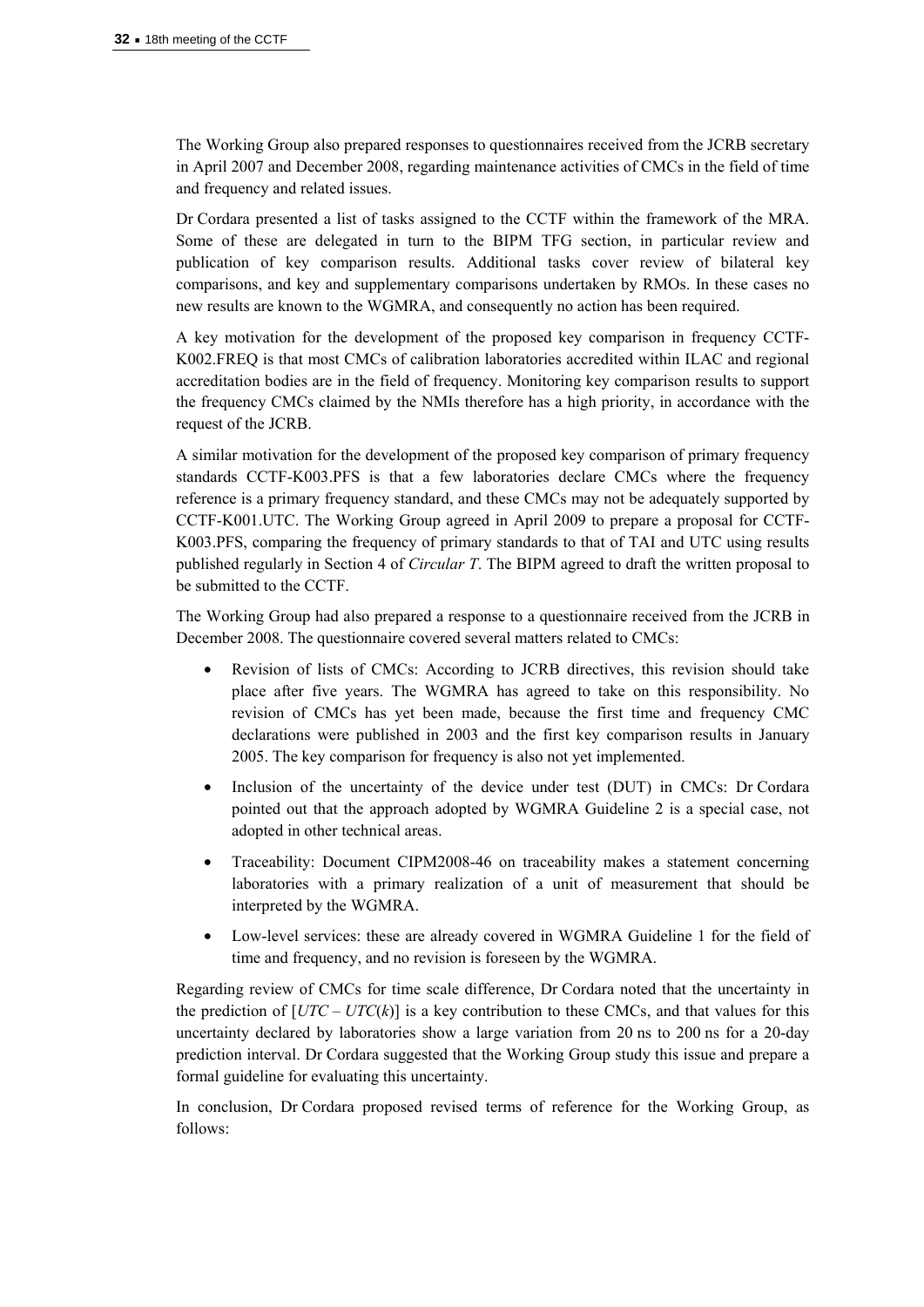- a) Authorization on a provisional basis for any action needed between meetings of the CCTF as indicated by the MRA, in consultation with the CCTF President;
- b) Perform coordination activities relating to the MRA between RMOs;
- c) Act as point of contact for the BIPM and JCRB on MRA matters;
- d) Report actions to the next CCTF meeting, the CCTF revising the decisions as required;
- e) Identify areas where additional key comparisons and supplementary comparisons are needed, and develop the necessary guidelines and procedures;
- f) Provide guidance on the range of CMCs supported by particular key and supplementary comparisons;
- g) Establish and maintain a list of service categories, and where necessary rules for the preparation of CMC entries;
- h) Agree on detailed technical review criteria;
- i) Coordinate the review of existing CMCs in the context of new results of key and supplementary comparisons.

### *Report on the Key Comparison CCTF-K001.UTC*

Dr Arias explained that this report is no longer necessary. Beginning in 2005 and following a decision of the CCTF, the BIPM is mandated to update the formal results of the key comparison each month after publication of *Circular T* following a format and procedure agreed with the KCDB.

Dr Thomas noted that this key comparison is unique in that it is updated every month. The key comparison reference value (UTC) is computed from all participating clocks, including some in Economies not signatories to the CIPM MRA. Published degrees of equivalence are restricted to those Economies that are signatories.

Dr Achkar commented that this situation is unusual. Dr Thomas explained that while there is no scientific reason for this decision, it does encourage laboratories to reduce the uncertainty in [*UTC – UTC*(*k*)], which is a scientific output. Dr Arias noted that this issue had been considered at length in the preparation of the key comparison.

Prof. Kühne noted that WGMRA Guideline 2 refers to an 'ideal' DUT, and observed that this is at odds with the common definition of CMCs agreed with ILAC. The President suggested returning to this point after all presentations under this agenda item, but time did not ultimately permit further discussion.

#### *Proposal for a Key Comparison in Frequency, CCTF-K002.FREQ*

Dr Panfilo presented an evaluation of uncertainties for the proposed key comparison in frequency (CCTF/09-18), with reference to further results available in the literature.

The frequency deviation between  $UTC(k)$  and  $UTC$  can be determined from values of [*UTC – UTC*(*k*)] available at five-day intervals. The degree of equivalence for frequency can therefore be derived from the existing key comparison for time, with an uncertainty linked to the uncertainties for  $[UTC - UTC(k)]$  reported in Section 1 of *Circular T* and to link uncertainties reported in Section 6. Assuming white phase noise, the uncertainty in the mean frequency is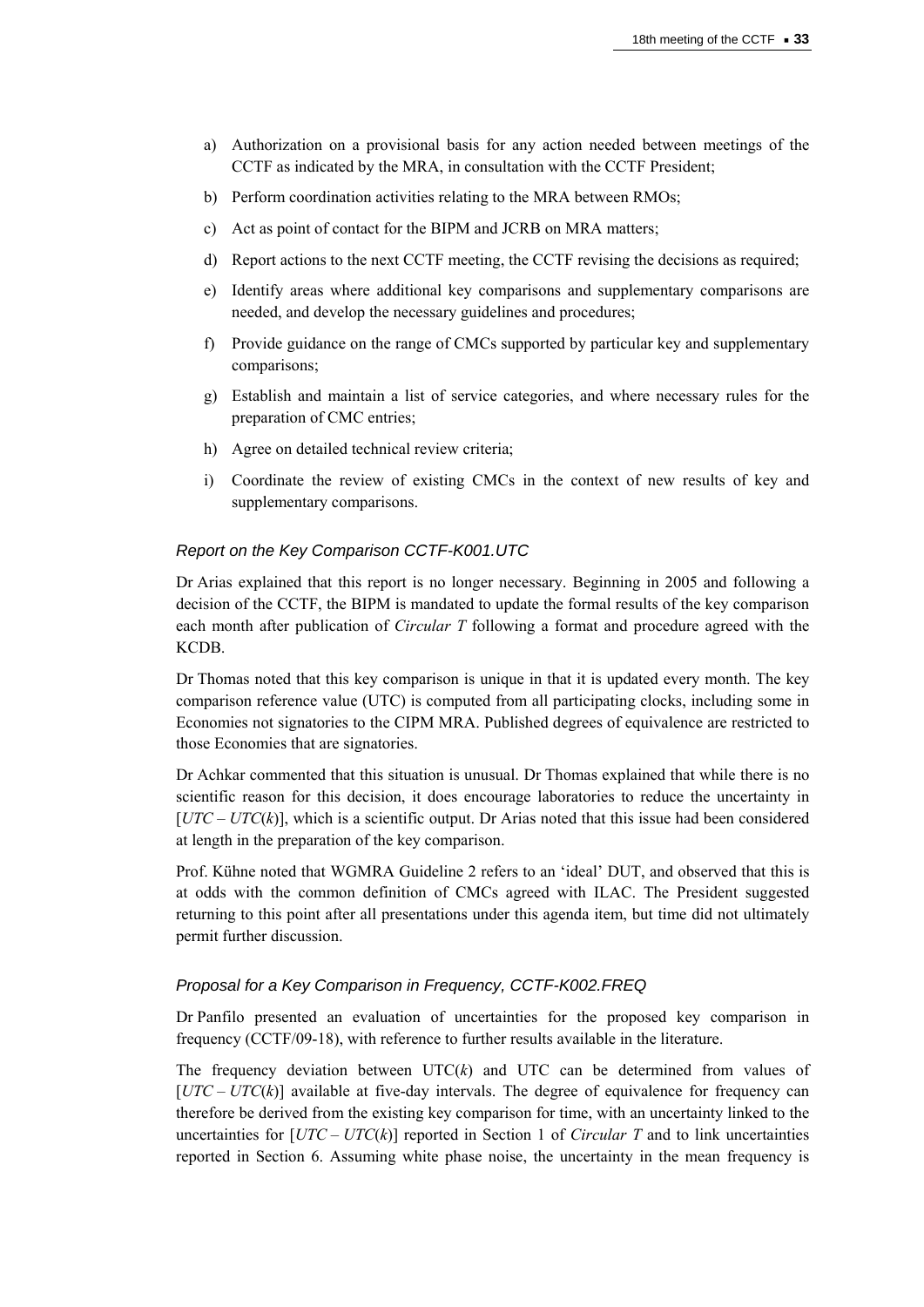$2 u_{A}^{2}/\tau^{2}$ , where only the statistical uncertainty  $u_{A}$  in  $[UTC - UTC(k)]$  appears (as the calibration uncertainty  $u_B$  does not affect frequency) and it is assumed that  $u_A$  is constant over the period  $\tau$ .

Dr Panfilo noted that this information is only available in retrospect, after publication of *Circular T*. Prior to publication, laboratories must predict the frequency uncertainty, based on the stability of their realization  $UTC(k)$ . Laboratories can also extrapolate evaluation of the frequency offset and its uncertainty to shorter time intervals by following WGMRA guidelines, refined as necessary if further information about link uncertainties is also available.

The President noted that this protocol was requested by the 17th CCTF, prepared by the BIPM TFG section, submitted to the WGMRA, and approved by the Working Group.

Dr Tuckey asked why the frequency of UTC was adopted as the reference for the comparison, rather than the SI hertz. Dr Arias explained that the reference value was chosen to be consistent with CCTF-K001.UTC, to adopt the same reference for both time and frequency. She also noted that the proposed CCTF-K003.PFS is not merely a comparison of primary frequency standards, but is more strictly a key comparison for participating frequency standards with a reference value derived from the definition of the SI second. Dr Tuckey commented that although there is a practical argument for adopting the frequency of UTC as the reference, this is not the SI unit, and it appears anomalous to adopt a key comparison with a frequency reference that is not the SI base unit.

Prof. Kühne also asked whether this key comparison was new, or whether it was simply a reanalysis of the existing key comparison for UTC. Dr Quinn echoed these comments, and observed that *Circular T* had been in a sense a model for the development of the CIPM MRA, with regular comparisons and a reference value. Noting that a key concern since the establishment of the MRA has been the need to minimize bureaucracy, Dr Quinn suggested that it may be more practical for the CCTF to retain a single key comparison and extract from it whatever data are required, rather than trying to adapt its activities to the MRA comparison framework.

Dr Arias reiterated that this key comparison had been requested by the 17th CCTF in 2006, with the motivation to support CMCs in frequency. Dr Quinn asked whether this support could be provided from the existing key comparison. The President observed that the requirement for the proposed key comparison did not appear to be agreed. Prof. Kühne also requested that this requirement be clarified, in order to support the additional implementation workload for the BIPM.

Dr Warrington expressed the opinion that the existing comparison CCTF-K001.UTC appears sufficient to support CMCs in the field of frequency, based on successful peer assessments conducted to date within RMOs. NMIs already analyse the results of CCTF-K001.UTC to support their frequency CMCs, and these CMCs have been successfully reviewed prior to publication in the KCDB. Dr Warrington suggested that it may be sufficient to standardize this analysis through a formal protocol, similar to the existing guidelines prepared by the WGMRA.

The President suggested further discussion on this proposal by the WGMRA, BIPM, the KCDB Coordinator, Prof. Kühne and Dr Warrington.

Dr Arias noted the effort required to prepare the proposed protocol, and asked for a clear direction from the CCTF regarding the preferred developments in this area. Dr Cordara similarly observed that revisiting the proposal would be a change in direction from the 17th CCTF in 2006.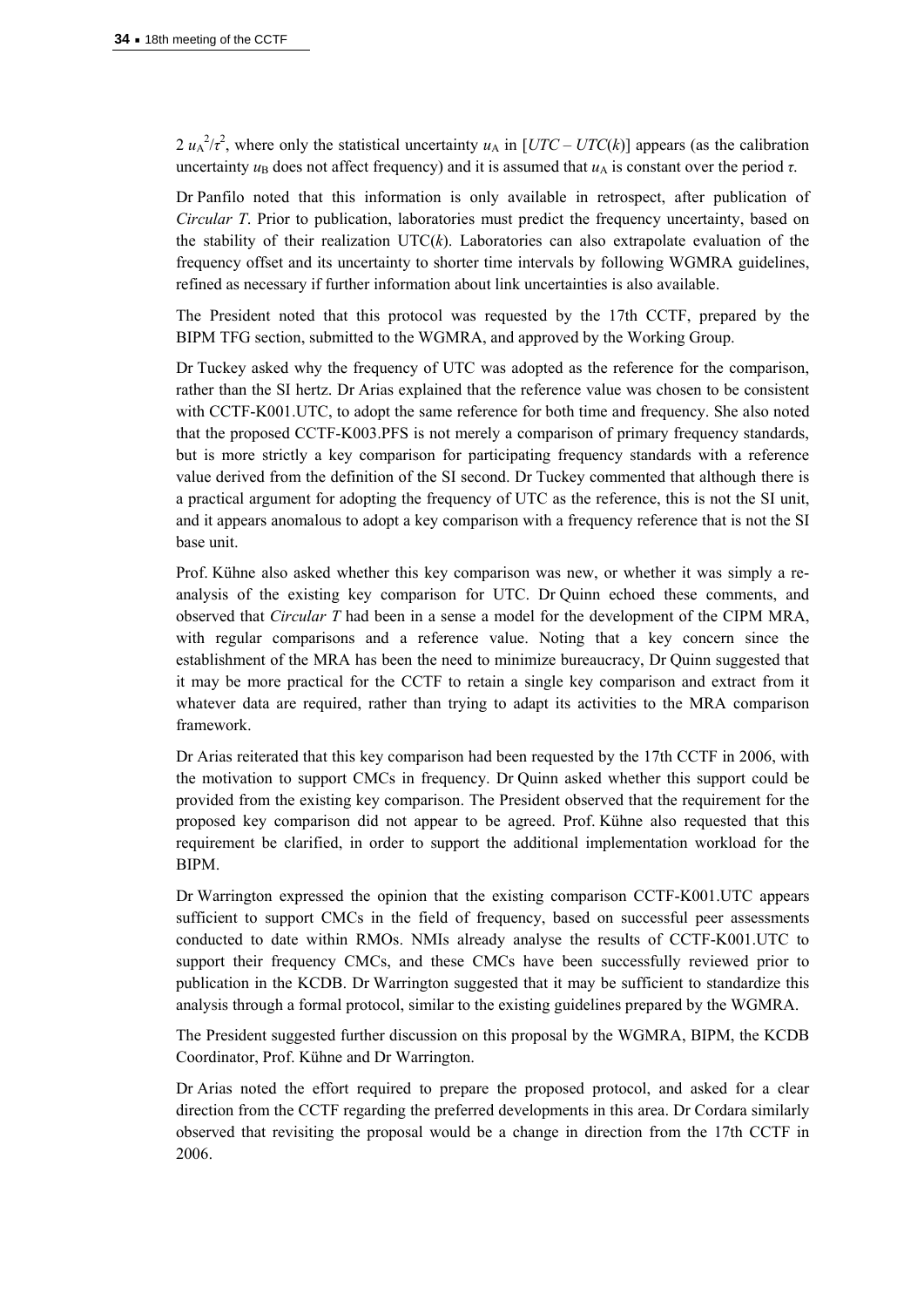Dr Parker agreed that CCTF-K002.FREQ does not appear to be required, noting that the comparisons of primary frequency standards reported in Section 4 of *Circular T* are of an essentially different character. Dr López-Romero also agreed that a guideline from WGMRA should provide sufficient support for frequency CMCs. Prof. Kühne expressed the opinion that CCTF-K002.FREQ is not in principle a new key comparison but rather a re-analysis of the results CCTF-K001.UTC. If reviewers can rely on this re-analysis through a specified procedure, there appears no real need for a new comparison.

The President proposed to revisit the decision of the 17th CCTF in 2006 to develop this new comparison, and to consult further to revise the proposal as discussed. Dr Bauch commented that one motivation for the earlier decision may have been to improve the presentation of results, which might also be achieved through presentation of derived frequency data. Dr Arias observed that many of these issues were discussed during the early formation of the MRA since 1999. They arise owing to the special character of time and frequency comparisons, which do not relate to an artefact but to a continuous time scale. The presentation of results in the KCDB is therefore a challenge, but is required under the principles of the MRA to support transparency and to allow clients to compare services. Some of the difficulty in repeated discussions expresses an essential conflict between the existing MRA structure and the special character of time and frequency standards, which cannot 'keep a second in a bottle'.

Dr Thomas commented that effective presentation of results may be sufficient to ensure that the calculation of UTC meets the formal requirements of the MRA. For example, it may be more efficient to replace the graph of results for [*UTC* – *UTC*(*k*)] currently prepared monthly for the KCDB by a reference to *Circular T* for this information.

Dr Quinn expressed the opinion that if he were asked now how the time and frequency community might participate in the CIPM MRA, he would recommend that *Circular T* be adopted as the key comparison in this area. Publication in the KCDB may not be needed if equivalent procedures could be formalized by the CCTF.

The President reiterated that WGMRA should revisit this issue, including analysis protocols and presentation of data, in order to deliver information useful to support CMCs without unduly increasing the workload required to deliver this information. Dr Cordara asked whether it was therefore appropriate to withdraw the proposal for CCTF-K002.FREQ. The President formally proposed that this recommendation be withdrawn, and there was no disagreement.

# *Proposal for a Key Comparison of Primary Frequency Standards, CCTF-K003.PFS*

Dr Arias tabled a report on the proposed comparison (CCTF/09-31), and noted that the proposal is essentially the same as previously presented to earlier CCTF meetings.

The President queried the motivation for this comparison, and in particular which laboratories would need it to support CMCs. Dr Bauch and Dr Parker confirmed that PTB and NIST would make use of it, but asked if the key comparison was required for such a small number of laboratories. Dr O'Brian expressed the opinion that it was not, and suggested revisiting how the capabilities of these laboratories are supported within the framework of the MRA, in a similar way to the discussion of CCTF-K002.FREQ.

Dr Thomas presented specific suggestions for adapting publication of results in the KCDB to provide additional links to *Circular T*. Dr Arias asked whether it was useful to formally republish *Circular T* in the KCDB, and whether equivalent results might be achieved by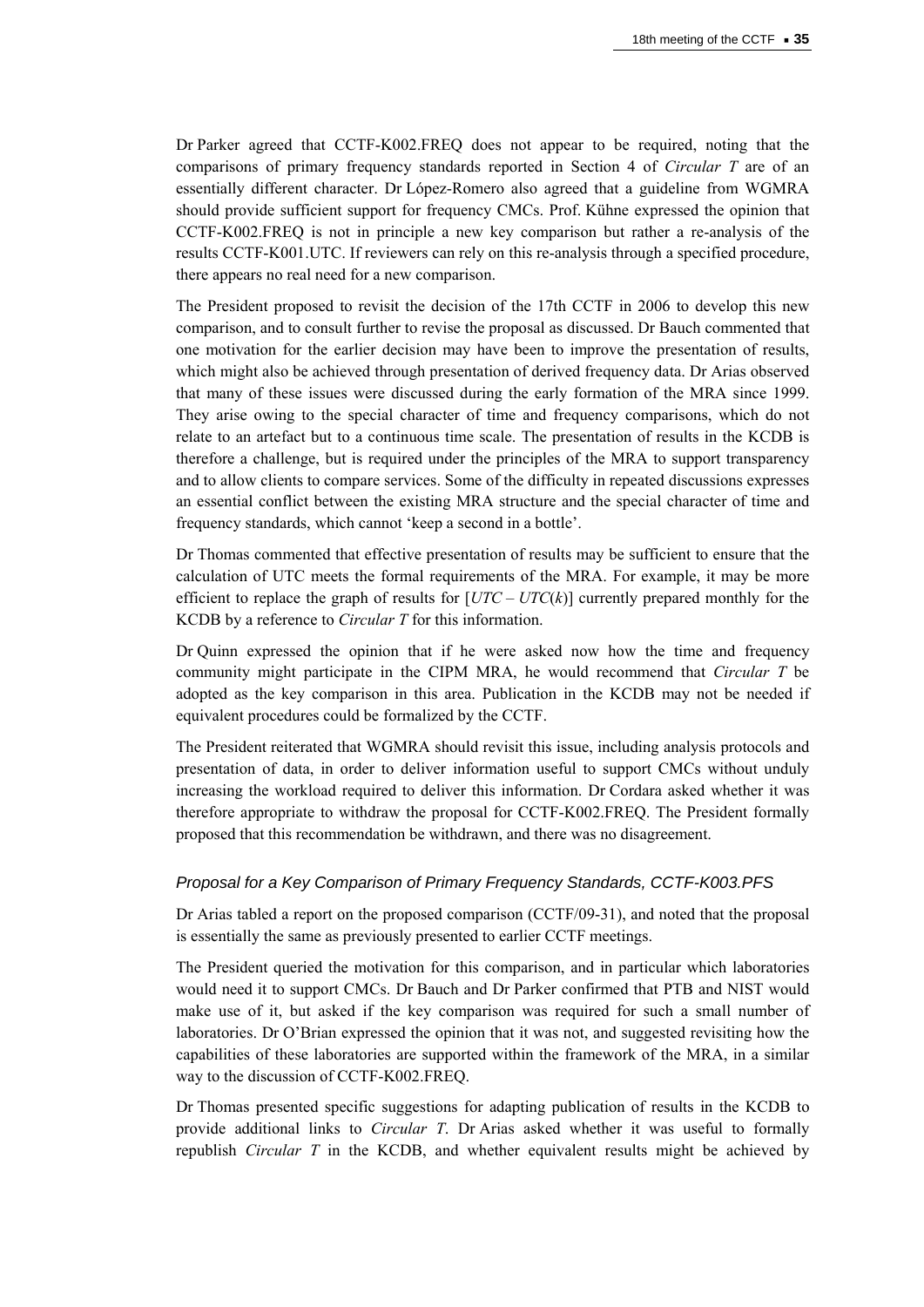adopting appropriate guidelines as for CCTF-K002.FREQ. This would help to minimize the effort required monthly by the BIPM, which may be used more effectively elsewhere. Dr Thomas agreed that this should meet the requirements of the KCDB office and Coordinator, but pointed out that it is important to retain the formal decision by the CCTF in 2001 that UTC is the key comparison reference value for the key comparison in time and frequency.

The President observed that accreditation bodies may also need the information currently published in the KCDB. Dr Arias noted that this information would still be available in *Circular T*, although it may be in a slightly different form.

Dr Arias showed the meeting results from the KCDB online, including equivalence values and the graphical presentation of  $[UTC - UTC(k)]$ . The general feeling of the meeting was that publication of this information in the KCDB is not required.

Concluding this discussion, the President established formally that CCTF-K003.PFS is not required by requesting opinions from PTB and NIST. Dr Arias summarized the decisions taken, to interrupt the existing monthly publication of *Circular T* results as CCTF-K001.UTC in the KCDB; to replace this publication with a statement to be prepared by the WGMRA, identifying *Circular T* as the key comparison for time and frequency in the framework of the MRA and as the source of all information; and to withdraw the proposed key comparisons CCTF-K002.FREQ and CCTF-K003.PFS.

Dr Tavella commented that this discussion is really the work of the WGMRA, rather than of the entire CCTF, but the current membership of the Working Group does not make this easy. Dr Tavella suggested that adding additional technical experts to the WGMRA would enable the group to better address these issues.

Dr Riehle observed that it is necessary to retain all existing data already published in the KCDB, and to make it clear that this now continues in *Circular T* with only the publication procedure changed.

Dr Quinn noted in conclusion that the CIPM MRA text identifies that the CIPM is primarily responsible for the MRA. The CCTF is responsible for the key comparisons to support CMCs, and has the authority to review these as required.

The President proposed revision of the terms of reference of the WGMRA, including extension of membership to add additional technical experts. Dr Warrington (NMIA) and Mr Dierikx (VSL) volunteered to assist the WGMRA.

# **7 REPORTS OF TIME AND FREQUENCY ACTIVITIES BY THE REGIONAL METROLOGY ORGANIZATIONS**

### *Report of SIM Time and Frequency Activities*

The President invited Dr López-Romero to present this report.

Dr López-Romero began with an overview of the Interamerican Metrology System (SIM), which consists of NMIs in 34 members of the Organization of American States, with about two-thirds of its total population in the United States, Mexico and Brazil. Not all SIM Economies are well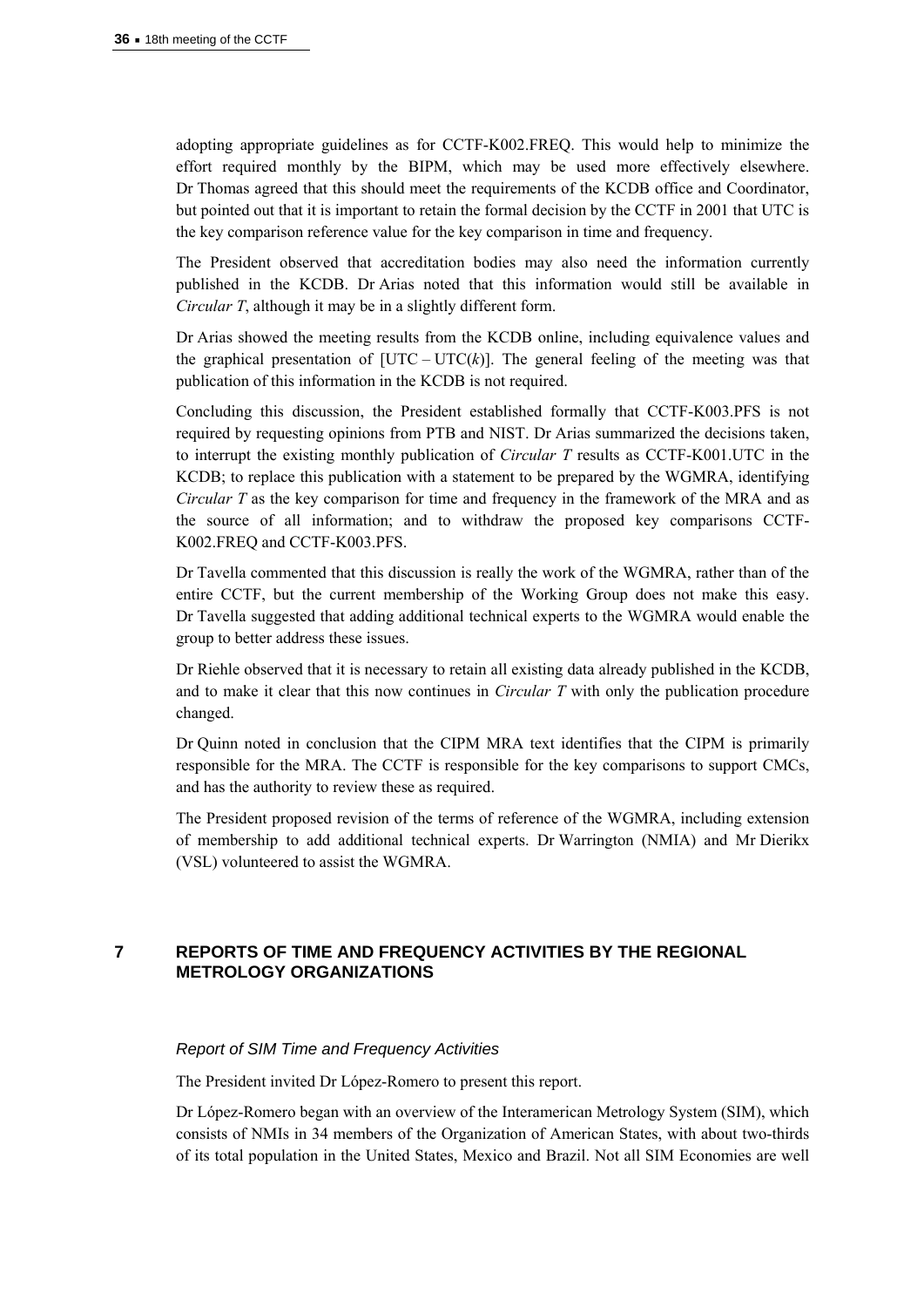established in international timekeeping, but participation from the Americas is increasing and has significant potential for future expansion.

The SIM Time Network is operated by the Time and Frequency Metrology Working Group. The overall goals of this network are to support cooperation and communication between SIM time and frequency laboratories, and to provide smaller Economies not appearing in *Circular T* with a convenient way to compare their standards with the rest of the world.

A simple measurement system has been developed to support the SIM Time Network, based on a single-frequency GPS receiver, time-interval counter and rack-mounted PC. Units are built and calibrated at NIST. Time-transfer does not adopt the CGGTTS data format, but instead calculates average REF – GPS over 1 min and 10 min periods. Typical uncertainties at an averaging time of one day are a TDEV of typically 1.5 ns (Type A), with a combined standard uncertainty less than 15 ns for time and  $1 \times 10^{-13}$  for frequency.

Eleven such systems have been deployed around the SIM region, most recently in Paraguay in 2008, with further expansion of the network planned. Intercomparison results are retrieved and displayed in real time online (tf.nist.gov/sim), including one-way GPS data, common-view difference between two sites, and other analysis. A SIM time scale is also calculated from these data and made available in real time through the network.

The benefits of the Time Network to the region include improved coordination, with closer agreement between local realizations  $\text{UTC}(k)$ ; improvement of time standards and expansion of services maintained at many SIM laboratories; and an increased awareness of the importance of time and frequency to the region, and of the role of national institutes within their local economy. The intention is to support national institutes to enable contribution of data to the BIPM for TAI, and to continue to expand the network.

Dr Arias pointed out a recommendation from the CCTF that the notation UTC and UTC(*k*) can only be used by laboratories operating clocks that contribute to TAI, and that online results from the SIM Time Network are in disagreement with this recommendation. Dr López-Romero agreed, and undertook to change the presentation of results to take the recommendation into account.

Dr O'Brian apologized to the BIPM and the CCTF for this inadvertent oversight. He reiterated that one aim of the network is to encourage greater participation and involvement by emerging laboratories, and that the presentation of results can be revisited for individual laboratories as they do begin to contribute to TAI and UTC. Dr Arias said that the BIPM recognizes this aim and supports this motivation.

The President thanked Dr López-Romero for the presentation.

# **8 REDEFINITION OF UTC**

Two recommendations in this area were discussed under this agenda item (CCTF/09-37 and CCTF/09-38, below). A working document on UTC prepared by the BIPM for ITU-R (CCTF/09-27) and a comprehensive summary prepared by Dr McCarthy (CCTF/09-32) were also tabled.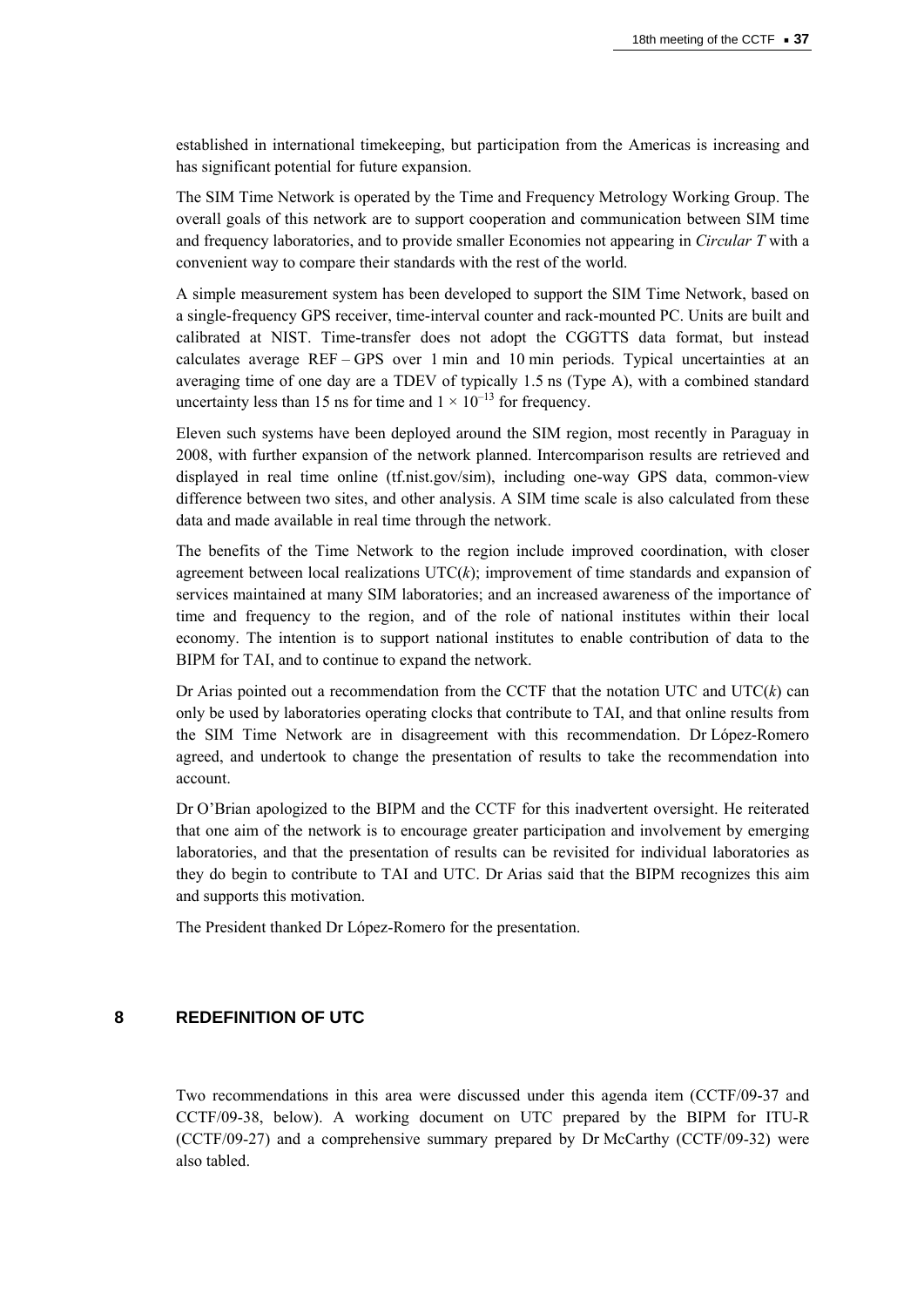# *Report of Working Party 7A of ITU-R*

The President invited Dr Beard to present this report.

Dr Beard began by explaining that Working Party 7A on Time Signals and Frequency Standard Emissions is part of Study Group 7 on Science Services within ITU-R, and is responsible for both terrestrial and satellite standard frequency and time signal services including dissemination and coordination of these services worldwide. The goals of the Working Party are to develop and maintain ITU-R Recommendations in the TF series and relevant Handbooks, with important applications to telecommunication administrations and industry but also to many other fields.

ITU-R current questions are assigned to Study Groups, and include many specific questions in the time and frequency area. Fourteen questions are currently under consideration, one of which (236/7) is the future of the UTC time scale. This question includes the requirements for time scales for navigation, telecommunication systems and civil timekeeping, and possible alternatives to the current leap second procedure.

Responses to current questions become recommendations for formal approval and adoption. Recommendation TF.460, adopted in 1972, gives the formal definition of the current UTC system, and TF.535 governs use of the term UTC. Dr Beard noted that TF.460 allows for the introduction of leap seconds at the end of any UTC month, with December or June preferred and March or September as second choices. This is relevant as the frequency of leap seconds is expected to increase.

A proposal to WP7A proposed specific modifications to UTC, including increasing the tolerance of |*UT1 – UTC*| to leap hours; discontinuing the application of leap seconds; and discontinuing broadcast of DUT1, with this quantity made available at greater accuracy by other dissemination methods.

A preliminary Draft Recommendation TF.460-7 was prepared by the Working Party in October 2007, revised in April 2008, further discussed in October 2008 and will be taken up again at the September 2009 meeting. The most significant outstanding issue is the date on which the revised system might take effect. If the draft is acceptable, it will be forwarded to the Study Group for formal approval.

Dr Beard concluded by noting that any modification to UTC raises complex issues, as for example UTC is the basis of civil and legal time in many nations. Resolving these complex issues is a work still in progress.

Dr Gill asked for clarification regarding the possible timeline for adopting the draft recommendation. Dr Beard explained that a recommendation submitted during the study period would become an agenda item for the next World Radio Conference, in 2011. If approved, it would be published and disseminated for some time, but not necessarily enforced immediately as the effective transition date and time may be written into the recommendation. Dr Gill conveyed the formal opposition of the UK Government to the draft recommendation.

# *Draft Recommendation CCTF/09-37, 'On the weakness of the present definition of UTC'*

Dr Arias presented the draft recommendation for discussion.

Dr Beard asked about the urgency of a decision regarding the future definition of UTC. Dr McCarthy pointed out that software is currently being written for GNSS systems and will be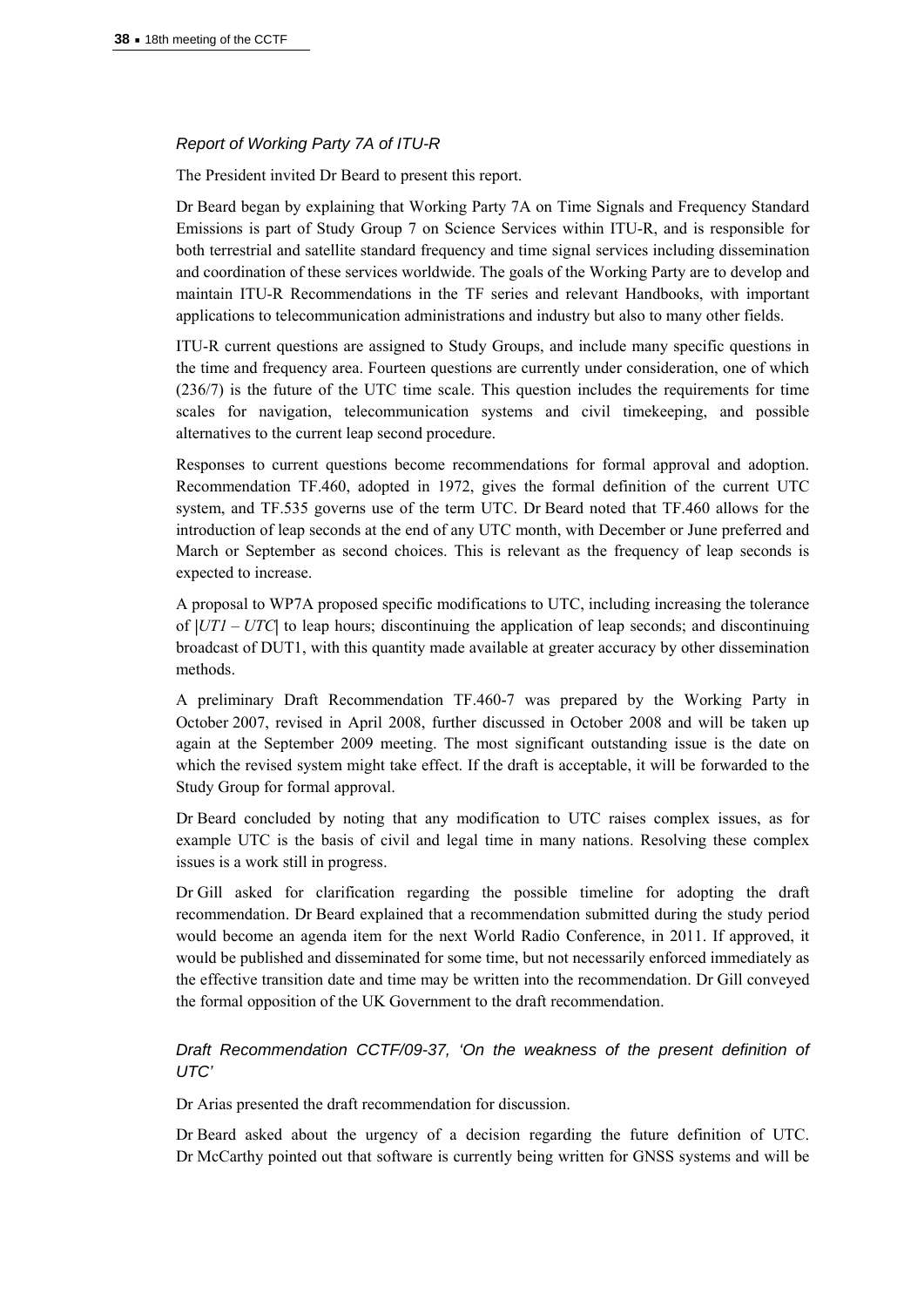expected to operate over the next few decades, so that any delay in the decision complicates the work of software and hardware developers in this area. Dr Arias reminded that in 2003, ESA had requested the community to make a decision, because development for GALILEO needed to know the outcome and anticipate the planned date of any change, with software development in particular being a key issue. Dr Beard commented that software development is also used to argue the opposite view, in favour of maintaining the status quo to allow use of existing software, and that this has not yet been a sufficiently compelling issue to encourage Member States to reach a decision.

Dr Levine asked whether the recommendation would assist the Study Group to reach a decision. Dr McCarthy expressed a view that the recommendation might be more useful to national agencies, to allow interested parties to highlight the recommendation and encourage resolution of national decision-making processes.

Dr O'Brian asked whether the Study Group has not yet made a decision, or whether the decision is currently split with some parties in favour and some not. Dr Beard clarified that the ITU has not yet made a formal decision. The existing definition therefore remains in force, notwithstanding individual decisions made within Member States. Dr O'Brian asked whether the recommendation is still needed, given that some Member States have already developed a position. Dr Beard replied that not all Member States have done so, and repeated that there is still a requirement for formal decisions to be reached by the Study Group and subsequent ITU processes. Dr Bauch asked whether a majority vote may be taken on this issue in the event that not all parties are in agreement, and Dr Beard replied that a formal decision requires consensus.

In further discussion, Dr Beard reiterated the view that the recommendation was primarily to national bodies rather than to the ITU. Dr Arias explained that the CCTF had previously communicated directly to the ITU, through the working document on UTC (CCTF/09-27) prepared following discussion at the 17th CCTF in 2006 and forwarded to the ITU in 2007. This document urged the ITU to make a decision on the future of UTC as soon as possible, and the draft recommendation was therefore complementary to this earlier correspondence. Dr Levine suggested that the use of examples might help to accentuate the urgency of a decision, and pointed out that the British Lighthouse Authority has committed to the use of LORAN, as an alternative time scale not subject to leap seconds. Dr Gill raised the concern that the recommendation may not in practice have significant effect as it may not help to resolve a variance in existing positions.

The President noted that there was no strong opposition to the draft recommendation, but suggested that it be further revised to reflect issues raised during the discussion.

#### *Draft Recommendation CCTF/09-38, 'Concerning definition of time scales'*

Dr Arias presented the draft recommendation for discussion, and explained that it was essentially separate to the preceding recommendation as it related to the formal responsibility for the definition of time scales rather than to current or proposed details of these definitions. In response to a question from Dr McCarthy, Dr Arias also clarified that the 24th CGPM will take place in October 2011.

Dr Gill conveyed the position of the UK Government that responsibility for definition and governance of time scales should remain with the ITU.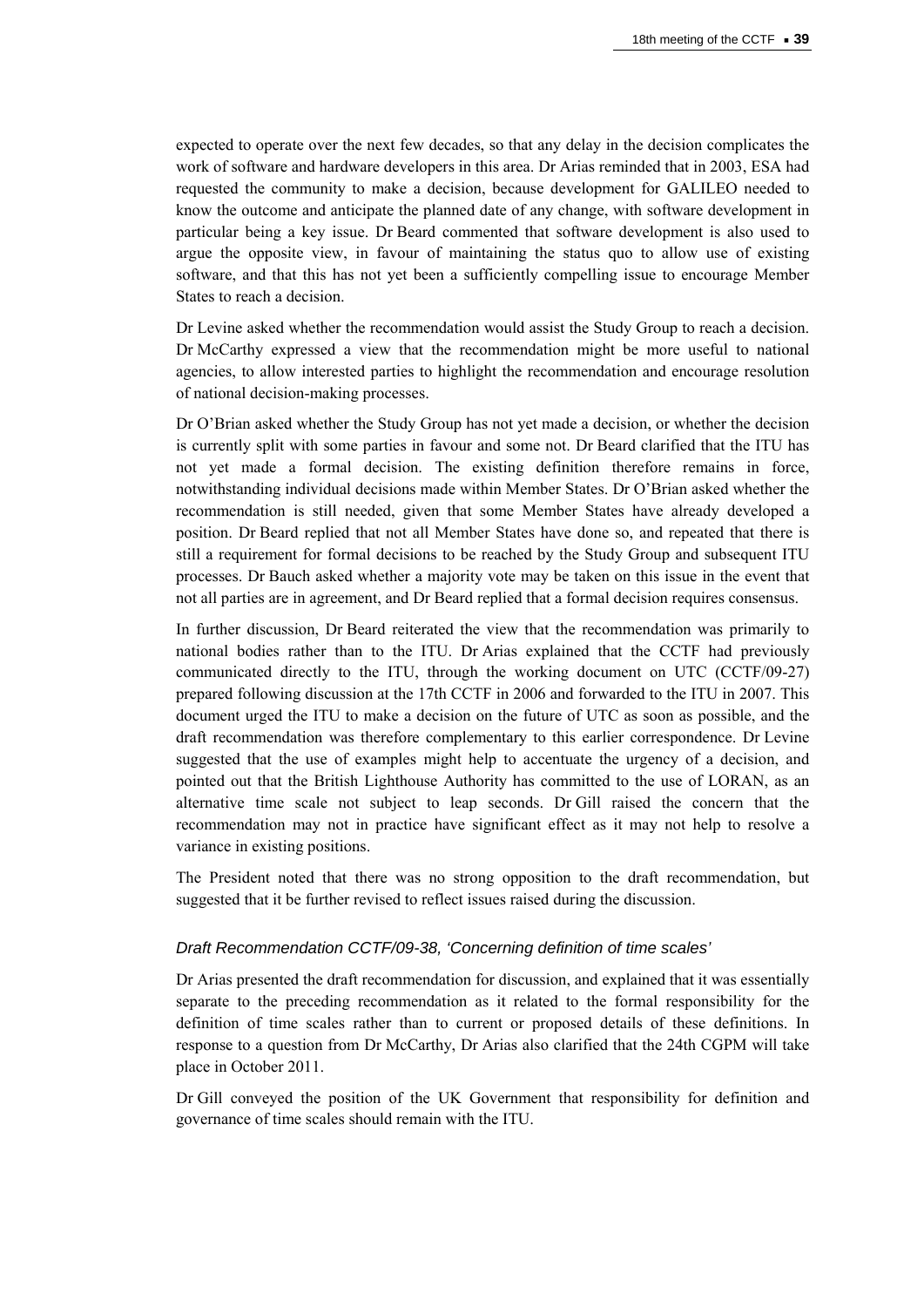A key concern raised in general discussion was that in practice, definition of time scales includes not only technical but also regulatory and other aspects. Dr Arias expressed the opinion that the ITU may not be the ideal forum to discuss technical issues, and Dr Cordara similarly recommended that UTC be under the technical jurisdiction of the CCTF. In response, Dr Beard pointed out that regulatory and related activities are also key issues for definition of time scales, and that the ITU is an international treaty organization with regulatory functions. Both Dr Beard and Dr Bauch expressed doubt that full responsibility for UTC could make the transition from the regulatory structure of the ITU to the CGPM. Dr Levine and Dr McCarthy argued moreover for a formal separation between technical and other aspects, and for the CCTF to retain its primary focus as a technical body.

The President summarized the discussion by noting that the CCTF was not yet ready to endorse the draft recommendation. Although the BIPM retains technical responsibility for the implementation of UTC, further consultation is needed between the BIPM and ITU to clarify and develop responsibilities in this area.

# **9 SPACE-TIME REFERENCES AND GENERAL RELATIVITY**

### **9.1 Report of the IERS Conventions Centre**

The President invited Dr Petit to present this report.

Dr Petit began by explaining that since 2001, the BIPM and USNO have been providing the Conventions Centre of the International Earth Rotation and Reference Systems Service (IERS). The Conventions define the standard reference systems realized by the IERS, together with associated models and procedures. The latest version, IERS Conventions (2003), was published in 2004 as a 128-page book. Ongoing developments and updates are made available online (tai.bipm.org/iers) including a full modification history.

A workshop on the IERS Conventions was held on 20–21 September 2007, with around 65 participants attending from 15 countries. The workshop provided guidance and information on a wide range of topics including new models, technique-dependent effects, and terminology concerning reference systems.

Updating the Conventions is a continuing process with much work already completed over many years. Topics currently under revision include a new conventional model of the geopotential, a new formulation of ocean loading, and diurnal and semidiurnal atmospheric pressure loading effects. The assistance of the Advisory Board for the IERS Conventions Update, chaired by Jim Ray, was acknowledged. The IERS Directing Board endorses major updates, with the next major edition planned for the end of 2009.

The President thanked Dr Petit and the authors of the IERS Conventions.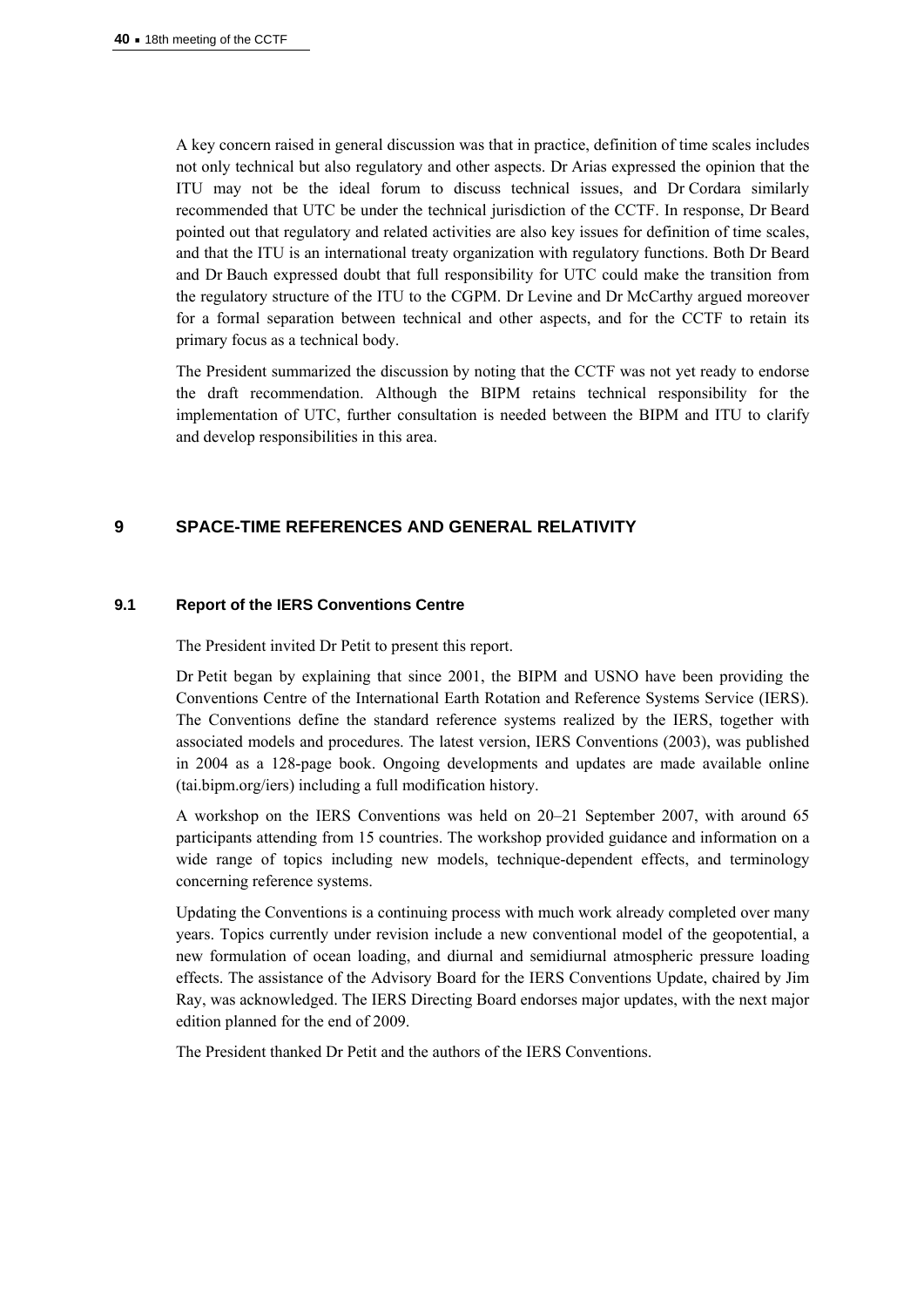### **9.2 Use of the international standards ITRS and UTC for geodetic and time referencing**

The President invited Dr Arias to address this agenda item. Dr Arias began by pointing out that although the structure for coordinating UTC as an international reference is well established, there is no comparable international structure for geodetic reference systems. The International Terrestrial Reference System (ITRS) has been recommended by international organizations such as IAG and IUGG, but these recommendations do not carry the same authority as intergovernmental treaties. A related issue is that the International Committee on GNSS, ICG (on which the BIPM is an observer) is the only common forum to date for connecting GNSS service providers and civil users; this structure exists for individual GNSS systems such as GPS and GALILEO, but ICG supports interoperability for the benefit of all civil users. It is therefore proposed that the CCTF also consider these issues, and make recommendations as appropriate to motivate GNSS service providers in this area.

Dr Arias also tabled a report on the ICG (CCTF/09-28) and a report from the IUGG (CCTF/09-17) as related working documents.

### *Draft Recommendation CCTF/09-30*

Dr Arias presented the proposed recommendation CCTF/09-30, concerning the alignment of geodetic references and synchronization of time references to international standards.

Dr Boucher expressed full support for the underlying principles of this recommendation on behalf of the IUGG, but suggested two modifications to wording: 'astronomical sciences' for 'space and Earth sciences', and the use of a more qualitative 'cm to m level' in place of specific figures on the alignment of other frames to ITRF. Dr Arias commented that the latter question had been discussed in the preparation of the recommendation.

Dr McCarthy pointed out that the ITRS is a system rather than just a frame, and suggested recommending compliance with ITRS rather than alignment to ITRF. Dr Tavella suggested reference to a 'real-time approximation' instead of a 'real time realization' of UTC, as a clarification. Dr Tuckey queried the year for the 15th General Conference of Weights and Measures, and this was clarified by Dr Beard.

Dr Beard asked whether it was within the purview of the CCTF to make a recommendation regarding geodetic reference systems. Prof. Wallard expressed his view that it was appropriate for the CCTF to express an opinion in this area. Dr Koshelyaevsky expressed a view that a key theme in metrology is the trend towards standardization of references, and also expressed support for the general principles of the recommendation.

Dr Beard commented that the ICG is an informal or voluntary group, and consequently may not have the force to guarantee implementation of the recommendation. He suggested that a similar recommendation could also be raised within the ITU.

Dr Arias noted that the recommendation was practical, not merely philosophical. The adoption of reference systems has practical consequences for the work of time and frequency transfer, and ensuring compatibility makes this work easier.

The President summarized the agreement of the meeting that the recommendation be modified as discussed.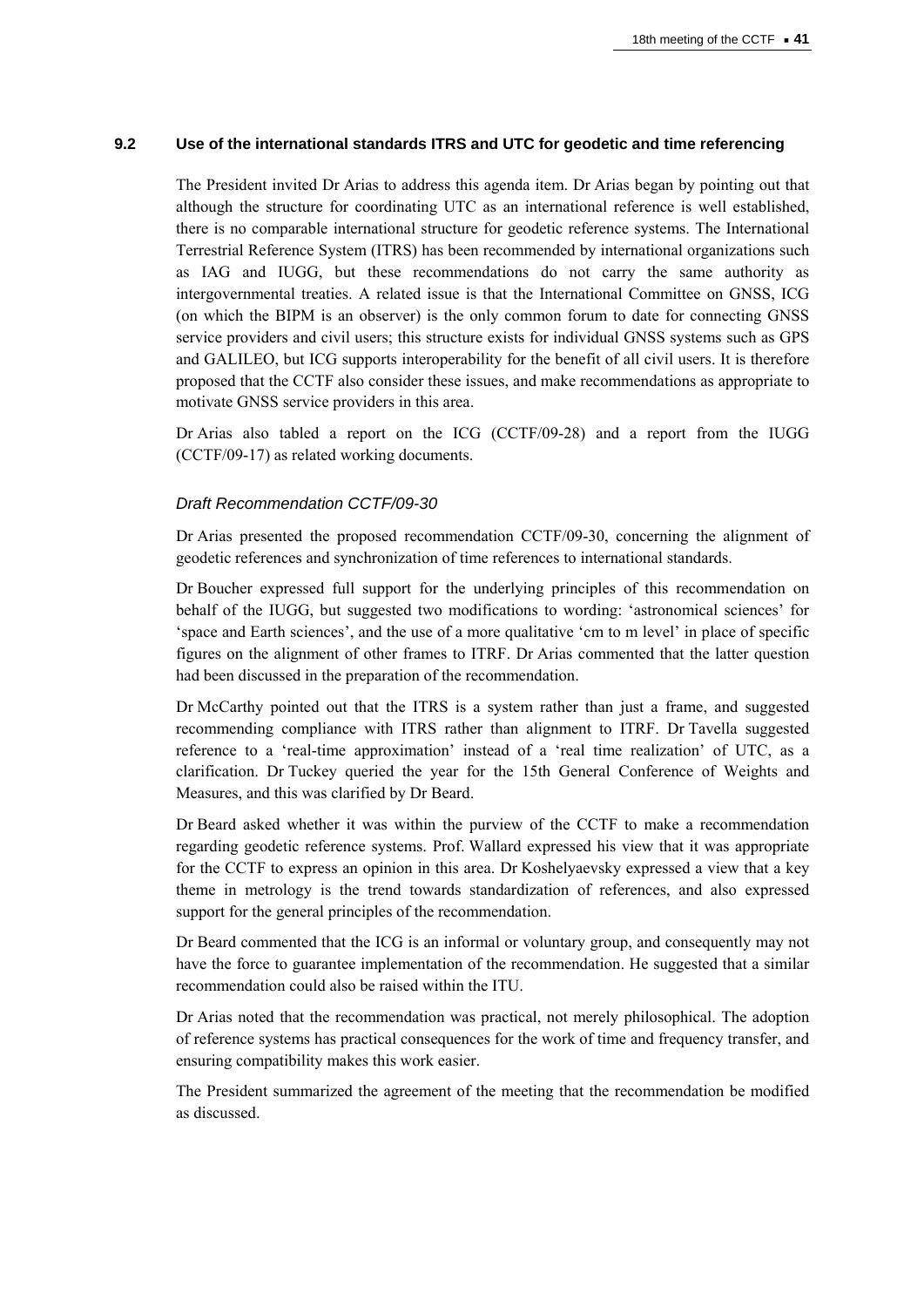### *Draft Recommendation CCTF/09-33*

Dr Arias went on to present the proposed recommendation CCTF/09-33, concerning adoption of a common terrestrial reference frame by the CGPM.

Dr Boucher noted the essential similarity between the two proposed recommendations, and expressed full support for both. He suggested replacing 'geodetic unions' by 'international scientific unions' and 'terrestrial reference frames' by 'terrestrial reference systems' in the second.

Prof. Wallard asked whether it is possible for the CGPM to adopt the ITRS, as this is in a different sphere to the SI units, and suggested that the CCTF instead recommend to the CIPM to take action to implement the overall objectives. Dr Beard observed that the ITU may again play a role in this area, as for the previous recommendation.

Dr Defraigne observed that the final phrase 'in particular by satellite navigation systems' may repeat considerations already discussed earlier in the recommendation. Dr McCarthy suggested replacing this phrase by 'for use in precise metrological applications', broadening applications to any requiring precise reference systems.

The President summarized the agreement of the meeting that the recommendation be modified as discussed.

# **10 NEW DEFINITION AND REALIZATION OF THE SECOND**

# **10.1 Report on discussions at the 19th meeting of the Consultative Committee for Units (CCU)**

This agenda item was included under the report of the CCL-CCTF Frequency Standards Working Group.

#### **10.2 Establishment of the Working Group on Strategic Planning**

The President reported the recommendation of the CIPM that each Consultative Committee establish a Working Group on Strategic Planning, to oversee the work of the Consultative Committee Working Groups and the relevant section of the BIPM, and to prepare recommendations. He proposed that membership of such a group consist of the President of the CCTF and of each CCTF Working Group chair.

Dr Arias explained that there is a need to support a long-term strategic overview of the activities of the BIPM, and to adapt the structure of the Consultative Committees to meet evolving needs. The responsibility of these new Working Groups will be to review the structure of the Consultative Committees and their Working Groups, to ensure that the BIPM work programme and the activities of each CC are adapted to the needs of the relevant metrological community.

Prof. Wallard noted that in some Consultative Committees, for example the CCEM, the President has asked such a Working Group to prepare documents outlining major evolving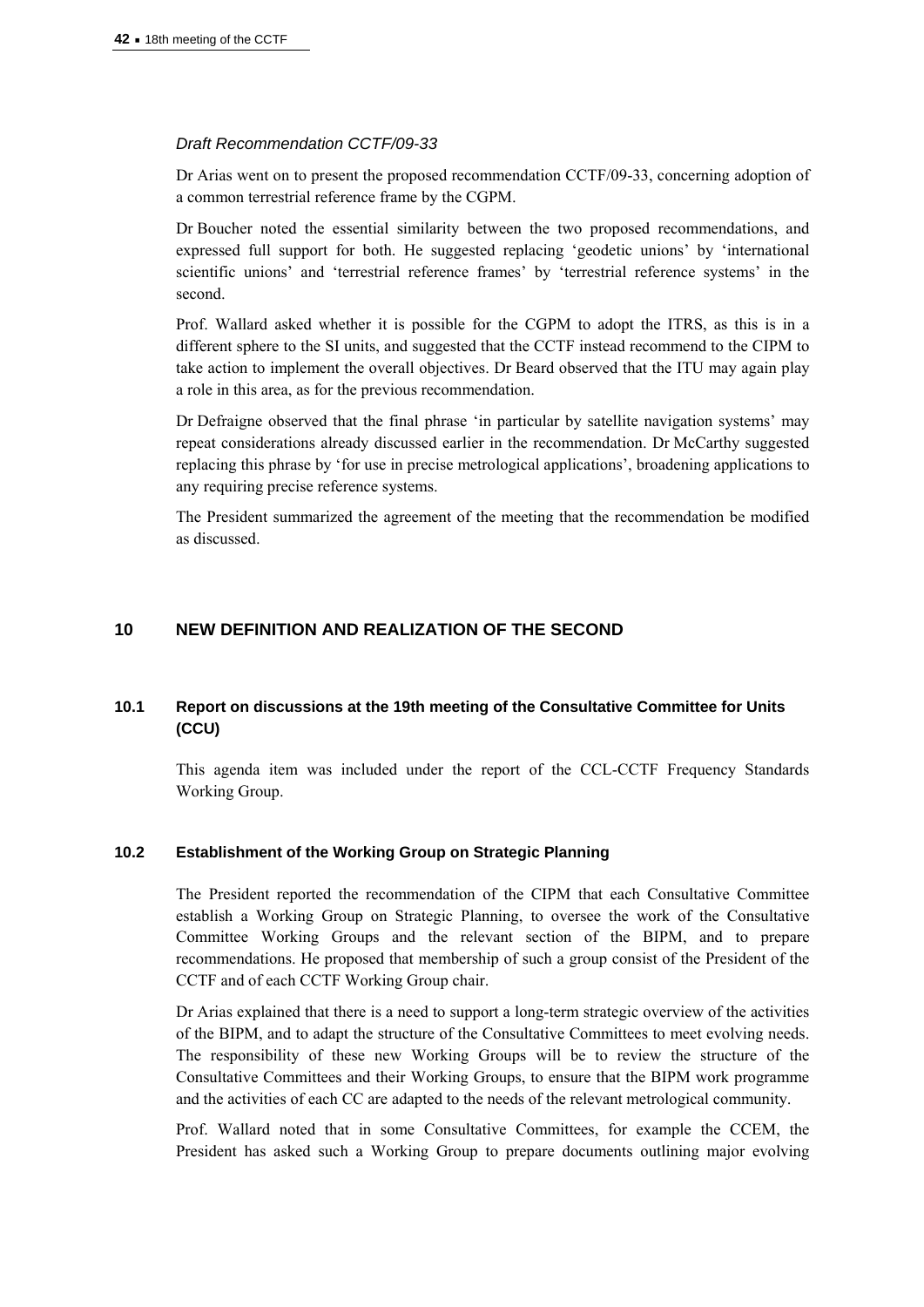strategic challenges or issues. These documents can assist national institutes in their own strategic planning by providing an international perspective.

Dr Arias commented that the existing structure of CCTF Working Groups covers the spread of CCTF activity well, so that the chairs of these groups provide a good spread of representation across the CCTF to comprise the new Working Group on Strategic Planning.

The President formally proposed the establishment of the new Working Group on Strategic Planning, with terms of reference to be prepared and presented to the next CCTF meeting for formal approval. The proposal was agreed. The President noted that such a group had already met informally in April 2009 to prepare for this CCTF.

Dr Riehle asked who would chair the new Working Group, and it was explained that this would be the President of the CCTF.

Dr Tavella suggested that work towards a new definition of the second should be included in the terms of reference for the new Working Group. Dr Madej commented that this would require high-level technical expertise to be represented in the group. The President noted that the chair of the CCL/CCTF Frequency Standards Working Group (currently two co-chairs) will be included in the membership, and also that the new group would not work in isolation but undertake appropriate consultation.

# **11 THE BIPM WORK PROGRAMME FOR 2013–2016**

The President invited Dr Arias to address the CCTF on this agenda item.

Dr Arias began by noting that the CIPM needs to approve the BIPM work programme before presentation to the CGPM, for budgetary approval in 2011. The CIPM will review the first draft before the end of 2009, with further modifications possible until the following CIPM meeting at the end of 2010.

Dr Arias summarized some of the achievements of the BIPM in the last ten years, including timely production of UTC/TAI/TT, better use of primary frequency standards in TAI, and provision of extensive information on time scales online. The BIPM continues to promote contributions to UTC/TAI, and to support participating laboratories by responding to technical requests. A programme of international scientific coordination is well established, both between NMIs and RMOs and with international scientific organizations such as IERS, IGS and ITU.

The work programme for 2009–2012 is in progress, as modified after prioritization of BIPM programmes following the 2007 CGPM. This programme includes support for key comparisons, ongoing improvements to the algorithm for UTC/TAI, and characterization of equipment delays. Development of optical frequency standards is supported by coordinating with NMIs, by contributing to transfer techniques and studying the use of secondary representations of the second to improve the accuracy of TAI.

Dr Arias reported that a CIPM workshop was held in November 2008 to discuss the future of the BIPM in preparation for CGPM 2011 and to develop a vision for BIPM activity over the next ten years. The goals identified for the BIPM were to maintain the highest technical competence in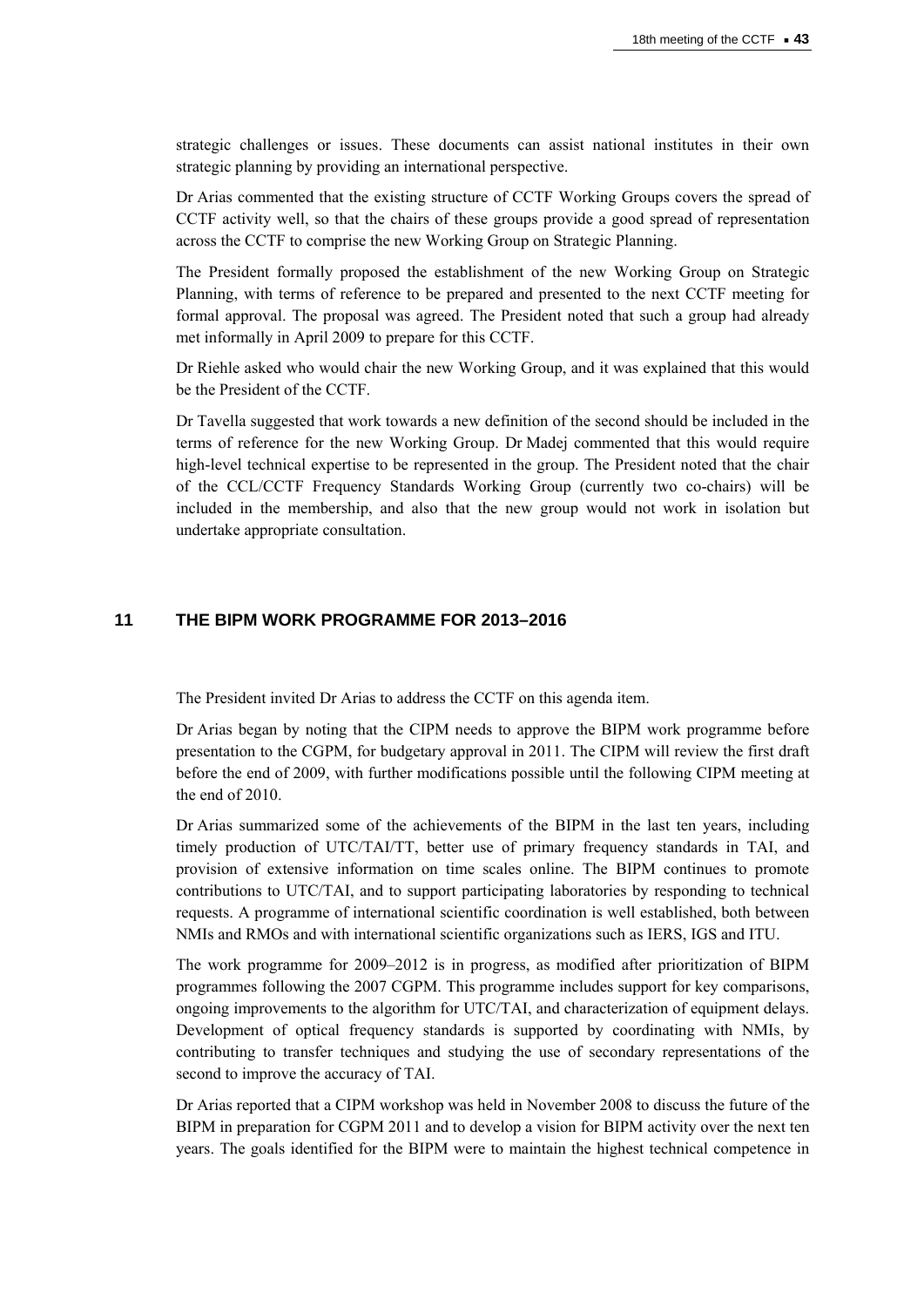metrology; to promote the benefits of an organized structure for metrology, in particular of access to the Metre Convention and the CIPM MRA; and to provide support to NMIs for key activities in metrology (including for example through the provision of training programmes).

Within this overall vision, the core activities of the Time, Frequency and Gravimetry section under the new work plan include:

- calculating UTC/TAI, as mandated by the Member States;
- supporting gravimetry measurements by NMIs, and operating the watt balance;
- increasing competence in time transfer (new GNSS and multi-system transfer for clock comparison, supported by characterization of equipment delays);
- implementing use of secondary frequency standards (microwave and optical) for TAI;
- contributing to discussion on a possible new definition of the second;
- coordinating the network of participating laboratories, including the provision of new products and support for training programmes;
- liaising with international organizations, for example regarding the definition of and responsibility for UTC, or the adoption of time and geodetic standards.

A small increase in staffing level is proposed, to enable delivery of work programme services to NMIs.

The President recommended that the draft work plan be made available for discussion within NMIs, with any comments before the end of August 2009. Dr Arias observed that a provisional programme is needed by the end of June for the bureau of the CIPM, so comments are needed now for the first draft.

Dr Riehle commented that the work programme is important and substantial, and asked what resources are available to undertake additional new activities as these evolve through the period. Dr Arias replied that this will require ongoing evaluation, as some particular challenges such as optical frequency comparisons depend on the rate of technical progress.

Dr Levine suggested that if the BIPM were to develop a standardized reporting framework for participating laboratories, this might solve ongoing problems with late data or inconsistent data formats. Dr Arias observed that software is already provided by the BIPM for data extraction, and suggested that NMIs could also share software developed within individual laboratories for more general application.

Prof. Wallard raised the level of involvement in optical frequency comparisons as a key question, and asked what resources might be required over the work period. In reply, Dr Lemonde stressed that current developments are in both optical frequency standards and in new time-transfer techniques, for example ACES and optical fibre links in particular. These provide significant amounts of new data to be included in performance comparisons. Dr Madej asked whether the BIPM will be ready for these new technologies, and whether it can respond to rapid technical evolution integrated with the current programme within existing resources. In reply, Dr Arias noted some specific possibilities, including support for secondments and postdoctoral appointments focused on completing evaluation projects or developing new products and services.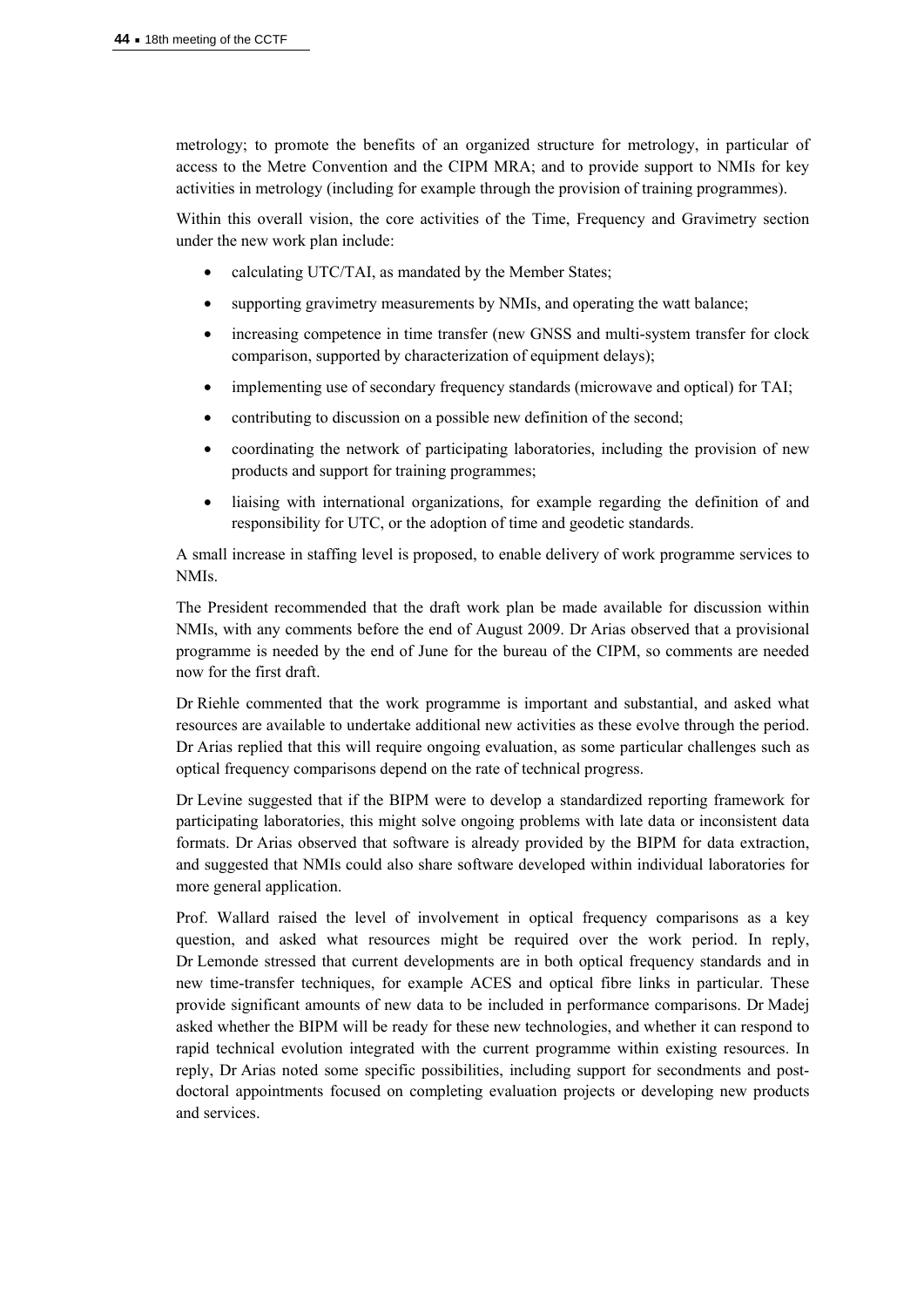Prof. Wallard expressed his confidence that the capabilities and resources of the TFG section will be sufficient to deliver these core functions, and noted that any comments or concerns expressed by NMIs in a brief email for review by the Bureau of the CIPM would be greatly appreciated.

# **12 RECOMMENDATIONS**

Three recommendations were further discussed under this agenda item:

- the recommendation from the CCL/CCTF Frequency Standards Working Group (FSWG) concerning updates to the List of Radiations;
- the second recommendation from the FSWG, concerning the terms of reference for the Working Group;
- a recommendation concerning the characterization of delays of GNSS time-transfer equipment in laboratories contributing to TAI (CCTF/09-39).

After some minor amendments all were agreed.

A draft recommendation regarding 'Traceability to UTC of real-time realizations UTC(*k*) disseminated by Global Navigation Satellite Systems' (CCTF/09-29) was also considered. Although there was general agreement with the intent of the proposed recommendation, two areas of concern were raised: first, whether 'realization' of UTC should be replaced by 'approximation' or 'prediction', and second, whether 'traceability' may have a specific metrological interpretation not supported by the recommendation.

The President noted that there was insufficient time available to resolve these concerns. A small discussion group was therefore established (Dr Lewandowski, Dr Tuckey, Dr Defraigne, Dr Tavella and Dr Koshelyaevsky, led by Dr Arias) to prepare an amended draft within two weeks, with further discussion to be otherwise delayed until the next meeting of the CCTF.

The President also raised the date of the next meeting. Although this would normally be after a period of three years, it was noted in discussion that joint activity with the length community is increasing and that the CCL meets every two years. The question was ultimately left open, with the President confirming that no meeting would be held in 2010 and postponing the decision to be made in future having regard to the evolving state of the field.

# **13 GLOBAL NAVIGATION SATELLITE SYSTEMS**

### **13.1 GPS**

Dr Matsakis presented a brief status report on current and planned changes to GPS, and noted that further information was available online (www.pnt.gov).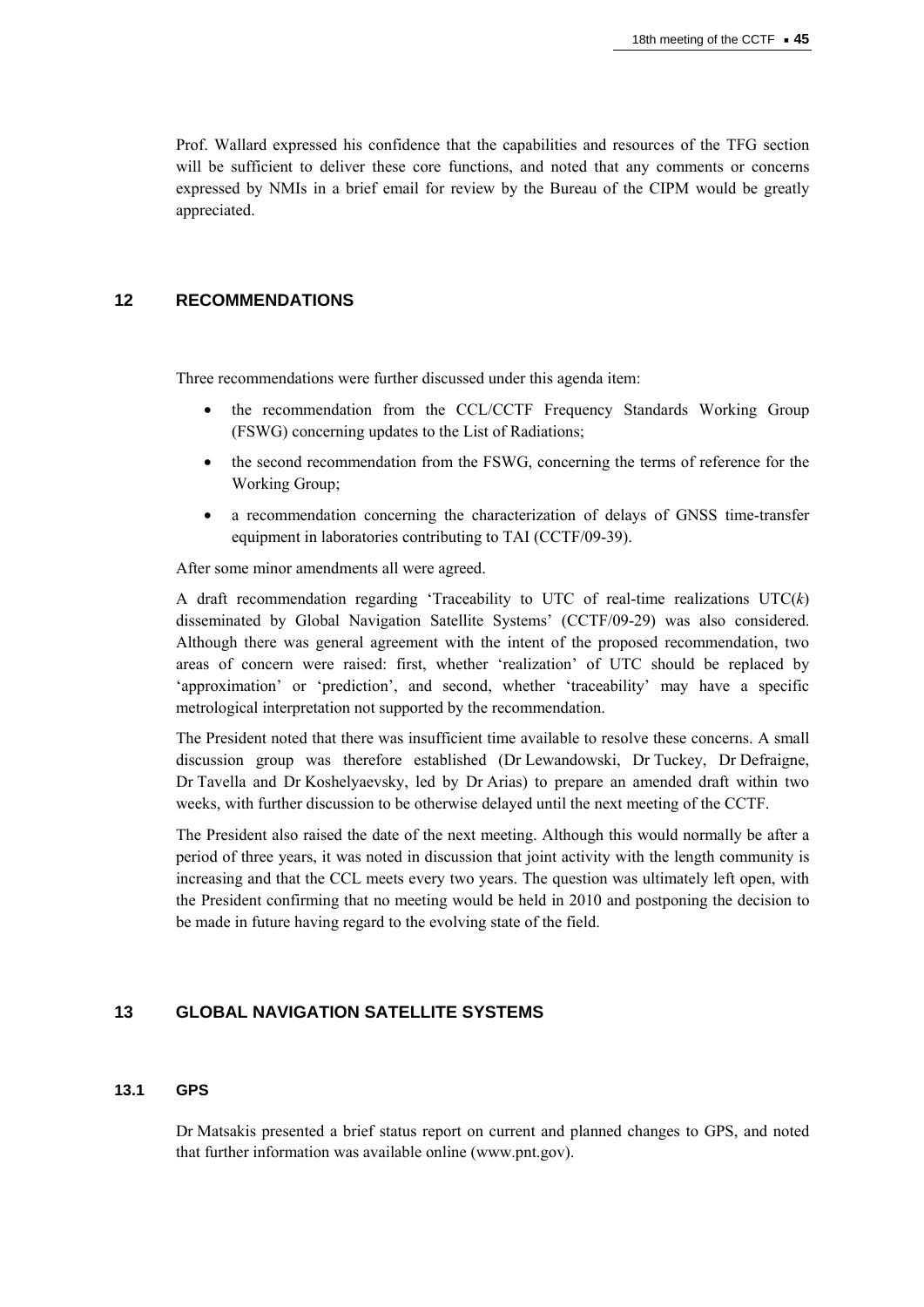GPS monitoring has expanded with extensions to the network of monitoring stations. The current GPS constellation is the largest to date, with 30 healthy satellites in orbit and further launches planned. New signals expand use of the available spectrum to include:

- the second civil signal L2C, offering higher accuracy through improved ionospheric correction, with the first launch in September 2006 and 24 satellites projected around 2016;
- the third civil signal L5, designed to meet demanding requirements for safety-of-life applications, with the first launch in March 2009 and 24 satellites projected around 2018;
- the fourth civil signal L1C, designed with international partners to support GNSS interoperability, with the first launch planned for 2014 and 24 satellites projected around 2021.

Dr Matsakis briefly outlined the US national space-based PNT organization structure and PNT policy. He concluded with a concise summary of projected time transfer accuracy given in the GPS III Capability Development Document, which includes for example an objective of 1 ns accuracy ( $2\sigma$  for a static timing user over a 24 h period (using broadcast signals only, without post-processing).

# **13.2 GLONASS**

The President invited Dr Koshelyaevsky to present this report, entitled 'Time and Frequency Activity at the VNIIFTRI'.

Dr Koshelyaevsky began by noting the federal programme adopted for modernization of GLONASS up to 2011, covering the space segment, control segment and user segment. The early situation was that accuracy was insufficient for key applications and no commercial receivers were available, but the current situation is much improved.

A number of changes have taken place since early 2007 in the State Service for Time and Frequency (SSTF) and the VNIIFTRI timekeeping laboratory which are relevant to the GLONASS control segment. Work at VNIIFTRI includes the development of Cs fountain standards, environmental control systems, hydrogen masers and intercomparison systems.

Time transfer connecting SSTF laboratories uses GPS/GLONASS TTS-3 receivers with TWSTFT links in preparation. It is planned to join the European/Asian laboratory network through the IS-4 satellite, and to extend the network eastwards in the Russian Federation.

Dr Matsakis asked how many staff were involved in the upgrade programme. Dr Koshelyaevsky quoted approximately 20 staff, excluding the fountain laboratory.

# **13.3 GALILEO**

The President invited Dr Tavella to present this report.

Dr Tavella presented a summary timeline for Galileo deployment, moving from the In-Orbit Validation (IOV) phase in 2010–2012 towards the Fully Operational Constellation (FOC) phase beginning in 2013.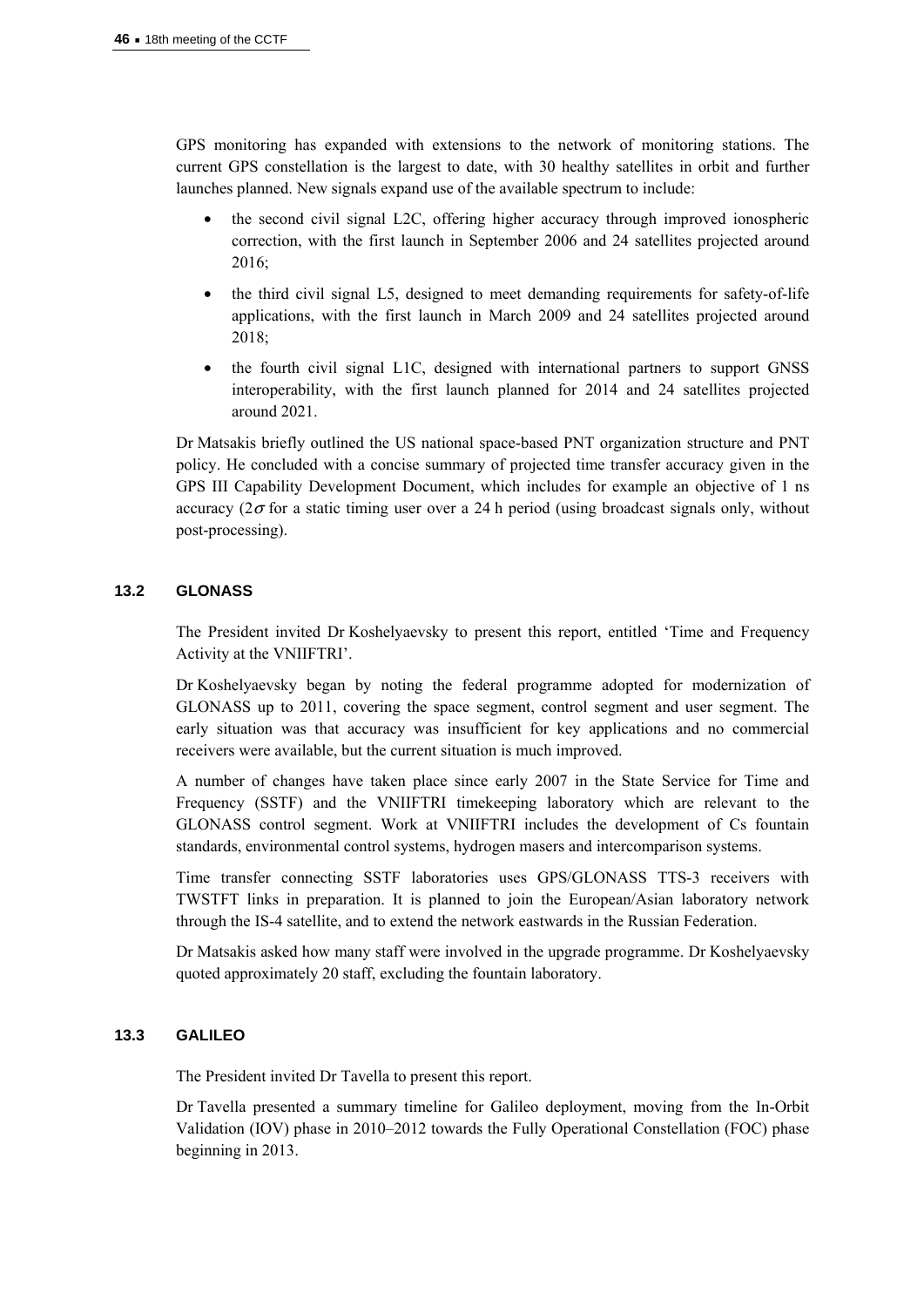Prototype GPS/Galileo receivers are in operation at INRIM and USNO using GSTB V2 broadcast signals.

Galileo System Time (GST) will be a continuous coordinate time scale in a geocentric reference frame, steered towards UTC modulo 1s. The start epoch is given in the Galileo Open Service SIS ICD. The two time offsets in seconds [*GPS time – UTC*] and [*GST – UTC*] are equal. Galileo week number 0 corresponds to GPS week number 1024, so that broadcast week numbers for GPS and Galileo will be equal until next rollover.

### **13.4 GAGAN**

A status report on the IRNSS and GAGAN projects was tabled (CCTF/09-35).

### **13.5 COMPASS/Beidou**

The President invited Prof. Gao to make a presentation on the status of the COMPASS/Beidou system. Prof. Gao began by clarifying that the presentation was prepared by the China Satellite Navigation Project Centre, as NIM does not participate directly in this project.

Five geostationary and 30 MEO satellites will comprise the proposed Space Segment. The User Segment will include equipment which is interoperable with GPS, GLONASS and Galileo.

COMPASS/Beidou time (BDT) is based on a clock ensemble using an algorithm similar to ALGOS. BDT is synchronized to UTC within 100 ns through UTC(NTSC). Interoperability will be supported through planned broadcast of offsets to other GNSS time scales. The reference coordinate system will be the China Geodetic System (CGS2000), which is consistent with ITRS and coincident with ITRF at the 5 cm level.

The performance specification for the Open Service is a positioning accuracy of 10 m and a timing accuracy of 20 ns. The Authorized Service is intended to provide high reliability, for example through a wide-area differential positioning service to 1 m accuracy.

In the first phase of deployment, a demonstration system of three GEO satellites was launched in 2000, providing basic services in a regional area. The first MEO satellite was launched in 2007; three satellites will be launched in 2009, with ten expected over the next two years. The geostationary satellite COMPASS-G2 was launched in April 2009, with in-orbit testing currently in progress. First regional coverage of the Asia-Pacific is planned for 2010.

Dr Lewandowski asked what will be the offset between BDT and UTC. Dr Bauch pointed out that the two time scales are synchronized at the beginning of 2006, as noted in the presentation. Dr Lewandowski also asked about the subsequent application of leap seconds, and Prof. Gao suggested this query be referred to the China Satellite Navigation Project Centre.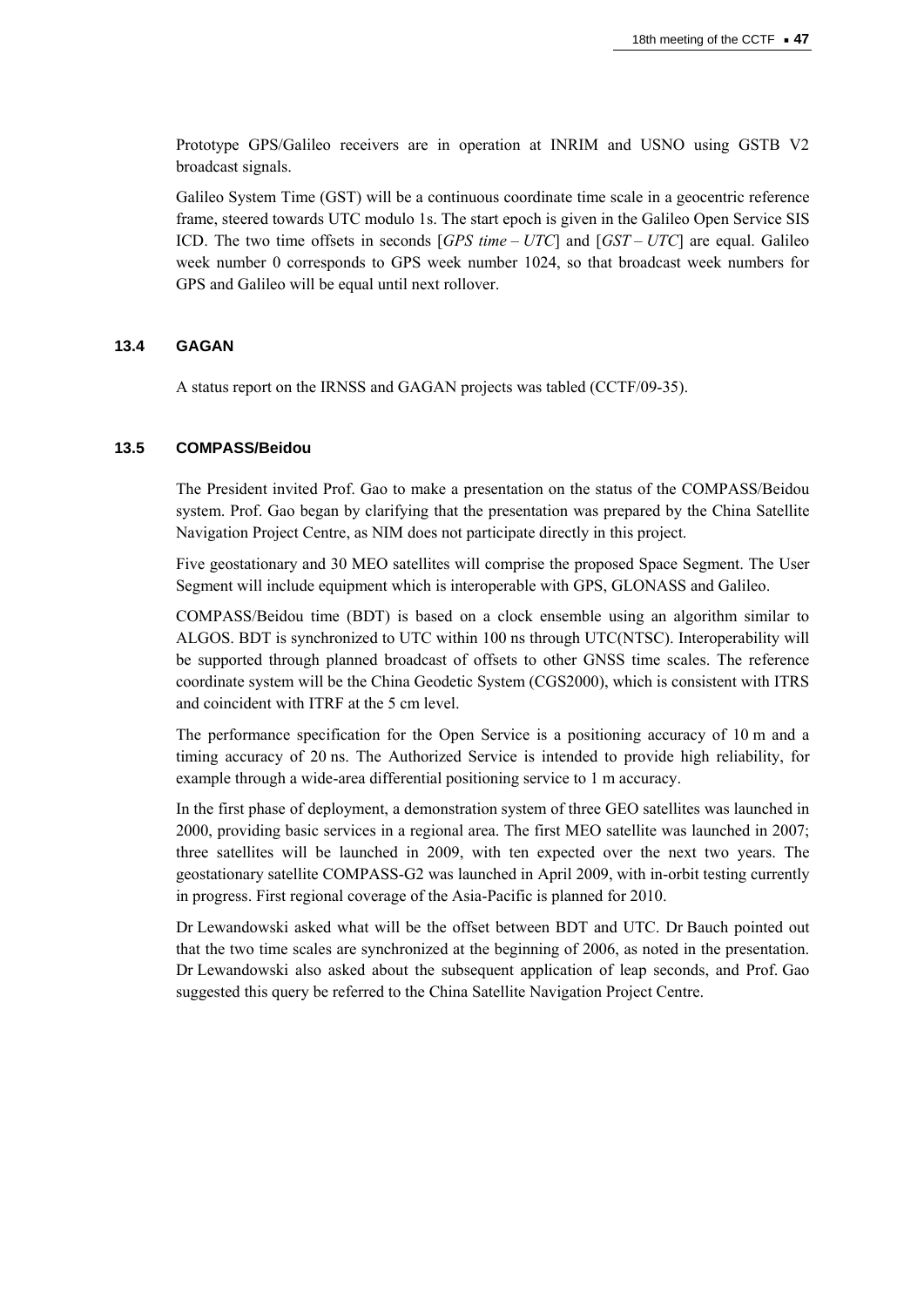# **14 OTHER BUSINESS**

The President referred the question of the future of the Working Group on CGGTTS, raised at the end of the presentation by Dr Levine as Working Group chair, to the Working Group on Strategic Planning.

Prof. Wallard explained that the meeting would be his last CCTF as he would be retiring as Director of the BIPM at the end of 2010. He wished all attendees *bonne chance* for the future, and thanked them for their support of the BIPM and of the Time, Frequency and Gravimetry section.

The President thanked Prof. Wallard and all delegates, experts and attendees for their participation in the 18th CCTF. He thanked Dr Arias and her staff for their preparation for the meeting and for the activity of the Time, Frequency and Gravimetry section over the past three years.

Dr Arias thanked the BIPM staff for their support for the meeting, on behalf of all attendees.

The President commented that he had enjoyed the robust discussion and good progress made at his first CCTF meeting, and closed the proceedings at 5:30 pm.

> R. B. Warrington, rapporteur August 2009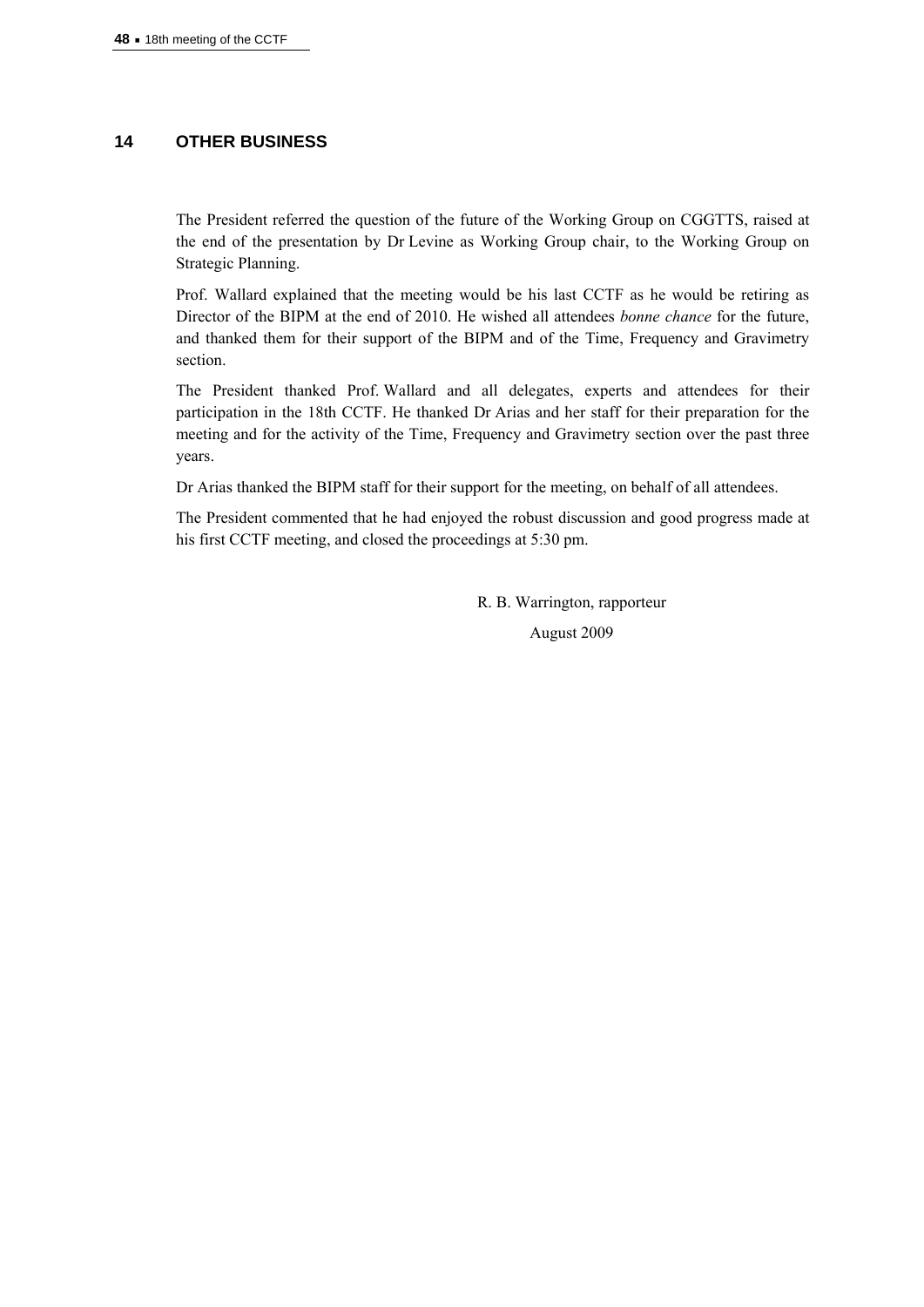# APPENDIX 1. Working documents submitted to the CCTF at its 18th meeting

Documents restricted to Committee members can be accessed on the [restricted–access](http://www.bipm.org/cc/CCTF/Restricted/WorkingDocuments.jsp)  CCTF website.

Document CCTF/

| $09 - 00$ | Draft Agenda                                                                 |
|-----------|------------------------------------------------------------------------------|
| 09-01     | NIST (United States). — Report of the CCTF WG on primary Frequency           |
|           | Standards, T. Parker, 4 pp.                                                  |
| 09-02     | PTB (Germany). - PTB report on activities, 8 pp.                             |
| $09-03$   | CENAM (Mexico). — CENAM report on activities, 14 pp.                         |
| 09-04     | USNO (United States). - USNO report on activities, D. Matsakis, 17 pp.       |
| $09 - 05$ | VSL (Netherlands). - VSL report on activities, E. Dierikx, 1 p.              |
| 09-06     | NICT (Japan). — NICT report on activities, 7 pp.                             |
| 09-07     | NRC (Canada). — NRC report on activities, 3 pp.                              |
| 09-08     | NMISA (South Africa). — NMISA report on activities, 3 pp.                    |
| 09-09     | KRISS (Rep. of Korea). - KRISS report on activities, 4 pp.                   |
| $09-10$   | NMIJ/AIST (Japan). — NMIJ/AIST report on activities, 7 pp.                   |
| $09-11$   | ROA (Croatia). - ROA report on activities, F.J. Galindo, 3 pp.               |
| $09-12$   | NIM (Beijing). — NIM report on activities, X. Gao, T. Li, 4 pp.              |
| $09-13$   | INRIM (Italy). — INRIM report on activities, 13 pp.                          |
| $09-14$   | NPL (United Kingdom). — NPL report on activities, 7 pp.                      |
| $09-15$   | METAS (Switzerland). — METAS report on activities, 3 pp.                     |
| $09-16$   | CCTFWG on TWSTFT. - Report of the CCTF WG on TWSTFT, 14 pp.                  |
| $09-17$   | IUGG. — Report of the IUGG, 3 pp.                                            |
| $09-18$   | BIPM. — The uncertainty for the key comparison in frequency CCTF-            |
|           | K002.FREQ, G. Panfilo, E.F. Arias, 7 pp.                                     |
| $09-19$   | BIPM. — Report on BIPM TAIPPP pilot experiment, presented at IFTF-           |
|           | IFCS2009, G. Petit, 4 pp.                                                    |
| 09-20     | INRIM (Italy). - Progress report from the CCTF WG on the MRA, F. Cordara,    |
|           | 7 pp.                                                                        |
| $09 - 21$ | ORB (Belgium). — ORB report on activities, P. Defraigne, 3 pp.               |
| 09-22     | LNE-SYRTE (France). — LNE-SYRTE report on activities, 7 pp.                  |
| $09-23$   | NIST (United States). - Report of the CCTF WG on GNSS Time Transfer          |
|           | Standards (CGGTTS), J. Levine, 2 pp.                                         |
| $09 - 24$ | BIPM. - Report on studies and improvement of the EAL algorithm, presented at |
|           | the EFTF-IFCS2009, G. Panfilo, E.F. Arias, 6 pp.                             |
| $09 - 25$ | A*STAR (Singapore). - A*STAR report on activities, 3 pp.                     |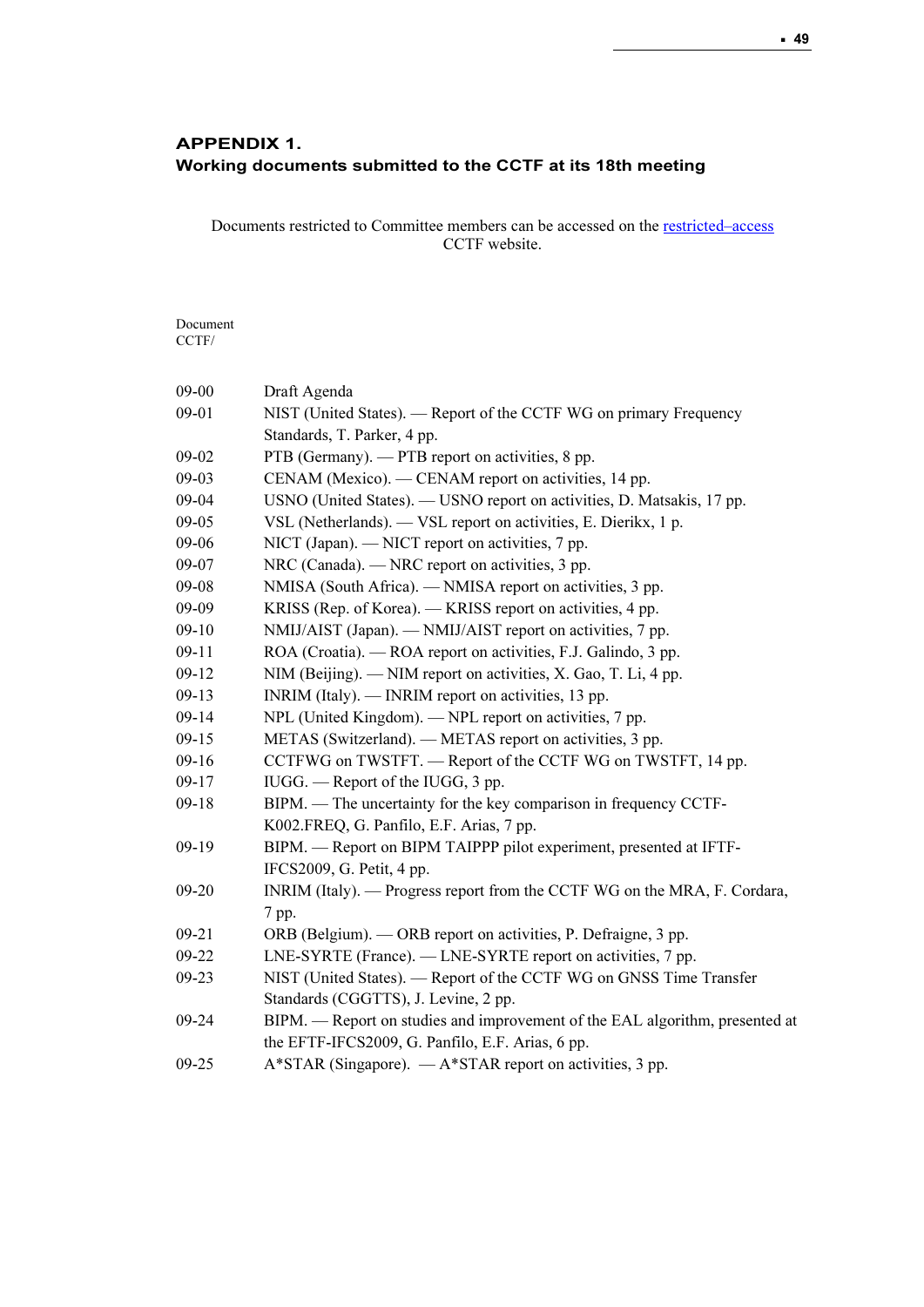| Document             |               |  |
|----------------------|---------------|--|
| CCTF/                |               |  |
|                      |               |  |
| $\sim$ $\sim$ $\sim$ | <b>DIDI</b> E |  |

| $09-26$   | BIPM. — BIPM report of on activities, E.F. Arias, 10 pp.                           |
|-----------|------------------------------------------------------------------------------------|
| $09 - 27$ | CCTF. — CCTF note on UTC (September 2007) presented to the ITU-R, 4 pp.            |
| $09 - 28$ | BIPM. — Report on the International Committee on GNSS, E.F. Arias, 4 pp.           |
| $09-29$   | VNIIFTRI (Russian Fed.). — Proposed recommendation - Traceability to UTC of        |
|           | real-time realizations UTC(k) disseminated by GNSS, 1 p.                           |
| $09 - 30$ | BIPM, IGS, IUGG. — Proposed recommendation - Alignment of Geodetic                 |
|           | References and synchronization of Time References to international standards, 1 p. |
| $09-31$   | BIPM, WG on the MRA. — Proposal - Key comparison of Primary Frequency              |
|           | Standards, E.F. Arias, 2 pp.                                                       |
| $09-32$   | USNO. - Note on Coordinated Universal Time, D. McCarthy, 23 pp.                    |
| $09 - 33$ | CGPM. — Concerning the adoption of a common terrestrial reference frame by the     |
|           | CGPM, T.J. Quinn, 1 p.                                                             |
| $09 - 34$ | NIST (United States). — NIST report on activities, 15 pp.                          |
| $09 - 35$ | SATNAV (India). — Information on IRNSS and GAGAN projects, S. Kibe, 1 p.           |
| $09 - 36$ | NMIA (Australia). — NMIA report on activities, 3 pp.                               |
| 09-37     | CCTF. — Proposed recommendation - On the weakness of the present definition        |
|           | of UTC, $1 p$ .                                                                    |
| $09 - 38$ | CCTF. — Proposed recommendation - Concerning definition of time scales, 1 p.       |
| $09-39$   | BIPM. — Proposed recommendation - Characterization of delays of GNSS time          |
|           | transfer equipment in TAI contributing laboratories, 1 p.                          |
|           |                                                                                    |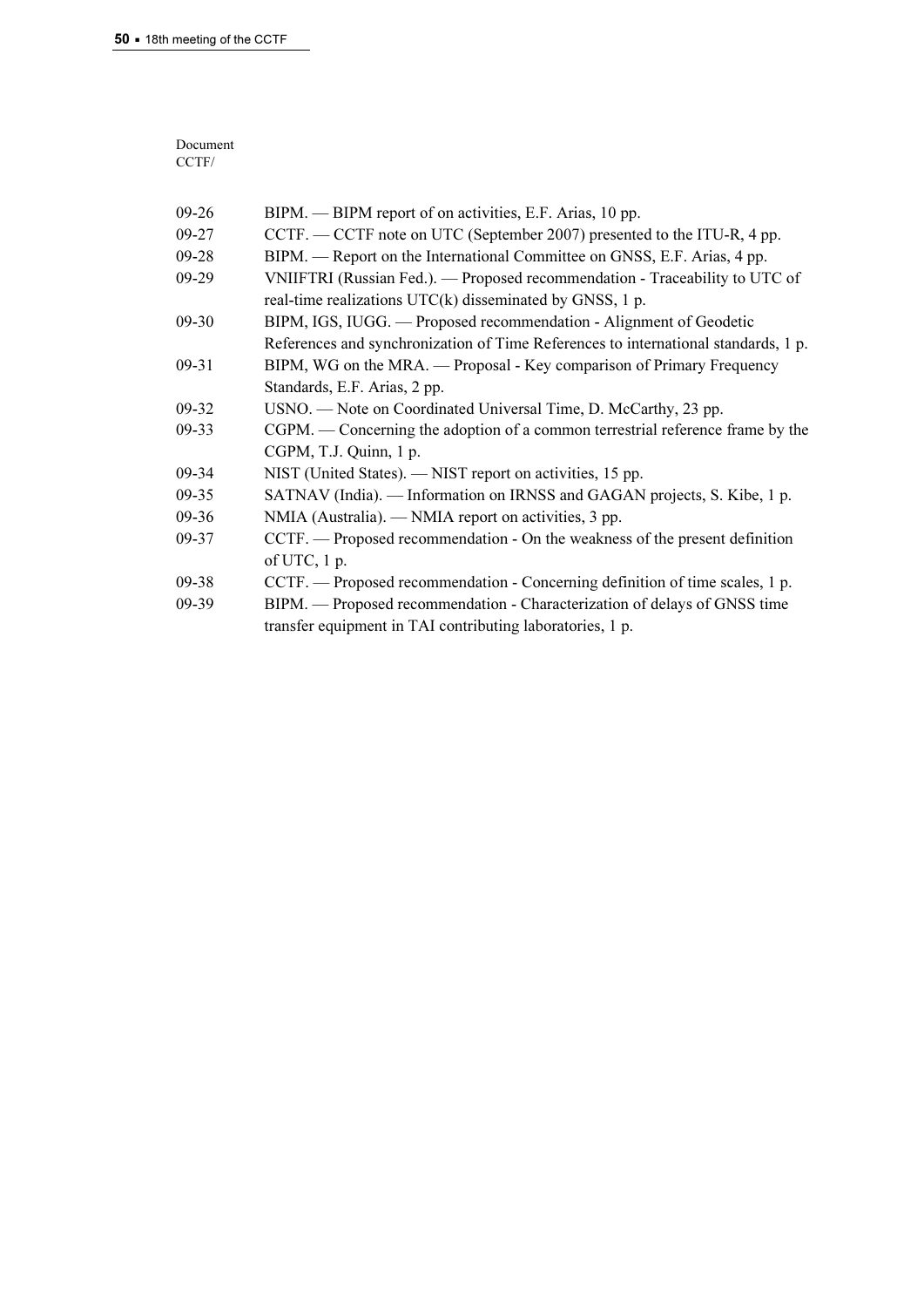# **RECOMMANDATION CCTF1 (2009)**

# **Mises à jour de la liste des fréquences étalons**

Le Comité consultatif du temps et des fréquences (CCTF),

### **considérant**

- qu'une liste commune des « valeurs recommandées de fréquences étalons destinées à la mise en pratique de la définition du mètre et aux représentations secondaires de la seconde » a été établie ;
- que le Groupe de travail commun au CCL et au CCTF sur les étalons de fréquence a examiné plusieurs fréquences candidates en vue de leur inclusion dans cette liste ;

### **recommande**

que les fréquences de transition suivantes soient incluses ou mises à jour dans la liste des fréquences étalons recommandées :

- la transition optique non perturbée  $5s^2$   ${}^1S_0$  5s  $5p^3P_0$  de l'atome neutre de  ${}^{87}Sr$ , à la fréquence de 429 228 004 229 873,7 Hz, avec une incertitude-type relative de 1 x  $10^{-15}$ (cette radiation a déjà été approuvée par le CIPM comme représentation secondaire de la seconde) ;
- la transition optique non perturbée  $5s^2$   ${}^1S_0$  5s  $5p^3P_0$  de l'atome neutre de  ${}^{88}Sr$ , à la fréquence de 429 228 066 418 012 Hz, avec une incertitude-type relative de 1 x  $10^{-14}$ ;
- la transition optique non perturbée 4s  ${}^{2}S_{1/2} 3d \ {}^{2}D_{5/2}$  de l'ion de  ${}^{40}Ca^{+}$ , à la fréquence de 411 042 129 776 393 Hz, avec une incertitude-type relative de 4 x  $10^{-14}$ ;
- la transition optique non perturbée <sup>2</sup>S<sub>1/2</sub> (*F* = 0) <sup>2</sup>F<sub>7/2</sub> (*F* = 3, *m<sub>F</sub>* = 0) de l'ion de <sup>171</sup>Yb<sup>+</sup>, à la fréquence de 642 121 496 772 657 Hz, avec une incertitude-type relative de 6 x  $10^{-14}$ ;
- la transition optique non perturbée  $6s^2$ <sup>1</sup>S<sub>0</sub> ( $F = 1/2$ ) 6s  $6p^3P_0$  ( $F = 1/2$ ) de l'atome neutre de 171Yb à la fréquence de 518 295 836 590 864 Hz, avec une incertitude-type relative de  $1.6 \times 10^{-13}$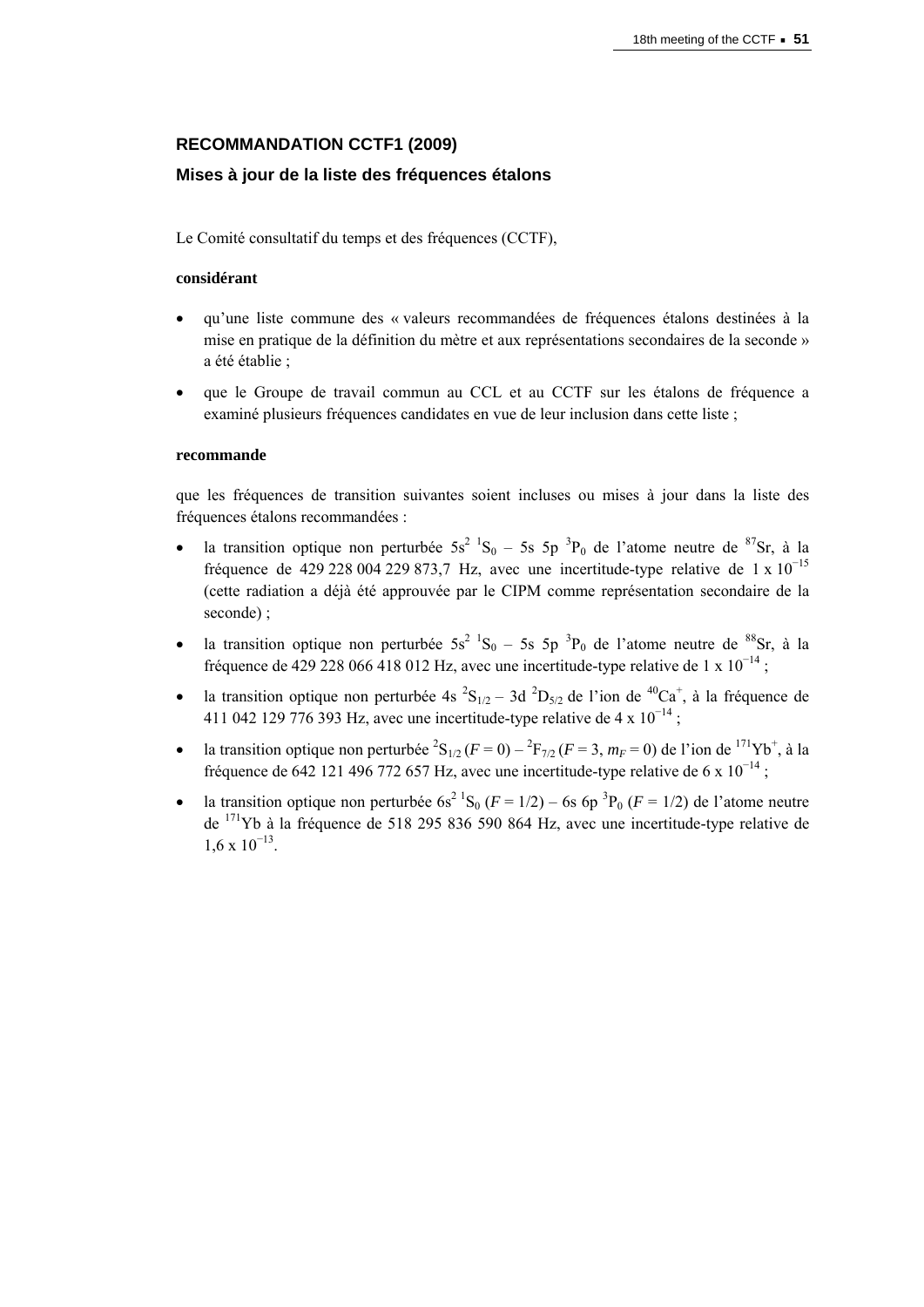# **RECOMMANDATION CCTF 2 (2009)**

# **Caractérisation des retards des équipements de comparaison de temps par systèmes globaux de navigation par satellite (GNSS) des laboratoires contribuant au Temps atomique international (TAI)**

Le Comité consultatif du temps et des fréquences (CCTF),

### **considérant**

- que la détermination des caractéristiques des retards des équipements de comparaison de temps est essentielle pour garantir l'exactitude des liens horaires du TAI ;
- que les changements non corrigés des retards des équipements impliqués dans un lien horaire donné peuvent générer une instabilité significative du TAI ;
- que le Comité consultatif pour la définition de la seconde (CCDS), puis le Comité consultatif du temps et des fréquences (CCTF) ont souligné l'importance d'étalonner les équipements de comparaison de temps des laboratoires participant au calcul du TAI effectué au BIPM ;

#### **sachant**

- que la section du temps, des fréquences et de la gravimétrie du BIPM s'applique à mesurer les retards relatifs des équipements des systèmes globaux de navigation par satellite des laboratoires fournissant des données pour le calcul du TAI ;
- que des ressources considérables, tant en personnel qu'en matériel, sont nécessaires pour étalonner l'ensemble des équipements des systèmes globaux de navigation par satellite utilisés pour le calcul du TAI, ainsi que pour maintenir à jour ces étalonnages ;

### **recommande**

- que le BIPM continue d'organiser et de conduire des campagnes de mesure des retards des équipements des systèmes globaux de navigation par satellite en fonctionnement dans les laboratoires ;
- que l'objectif principal de ces campagnes soit d'étalonner les équipements d'un sousensemble de laboratoires sélectionnés ;
- que les organisations régionales de métrologie apportent leur soutien au BIPM en organisant des campagnes de mesure des retards au niveau régional, qui seront liées à celles menées par le BIPM ;
- que le BIPM élabore des directives à ce sujet, en concertation avec les organisations régionales de métrologie.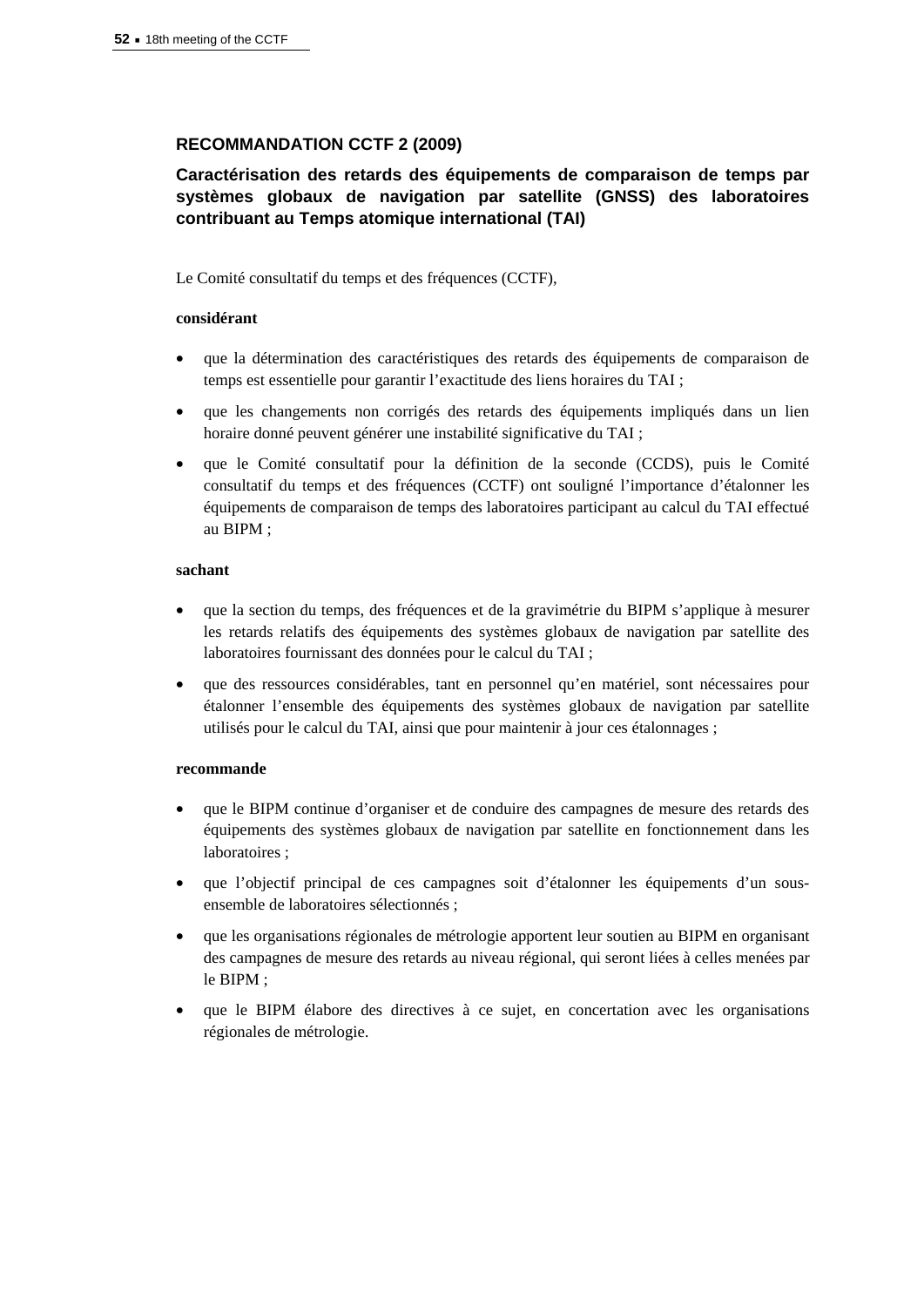# **RECOMMANDATION CCTF 3 (2009)**

# **Au sujet de la faiblesse de la définition actuelle de l'UTC**

Le Comité consultatif du temps et des fréquences (CCTF),

# **considérant**

- que l'insertion non prévisible de secondes intercalaires, dont on ne connaît pas à l'avance le nombre, génère des sauts du Temps universel coordonné (UTC), tel qu'il a été défini en 1972, qui affectent de manière défavorable son utilisation ;
- que cette définition de l'UTC ne peut répondre aux exigences des nombreux systèmes de navigation, actuels et à venir, qui nécessitent une échelle de temps uniforme ;
- que d'autres échelles de temps, non affectées par l'insertion de secondes intercalaires, sont élaborées et prolifèrent ;
- que la nécessité de connaître l'angle de rotation de la Terre dans des systèmes de référence célestes, destinés à être utilisés dans le domaine de la navigation maritime céleste, n'est plus d'actualité ou peut facilement être satisfaite par les valeurs de [*UT1* – *UTC*] telles que évaluées et publiées par le Service international de la rotation terrestre et des systèmes de référence (IERS) ;
- que l'UT1 peut entièrement satisfaire aux besoins liés à la détermination de l'angle de rotation terrestre ;
- qu'il est nécessaire de disposer d'un délai suffisant pour permettre la mise en place de programmes informatisés pour les systèmes de navigation terrestre ou par satellite, adaptés à tout changement de la définition de l'UTC ;
- qu'au cours des dix dernières années, un certain nombre d'organisations techniques nationales et internationales ont exprimé leur inquiétude croissante concernant la définition actuelle de l'UTC et la prolifération simultanée d'autres échelles de temps ;

# **recommande**

que les agences nationales et internationales, ainsi que les unions scientifiques concernées par la définition des échelles de temps internationales, réfléchissent de toute urgence aux décisions à prendre concernant la définition à venir de l'UTC, afin de parvenir dès que possible à un accord international à ce sujet.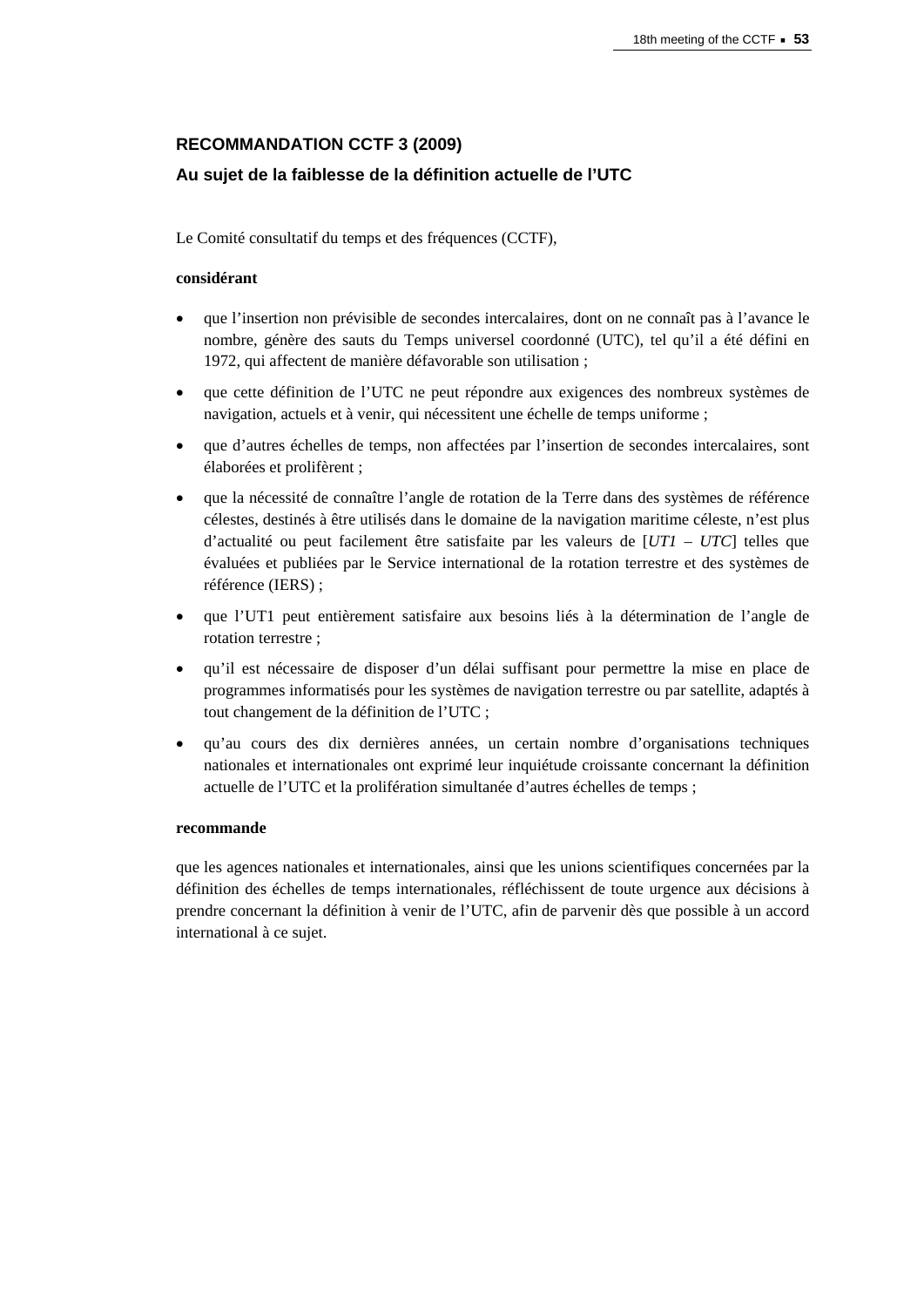# **RECOMMANDATION CCTF 4 (2009)**

# **Concernant l'adoption d'un système de référence terrestre commun par la Conférence générale des poids et mesures**

Le Comité consultatif du temps et des fréquences (CCTF),

#### **considérant**

- qu'il n'existe à l'heure actuelle que quelques systèmes globaux de navigation par satellite (GNSS), mais que de nouveaux systèmes sont mis au point et que beaucoup d'autres le seront probablement à l'avenir ;
- que les différents systèmes de référence temporels et géodésiques, utilisés par ces systèmes globaux de navigation, rendent l'interprétation des solutions de positionnement et de temps plus ambiguë pour les utilisateurs, et l'interopérabilité des systèmes plus compliquée ;
- que, même si les unions scientifiques concernées recommandent l'utilisation du système international de référence terrestre (ITRS), ce système n'est à l'heure actuelle adopté par aucune organisation intergouvernementale ;
- que l'adoption d'un système commun par l'organisation intergouvernementale appropriée serait un avantage pour les utilisateurs en termes d'unification des solutions globales de positionnement et de temps, et de l'interopérabilité des systèmes globaux ;

#### **notant**

que l'un des facteurs clés ayant conduit à la création de la Convention du Mètre et du BIPM fut la recommandation adoptée lors de la deuxième Conférence géodésique internationale pour la mesure des degrés en Europe, réunie à Berlin en 1867, pour qu'un Bureau international des poids et mesures, situé en Europe, soit fondé afin d'unifier les étalons géodésiques européens ;

#### **recommande**

que le directeur du BIPM, après concertation avec les unions scientifiques concernées, discute de façon formelle avec le CIPM des mesures nécessaires à prendre afin de demander à la Conférence générale des poids et mesures, lors de sa 23<sup>e</sup> réunion, d'adopter l'ITRS, tel que défini par l'Union géodésique et géophysique internationale (UGGI), et réalisé de manière pratique par le Service international de la rotation terrestre et des systèmes de référence (IERS) et le Service international GNSS (IGS), comme système de référence international terrestre unique pour toutes les applications métrologiques.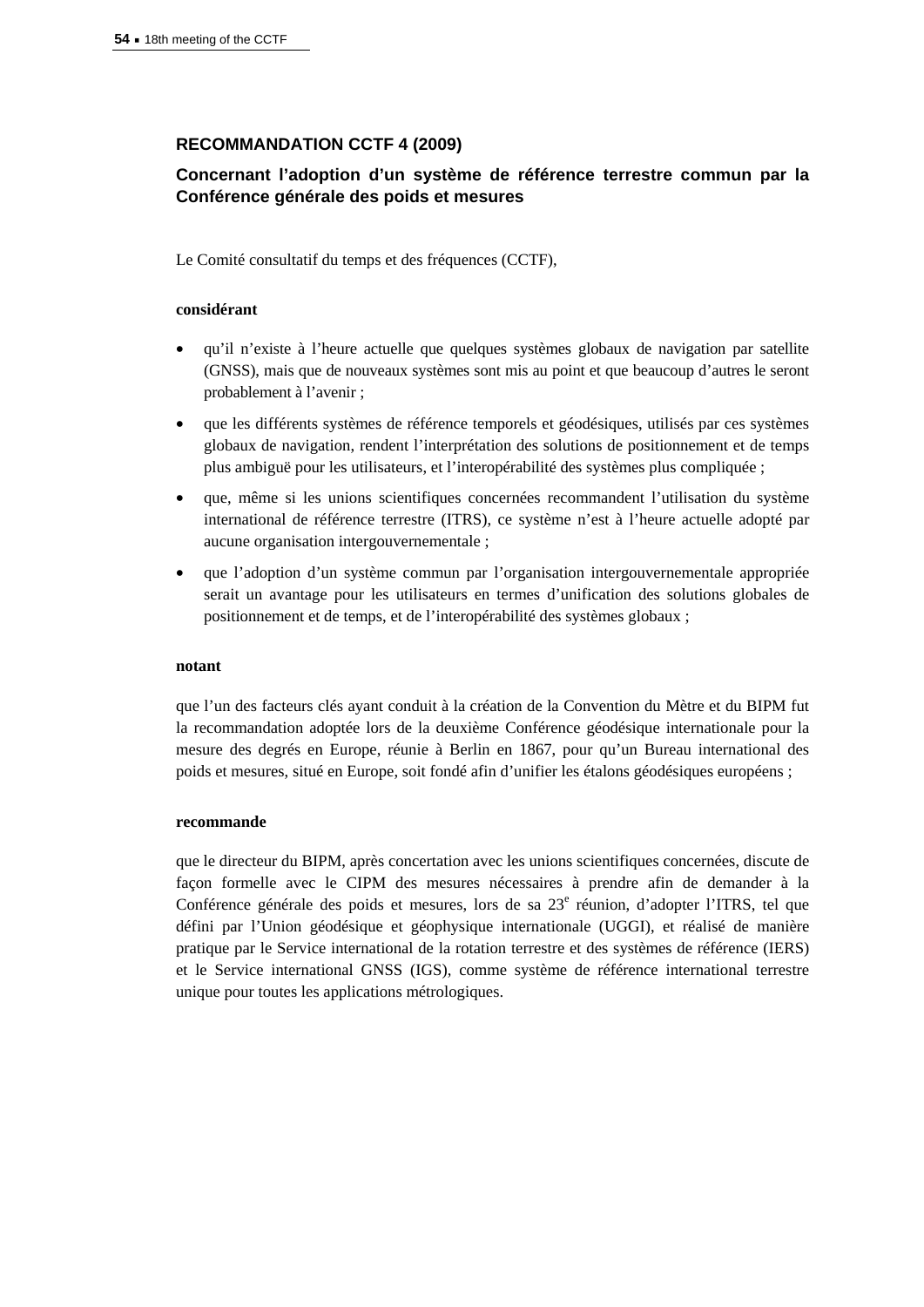# **RECOMMANDATION CCTF 5 (2009)**

# **Alignement des références géodésiques et synchronisation des références de temps par rapport aux références internationales**

Le Comité consultatif du temps et des fréquences (CCTF),

# **considérant**

- que le Système international de référence terrestre (ITRS) a été recommandé par l'Union astronomique internationale (UAI) et l'Union géodésique et géophysique internationale (UGGI) pour les applications dans le domaine des sciences de la terre et de l'espace ;
- que le Repère international de référence terrestre (ITRF) fournit l'accès primaire à l'ITRS, et que les systèmes géodésiques globaux WGS84, PZ-90, GTRF (Galileo Terrestrial Reference Frame), CGS'2000 (China Geodetic System 2000), assortis de densifications régionales, y donnent également accès avec une incertitude estimée de 3 cm à 40 cm ;
- que l'échelle de temps approuvée par la Conférence générale des poids et mesures, lors de sa 15e réunion en 1975, afin d'assurer la coordination et la dissémination du temps dans le monde est le Temps universel coordonnée (UTC) ;
- que le BIPM assure la collaboration nécessaire afin de maintenir et de disséminer l'UTC ;
- que le temps du GPS est asservi à la réalisation en temps réel de l'UTC maintenue par l'Observatoire naval des États-Unis d'Amérique, UTC(USNO) (modulo 1 s), et le temps du GLONASS asservi à la réalisation en temps réel de l'UTC maintenue par le VNIIFTRI, UTC(SU) ; et que le temps de Galileo sera asservi à un ensemble de réalisations européennes de l'UTC, en conservant le même décalage en nombre de secondes que le temps du GPS ;
- que le BIPM participe au Comité international sur le GNSS (ICG) en tant qu'observateur ;

# **sachant**

- que de nouveaux systèmes globaux de navigation par satellite (GNSS) sont actuellement conçus et mis au point ;
- que l'interopérabilité des différents systèmes globaux de navigation par satellite serait facilitée par l'adoption de références internationales temporelles et géodésiques ;
- que des références temporelles et géodésiques, communes et reconnues au niveau international, sont nécessaires aux activités scientifiques et civiles partout dans le monde ;

### **reconnaît**

 que le Comité international sur le GNSS (ICG) procure une structure unique qui permet aux fournisseurs de services globaux de navigation par satellite d'aligner leurs références de temps et géodésiques sur l'UTC et l'ITRS de manière opérationnelle ;

### **recommande**

que les références géodésiques utilisées pour les systèmes globaux de navigation par satellite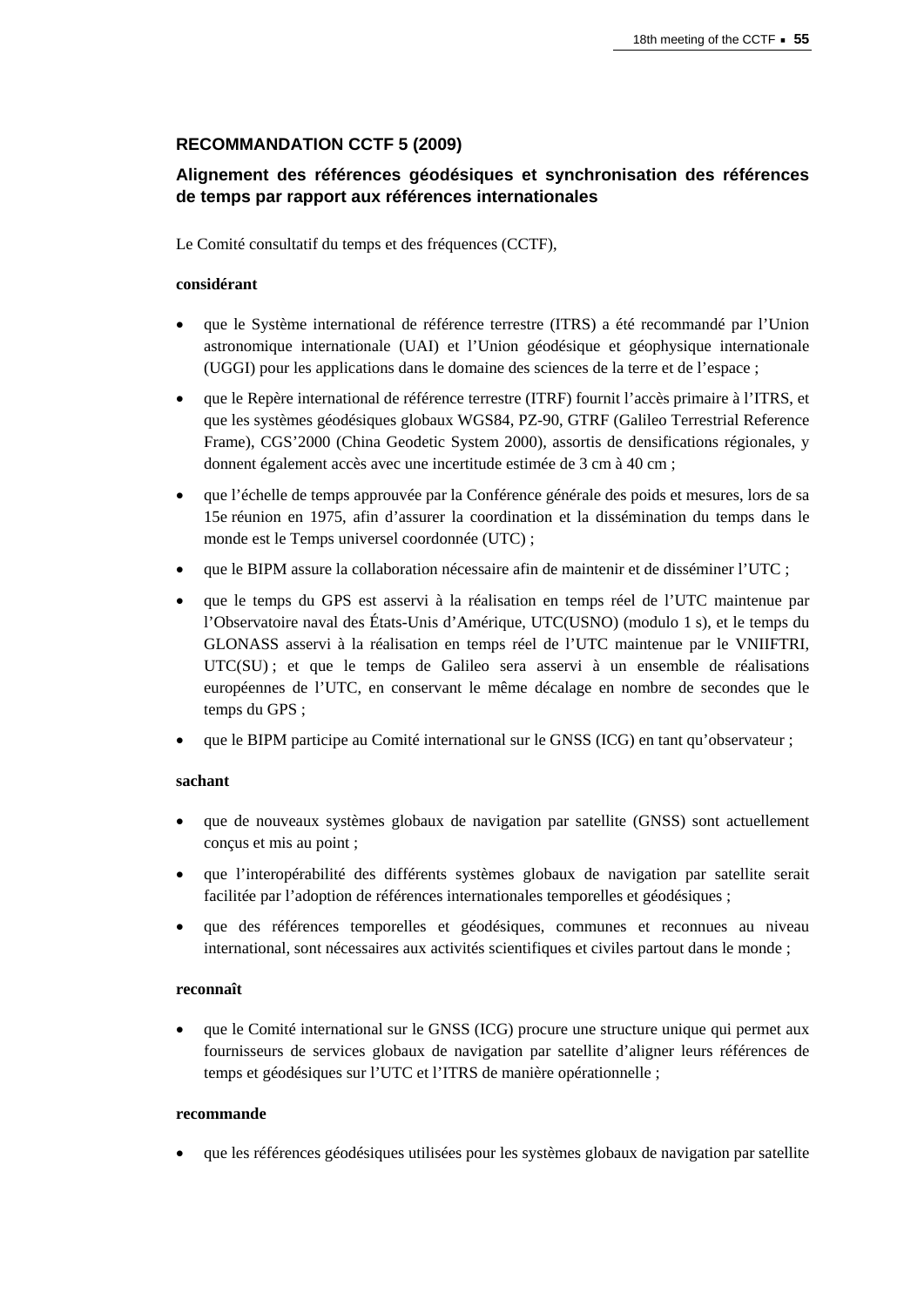soient alignées le plus exactement possible sur l'ITRS ;

- que les échelles de temps internes des systèmes globaux de navigation par satellite soient synchronisées le plus exactement possible sur l'UTC (modulo 1 s) ;
- que les systèmes globaux de navigation par satellite diffusent, outre leurs propres échelles de temps :
	- l'écart entre leur échelle de temps et une réalisation en temps réel de l'UTC,
	- les écarts entre les échelles de temps des divers systèmes globaux ;

# **et demande**

 que le BIPM coordonne les actions nécessaires pour ce faire au sein du Comité international sur le GNSS (ICG).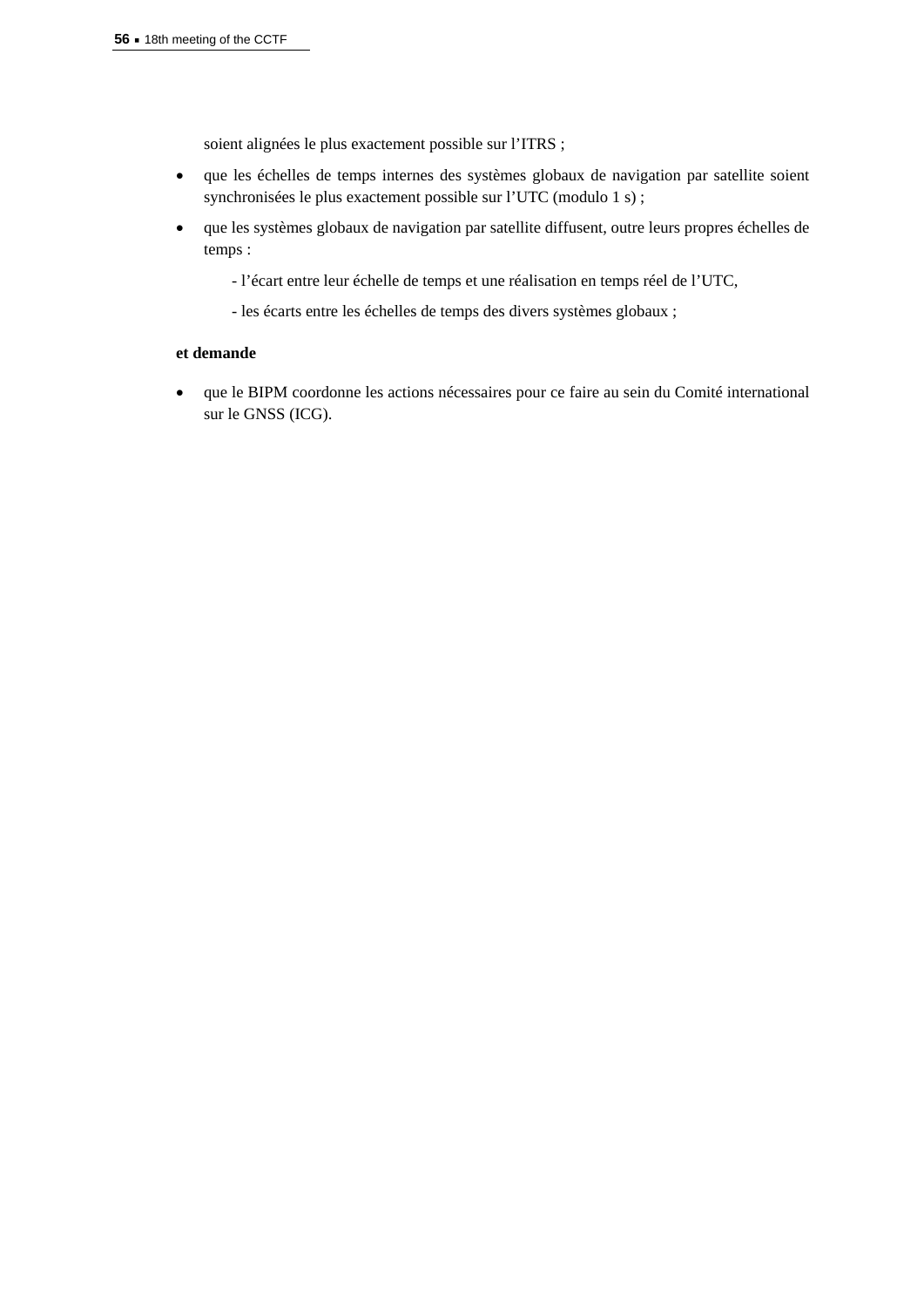# **RECOMMANDATION CCTF 6 (2009)**

# **Relation entre les prédictions des échelles de temps locales UTC(***k***), disséminées par les systèmes globaux de navigation par satellite (GNSS), et le Temps universel coordonné (UTC) et le Temps atomique international (TAI)**

Le Comité consultatif du temps et des fréquences (CCTF),

### **considérant**

- que la mission du BIPM est d'assurer l'unification mondiale des mesures et leur traçabilité au Système international d'unités (SI) ;
- qu'à l'heure actuelle, deux systèmes globaux de navigation par satellite sont en fonctionnement et que d'autres sont en cours de mise au point ;
- que les systèmes globaux de navigation par satellite actuellement utilisés disséminent des prédictions des échelles de temps locales UTC(*k*) ; par exemple, le GPS dissémine des prédictions de la réalisation en temps réel de l'UTC maintenue par l'Observatoire naval des États-Unis d'Amérique, UTC(USNO), et le GLONASS celles de la réalisation en temps réel de l'UTC maintenue par le VNIIFTRI, UTC(SU) ;
- que la Section 5 de la *Circulaire T* du BIPM publie la relation entre l'UTC et le TAI et les échelles de temps de ces systèmes globaux de navigation par satellite ;

### **ayant pour objectif**

 de faciliter l'accès, pour tout utilisateur, aux prédictions des échelles de temps locales UTC(*k*) disséminées par les systèmes globaux de navigation par satellite actuels et à venir ;

### **recommande**

- que la Section 5 de la *Circulaire T* intègre des données sur la relation entre l'UTC et le TAI et les échelles de temps locales prédites UTC(*k*), disséminées par les systèmes globaux de navigation par satellite ;
- que la Section 5 de la *Circulaire T* soit renommée « Relation entre l'UTC et le TAI et les prédictions des échelles de temps locales UTC(*k*) disséminées par les systèmes globaux de navigation par satellite, ainsi que leurs échelles de temps ».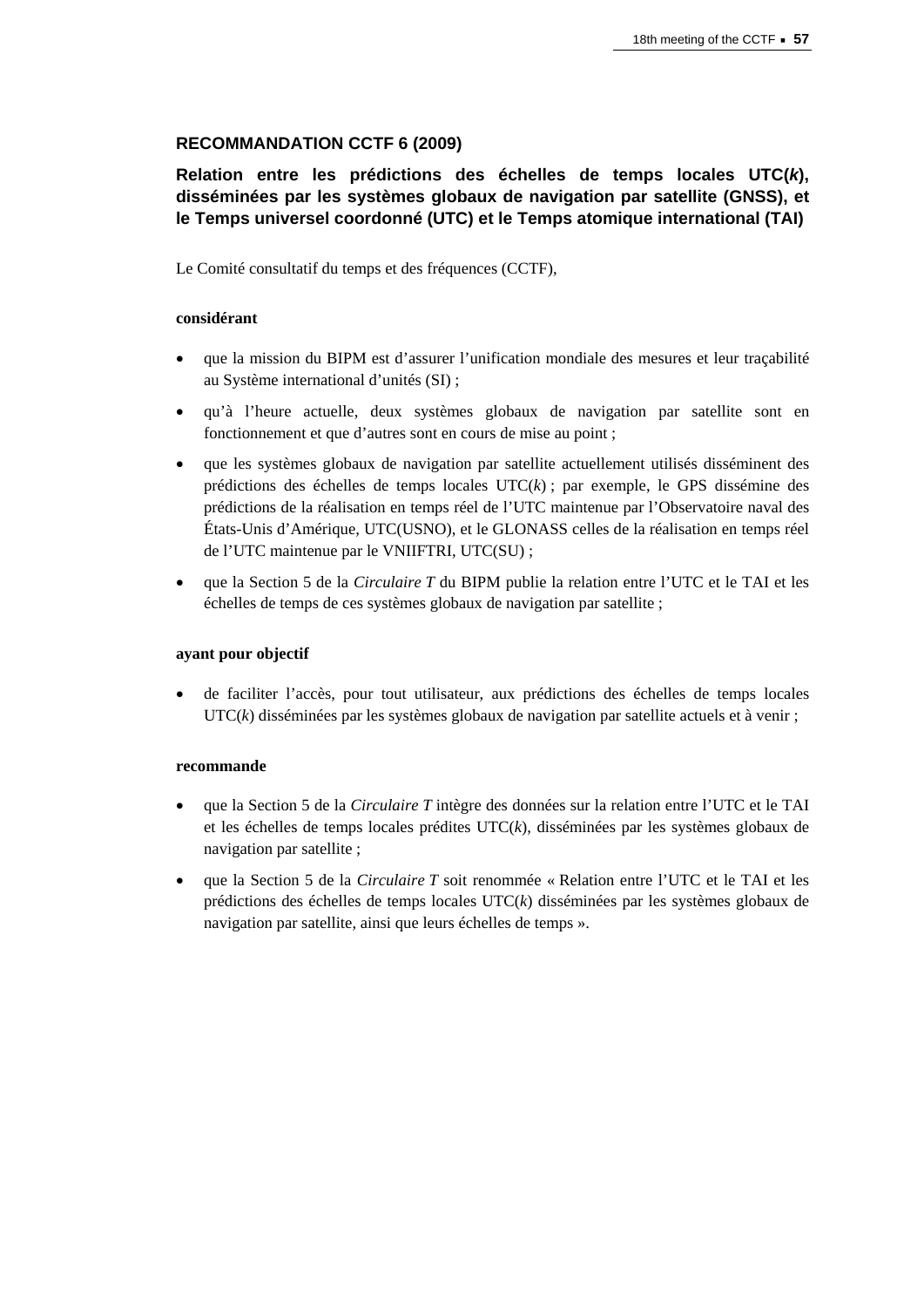# **RECOMMENDATION CCTF1 (2009)**

# **Updates to the list of standard frequencies**

The Consultative Committee for Time and Frequency,

### **considering** that

- a common list of "Recommended values of standard frequencies for applications including the practical realization of the metre and secondary representations of the second" has been established;
- the CCL-CCTF Frequency Standards Working Group (FSWG) has reviewed several promising candidates for inclusion in the list;

### **recommends**

that the following transition frequencies shall be included or updated in the list of recommended standard frequencies:

- the unperturbed optical transition  $5s^2$ <sup>1</sup>S<sub>0</sub> 5s  $5p^3P_0$  of the <sup>87</sup>Sr neutral atom with a frequency of 429 228 004 229 873.7 Hz and a relative standard uncertainty of  $1 \times 10^{-15}$ (this radiation is already endorsed by the CIPM as a secondary representation of the second);
- the unperturbed optical transition  $5s^2$  S<sub>0</sub> 5s  $5p^3$ P<sub>0</sub> of the <sup>88</sup>Sr neutral atom with a frequency of 429 228 066 418 012 Hz and a relative standard uncertainty of  $1 \times 10^{-14}$ ;
- the unperturbed optical transition  $4s^2S_{1/2} 3d^2D_{5/2}$  of the  $40Ca^+$  ion with a frequency of 411 042 129 776 393 Hz and a relative standard uncertainty of  $4 \times 10^{-14}$ ;
- the unperturbed optical transition  ${}^2S_{1/2}$  ( $F = 0$ )  ${}^2F_{7/2}$  ( $F = 3$ ,  $m_F = 0$ ) of the  ${}^{171}Yb^+$  ion with a frequency of 642 121 496 772 657 Hz and a relative standard uncertainty of  $6 \times 10^{-14}$ ;
- the unperturbed optical transition  $6s^2$ <sup>1</sup>S<sub>0</sub> ( $F = 1/2$ ) 6s 6p<sup>3</sup>P<sub>0</sub> ( $F = 1/2$ ) of the <sup>171</sup>Yb neutral atom with a frequency of 518 295 836 590 864 Hz and a relative standard uncertainty of  $1.6 \times 10^{-13}$ .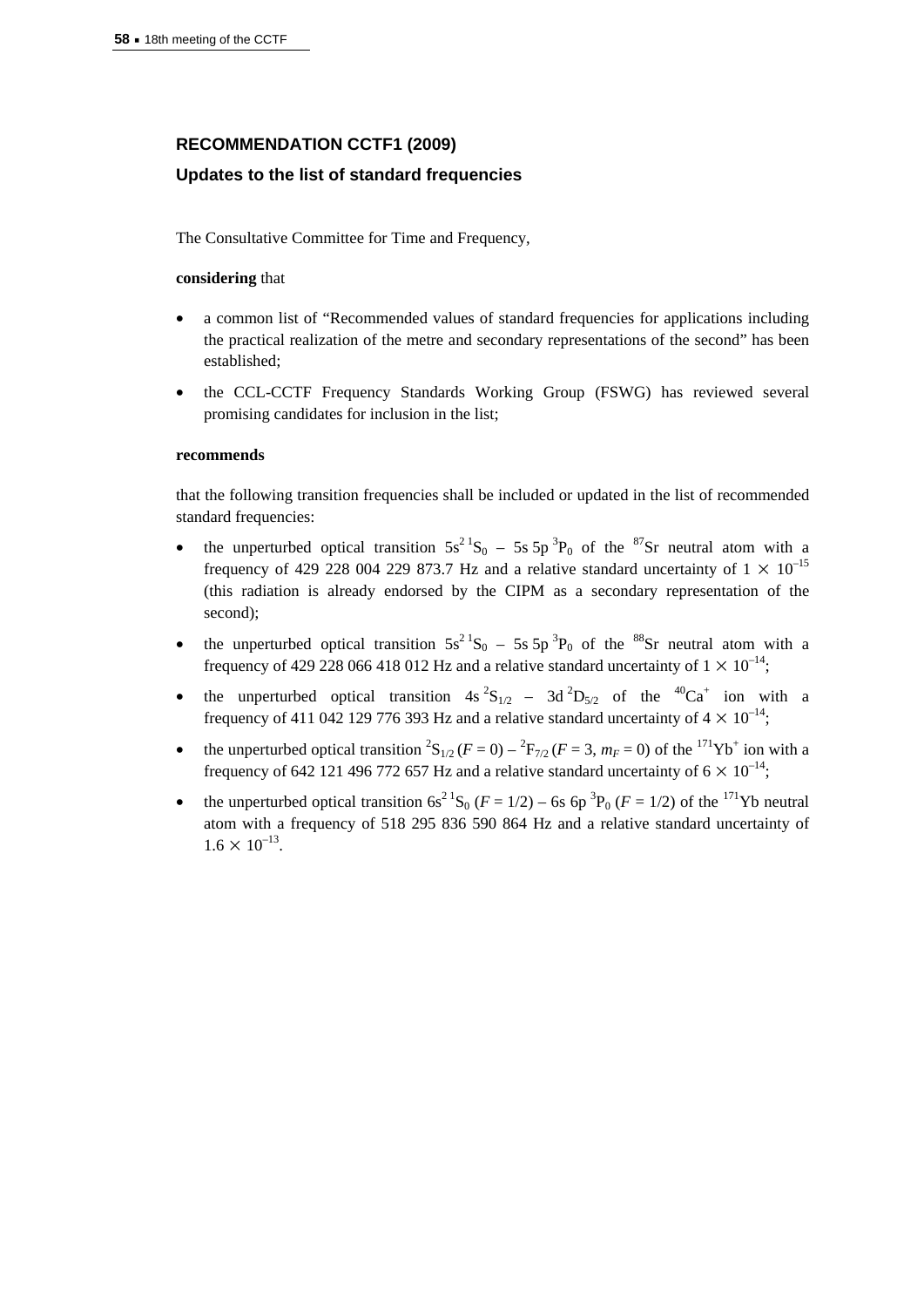# **RECOMMENDATION CCTF 2 (2009)**

# **Characterization of delays of global navigation satellite system (GNSS) equipment in laboratories contributing to International Atomic Time (TAI)**

The Consultative Committee for Time and Frequency,

# **considering that**

- the characterization of the delays of time-transfer equipment is essential to ensure the accuracy of the time links for International Atomic Time (TAI);
- uncompensated changes of the hardware delays in a time link may cause significant instability in TAI;
- the Consultative Committee for the Definition of the Second (CCDS) and subsequently the Consultative Committee for Time and Frequency (CCTF) have stressed the importance of calibrating the time-transfer equipment in laboratories contributing data for the calculation of TAI at the BIPM;

### **aware that**

- the Time, Frequency and Gravimetry Section of the BIPM devotes effort to measuring the relative delays of GNSS equipment in laboratories contributing data to the formation of TAI;
- considerable human resources and equipment are necessary to calibrate all the GNSS equipment involved in the formation of the TAI, and to keep these calibrations up to date;

# **recommends that**

- the BIPM continues to organize and run campaigns to measure delays in GNSS equipment in laboratories;
- the principal objective of these campaigns be principally organized to calibrate the equipment in a selected subset of laboratories;
- the Regional Metrology Organizations (RMOs) support the BIPM by organizing campaigns of measurement delays within the frame of regional comparisons to be linked to those conducted by the BIPM;
- the BIPM develop guidelines for this, in consultation with the RMOs.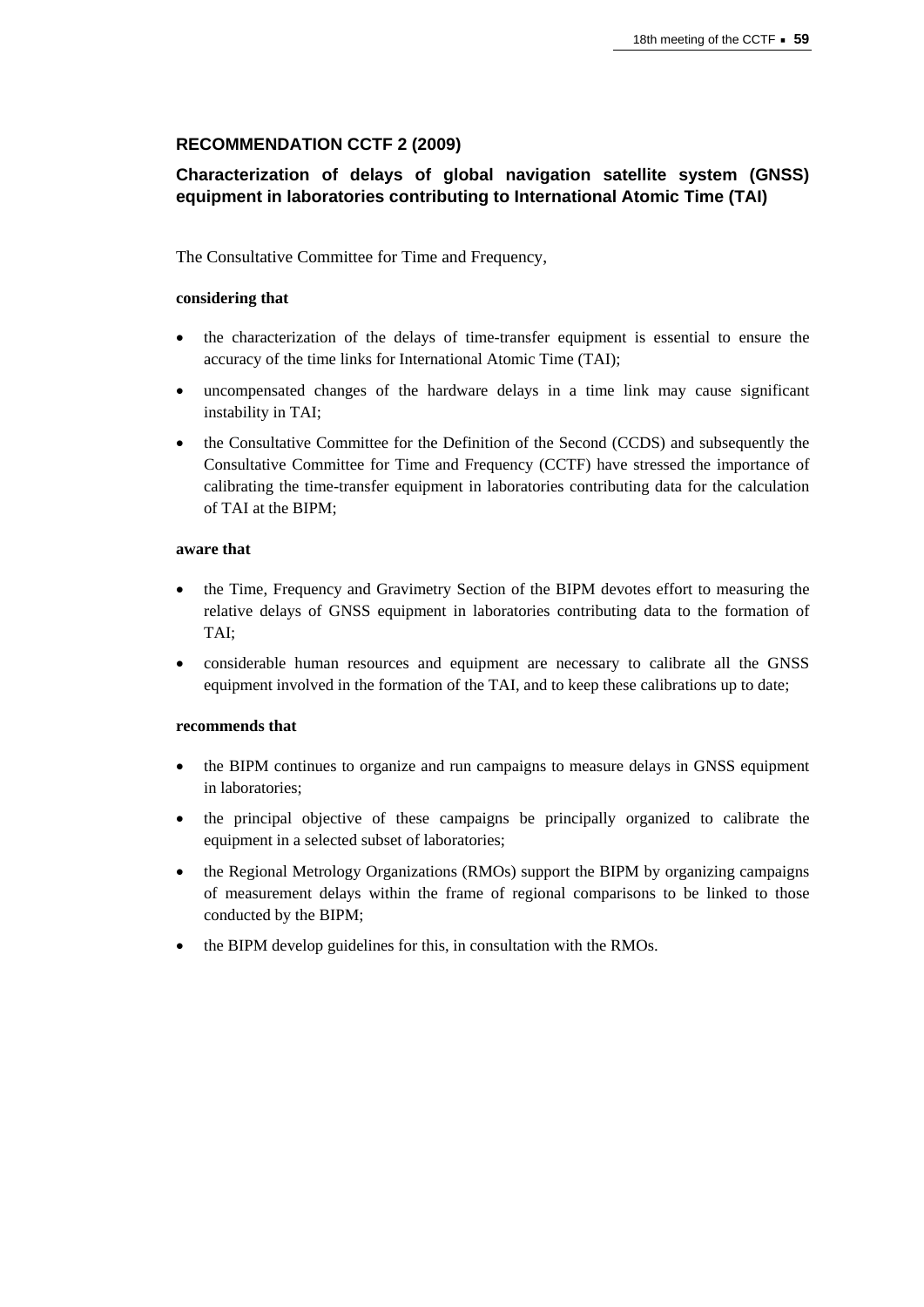# **RECOMMENDATION CCTF 3 (2009)**

# **On the weakness of the present definition of UTC**

The Consultative Committee for Time and Frequency,

### **considering that**

- the use of Coordinated Universal Time (UTC) as defined in 1972 is negatively affected by steps caused by the unpredictable insertion of an unpredictable number of leap seconds;
- this definition of UTC can not meet the requirements of many existing and future navigation systems needing uniform time;
- alternative time scales, not affected by leap seconds, are being developed and have started to proliferate;
- the need to represent the Earth's rotation angle in celestial reference systems for use in maritime celestial navigation is either no longer required or can easily be met through values of

[*UT1* – *UTC*] as published by the International Earth Rotation and Reference Systems Service (IERS);

- UT1 can fully satisfy needs related to the determination of the Earth rotation angle;
- sufficient lead time must be allowed for developers of satellite- and land-based navigation system software to accommodate any change in the definition of UTC;
- over the last ten years a number of national and international technical organizations have expressed increasing concern about the present definition of UTC and the concomitant proliferation of alternate time scales;

# **recommends that**

national and international agencies and relevant scientific unions concerned with the definition of international time scales urgently consider decisions regarding the future definition of UTC so that international agreement can be reached as soon as possible.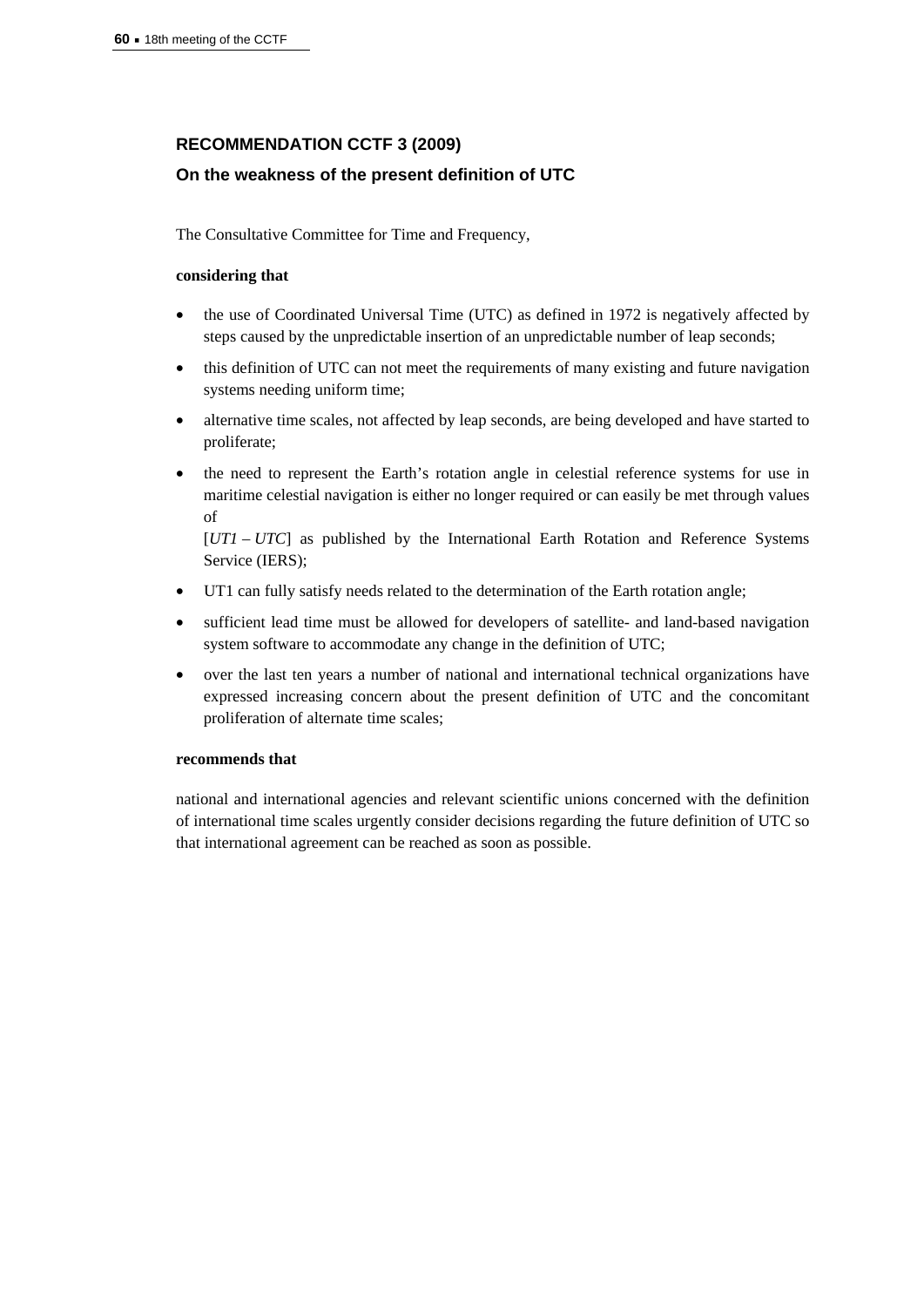# **RECOMMENDATION CCTF 4 (2009)**

# **Concerning adoption of a common terrestrial reference system by the CGPM**

The Consultative Committee for Time and Frequency,

# **considering that**

- at present there exist only a few global satellite navigation systems, but that new ones are being created and in the future there may be many more;
- the various time and geodesy reference systems in use in these navigation systems give rise to additional ambiguities with regard to the interpretation of navigation and timing solutions and makes interoperability between the systems more difficult;
- although use of international terrestrial reference system (ITRS) is recommended by relevant scientific unions, it has not yet been adopted by an intergovernmental organization;
- such an adoption by the appropriate intergovernmental organization would benefit users in terms of unifying navigation and timing solutions and facilitating systems interoperability;

### **noting that**

one of the key factors that led to the creation of the Metre Convention and the BIPM was the recommendation of the Second International Conference on Geodesy for the Measurement of Degrees in Europe, held in Berlin in 1867, that a European international bureau of weights and measures be set up in order to unify European geodesy standards;

# **recommends that**

after agreement with the relevant scientific unions, the Director of the BIPM formally discuss with the CIPM the steps that must be taken such that the 24th CGPM be asked to adopt the ITRS, as defined by the IUGG and realized by the IERS and IGS, as the international standard for terrestrial reference frames used for all metrological applications.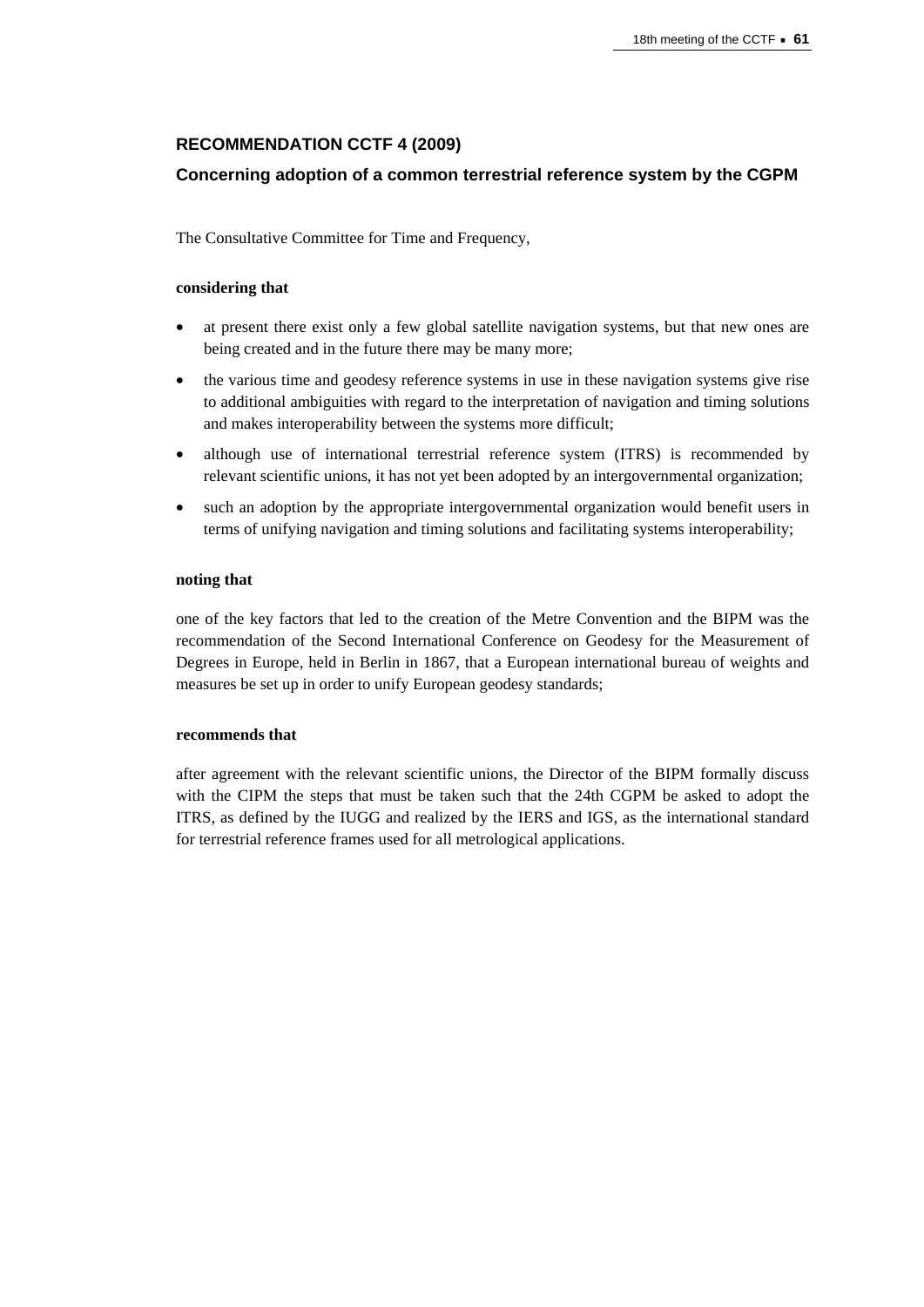# **RECOMMENDATION CCTF 5 (2009)**

# **Alignment of geodetic references and synchronization of time references to international standards**

The Consultative Committee for Time and Frequency,

### **considering that**

- the International Terrestrial Reference System (ITRS) has been recommended by the International Astronomical Union (IAU) and the International Union of Geodesy and Geophysics (IUGG) for applications in space and Earth sciences;
- access to the ITRS is primarily achieved through the International Terrestrial Reference Frame (ITRF), and with an uncertainty of between 3 cm and 40 cm by WGS84, PZ-90, the Galileo Terrestrial Reference Frame (GTRF), the China Geodetic System 2000 (CGS'2000), and regional densifications;
- the time scale endorsed by the 15th General Conference of Weights and Measures (1975) for world-wide time coordination and dissemination is Coordinated Universal Time (UTC);
- the BIPM provides coordination for the maintenance and dissemination of UTC;
- GPS time is steered to UTC(USNO) (modulo 1 s), GLONASS time is steered to UTC(SU), and Galileo time will be steered to an ensemble of European realizations of UTC, keeping the same number of seconds as GPS time;
- the BIPM participates as observer in the International Committee on GNSS (ICG);

### **aware that**

- new global navigation satellite systems (GNSS) are being designed and developed;
- interoperability of the various GNSS would be facilitated by the adoption of international geodetic and time references in the various GNSS;
- civil and scientific activities world-wide need to refer to common internationally recognized geodetic and time references;

### **recognizes that**

 the ICG is a unique structure to enable GNSS Service Providers to align their geodetic and time references to the ITRS and UTC for the operation of their systems;

### **recommends that**

- the geodetic references for GNSSs be aligned as closely as possible to the ITRS;
- the internal system times (ST) of the GNSS be synchronized as closely as possible to UTC (modulo 1 s);
- the GNSS broadcast, in addition to their own ST:

the difference between the ST and a real-time realization of UTC,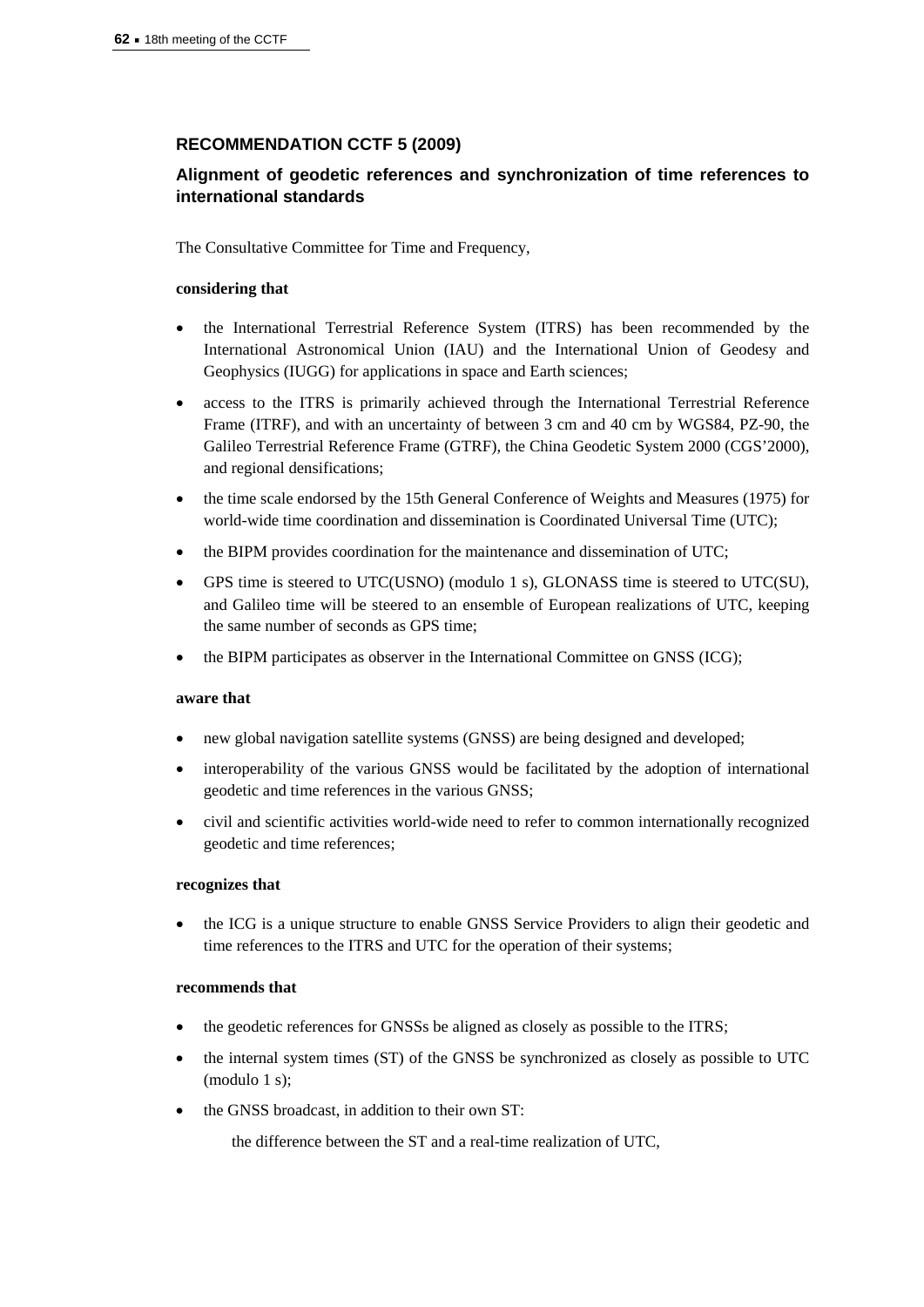the differences between the time scales of the various GNSS;

and

# **requests**

 the BIPM to coordinate actions within the ICG for the accomplishment of this recommendation.